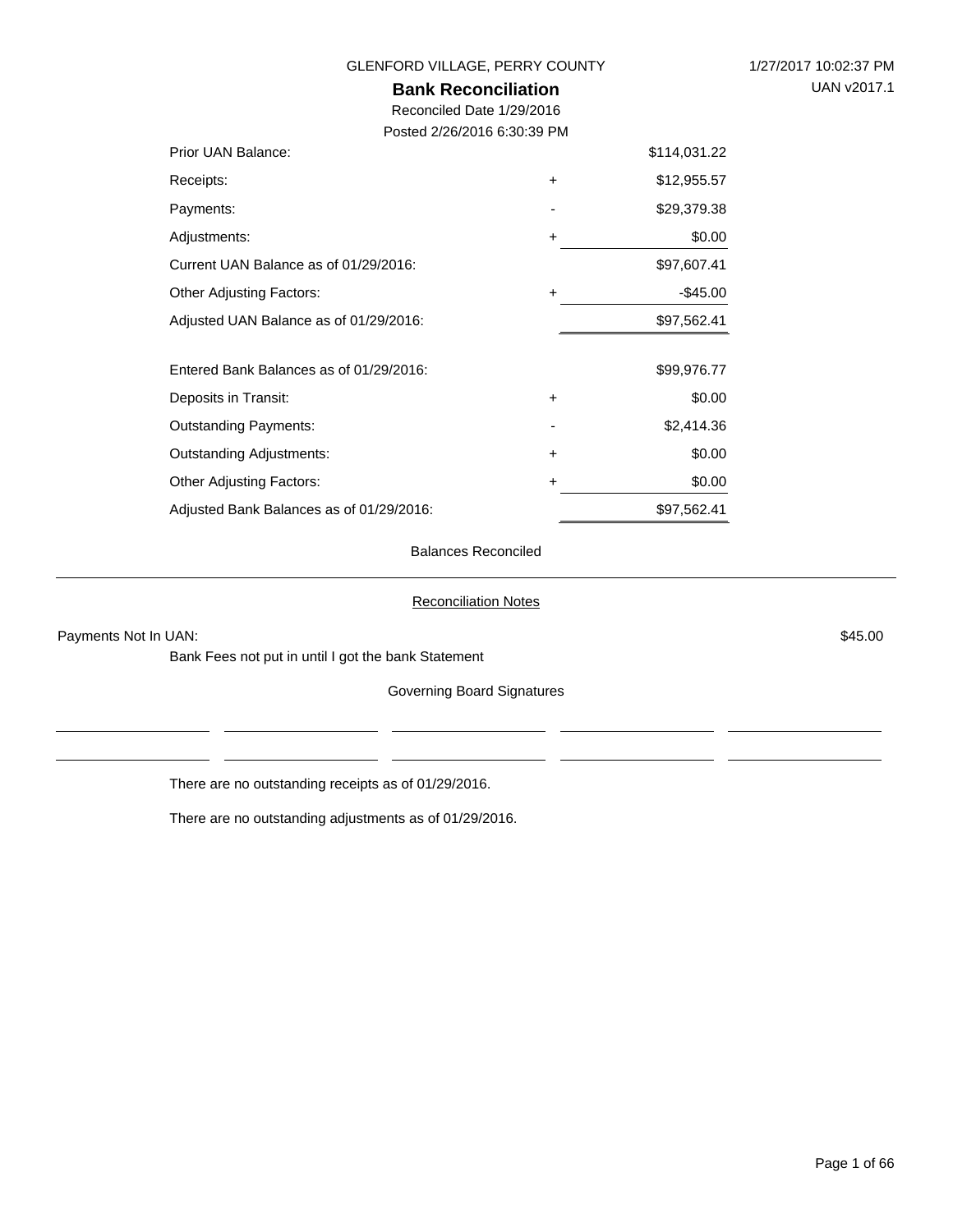UAN v2017.1

#### **Bank Balances**

Reconciled Date 1/29/2016 Posted 2/26/2016 6:30:39 PM

| Type      | Name           | <b>Number</b> | <b>Prior Bank</b><br><b>Balance</b> | <b>Calculated</b><br><b>Bank Balance</b> | <b>Entered Bank</b><br><b>Balance</b> | <b>Difference</b> |
|-----------|----------------|---------------|-------------------------------------|------------------------------------------|---------------------------------------|-------------------|
| Primary   | <b>PRIMARY</b> | 000820130094  | \$114,298,70                        | \$100.021.77                             | \$99,976.77                           | $-$45.00$         |
| Secondary | Secondary      | 310005458     | \$0.00                              | \$0.00                                   | \$0.00                                | \$0.00            |
|           |                | Total:        | \$114,298,70                        | \$100.021.77                             | \$99,976.77                           | $-$ \$45.00       |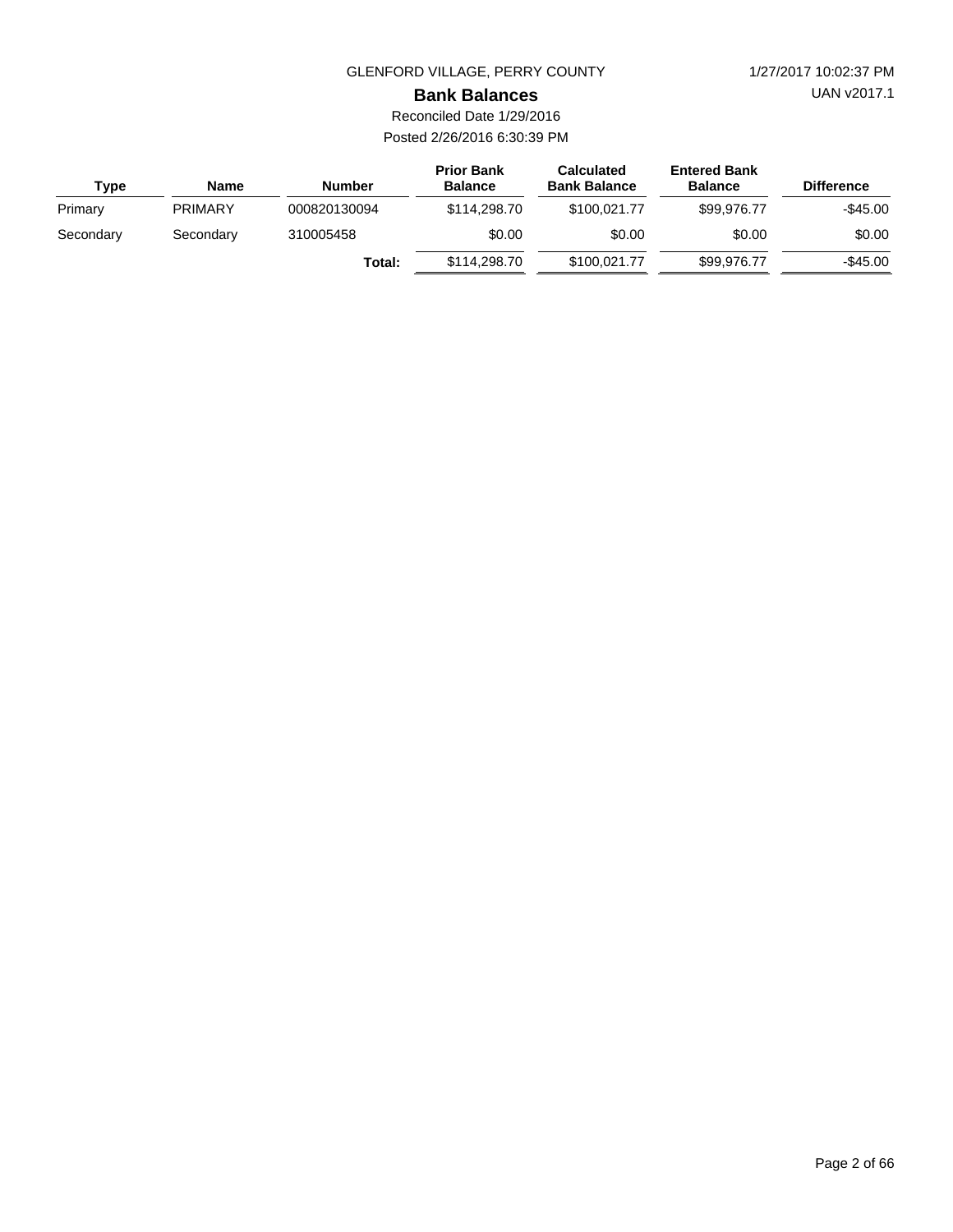## **Outstanding Payments**

Reconciled Date 1/29/2016 Posted 2/26/2016 6:30:39 PM

| <b>Account</b> | <b>Type</b> | Payment#   | <b>Post Date</b> | Vendor / Payee                  | <b>Amount</b> |  |  |
|----------------|-------------|------------|------------------|---------------------------------|---------------|--|--|
| <b>PRIMARY</b> | Electronic  | $2 - 2016$ | 01/29/2016       | <b>Treasurer Of State</b>       | \$16.50       |  |  |
| <b>PRIMARY</b> | Warrant     | 10788      | 01/02/2016       | <b>Federal Tax Payee</b>        | \$1,310.38    |  |  |
| <b>PRIMARY</b> | Warrant     | 10791      | 01/05/2016       | <b>Business Radio Licensing</b> | $$120.00$ *   |  |  |
| <b>PRIMARY</b> | Warrant     | 10792      | 01/05/2016       | Brandon Fox                     | \$600.00      |  |  |
| <b>PRIMARY</b> | Warrant     | 10797      | 01/05/2016       | <b>Treasurer Of State</b>       | \$100.00      |  |  |
| <b>PRIMARY</b> | Warrant     |            | 10803 12/31/2015 | <b>HD Waterworks Supply</b>     | \$267.48      |  |  |
|                |             |            |                  |                                 | \$2,414.36    |  |  |
|                |             |            |                  |                                 |               |  |  |

\* Asterisked items were outstanding as of this bank reconciliation but have been subsequently voided.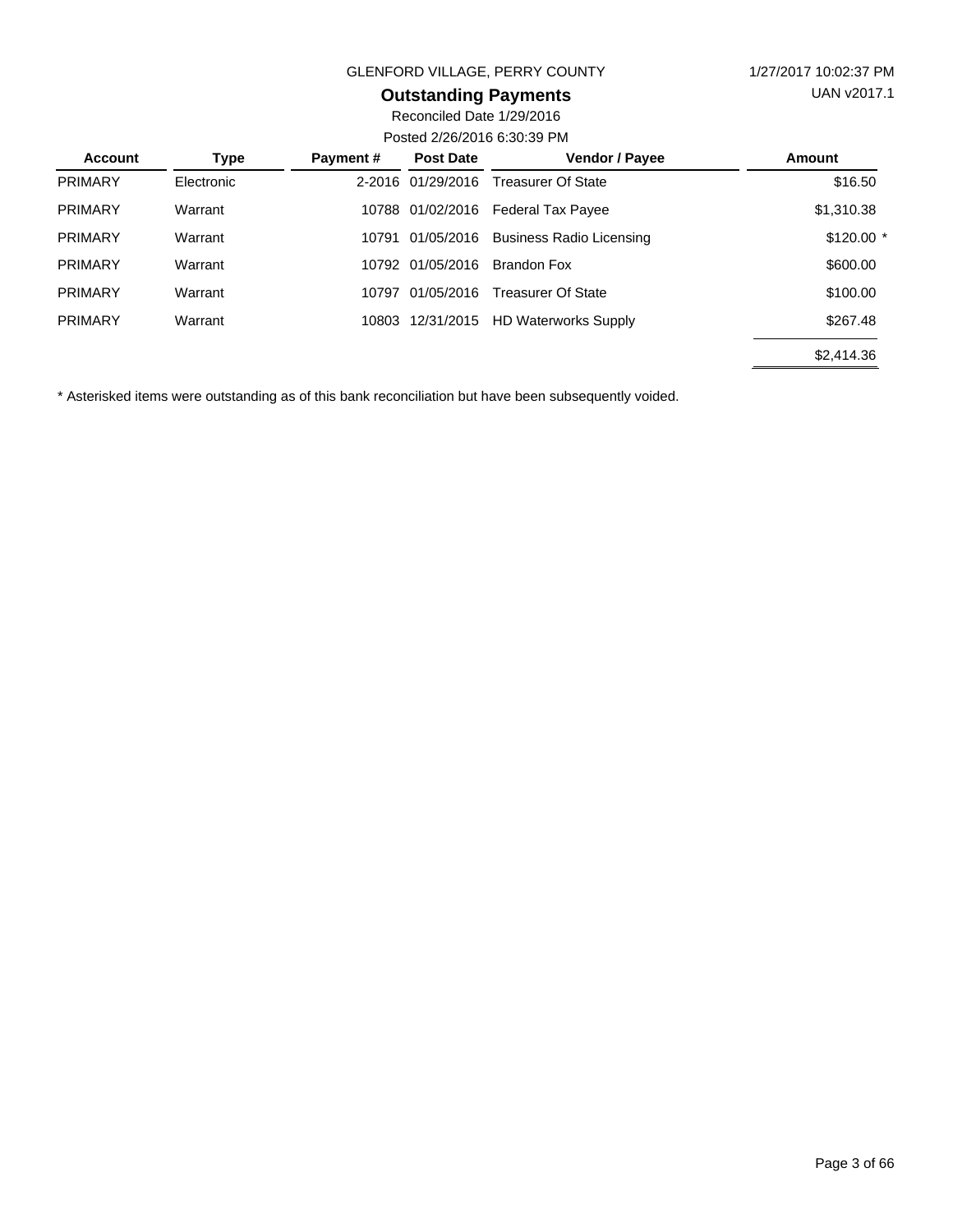## **Cleared Payments**

Reconciled Date 1/29/2016 Posted 2/26/2016 6:30:39 PM

| <b>Account</b> | <b>Type</b> | Payment# | <b>Post Date</b>        | Vendor / Payee                                    | <b>Amount</b> |
|----------------|-------------|----------|-------------------------|---------------------------------------------------|---------------|
| <b>PRIMARY</b> | Warrant     |          | 10778 01/02/2016        | <b>Brian T Butler</b>                             | \$73.88       |
| <b>PRIMARY</b> | Warrant     |          | 10779 01/02/2016        | Heidi N Carpenter                                 | \$59.10       |
| <b>PRIMARY</b> | Warrant     |          | 10780 01/02/2016        | Paul G Currence Jr                                | \$78.40       |
| <b>PRIMARY</b> | Warrant     |          | 10781 01/02/2016        | Caleb Houston Garza                               | \$73.44       |
| <b>PRIMARY</b> | Warrant     |          | 10782 01/02/2016        | Linda Lea Nicodemus                               | \$806.83      |
| <b>PRIMARY</b> | Warrant     |          | 10783 01/02/2016        | Jeffery E Ours                                    | \$78.40       |
| <b>PRIMARY</b> | Warrant     |          | 10784 01/02/2016        | Sharon M Phillips                                 | \$62.71       |
| <b>PRIMARY</b> | Warrant     |          | 10785 01/02/2016        | Leonard L Sheppard                                | \$98.55       |
| <b>PRIMARY</b> | Warrant     |          | 10786 01/02/2016        | <b>Ohio Public Employees Retirement</b><br>System | \$240.00      |
| <b>PRIMARY</b> | Warrant     |          | 10787 01/02/2016        | <b>State Tax Payee</b>                            | \$102.28      |
| <b>PRIMARY</b> | Warrant     |          | 10789 01/05/2016        | <b>American Electric Power</b>                    | \$1,300.04    |
| <b>PRIMARY</b> | Warrant     |          | 10790 01/05/2016        | AT & T                                            | \$173.91      |
| <b>PRIMARY</b> | Warrant     |          | 10793 01/05/2016        | Isacc Wiles Burkholder & Teetor, LLC              | \$94.50       |
| <b>PRIMARY</b> | Warrant     |          | 10794 01/05/2016        | Northern Perry County Water                       | \$2,331.29    |
| <b>PRIMARY</b> | Warrant     |          | 10795 01/05/2016        | OmniSite                                          | \$144.00      |
| <b>PRIMARY</b> | Warrant     |          | 10796 01/05/2016        | Ohio Bureau of Workers Compensation               | \$129.00      |
| <b>PRIMARY</b> | Warrant     |          | 10798 01/05/2016        | Thomas J. Coleman                                 | \$1,000.00    |
| <b>PRIMARY</b> | Warrant     |          | 10799 01/15/2016        | American Electric Power                           | \$191.76      |
| <b>PRIMARY</b> | Warrant     |          | 10800 01/15/2016 AT & T |                                                   | \$141.81      |
| <b>PRIMARY</b> | Warrant     |          | 10801 01/15/2016        | <b>Energy Cooperative</b>                         | \$126.00      |
| <b>PRIMARY</b> | Warrant     |          | 10802 01/15/2016        | <b>Treasurer Of State</b>                         | \$19,926.60   |
|                |             |          |                         |                                                   | \$27,232.50   |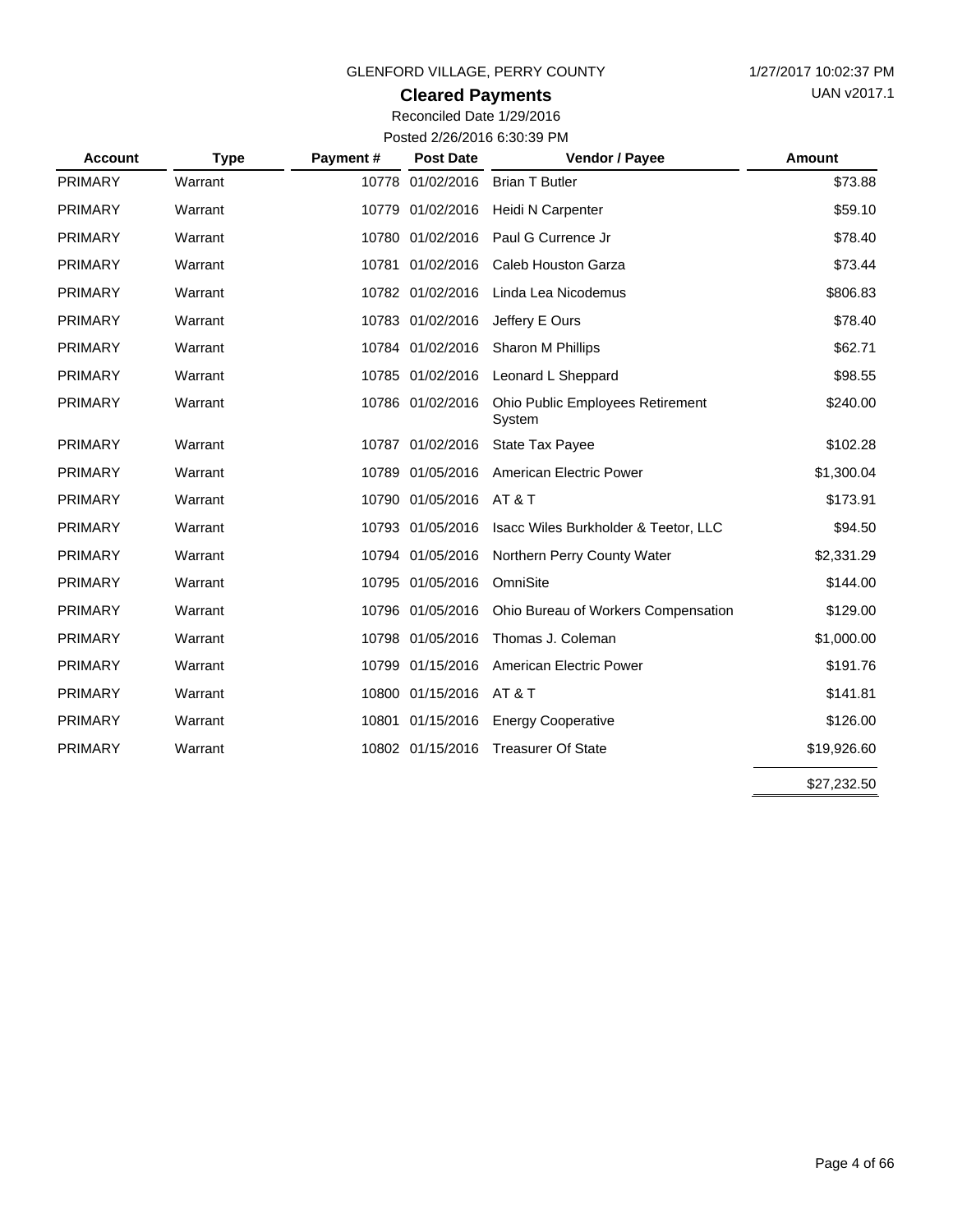## **Cleared Receipts**

UAN v2017.1

Reconciled Date 1/29/2016 Posted 2/26/2016 6:30:39 PM

| Account        | <b>Type</b> | Ticket # | Receipt# | <b>Post Date</b>  | Source                             | Amount      |
|----------------|-------------|----------|----------|-------------------|------------------------------------|-------------|
| <b>PRIMARY</b> | Standard    |          |          | 1-2016 01/02/2016 | <b>GLENFORD VILLAGE</b>            | \$415.55    |
| <b>PRIMARY</b> | Standard    |          |          |                   | 2-2016 01/15/2016 GLENFORD VILLAGE | \$2,351.04  |
| <b>PRIMARY</b> | Standard    |          |          |                   | 3-2016 01/15/2016 GLENFORD VILLAGE | \$4,335.36  |
| <b>PRIMARY</b> | Standard    |          |          | 4-2016 01/26/2016 | <b>GLENFORD VILLAGE</b>            | \$435.00    |
| <b>PRIMARY</b> | Standard    |          |          |                   | 5-2016 01/26/2016 GLENFORD VILLAGE | \$3,951.83  |
| <b>PRIMARY</b> | Standard    |          |          |                   | 6-2016 01/26/2016 GLENFORD VILLAGE | \$526.69    |
| <b>PRIMARY</b> | Standard    |          |          | 7-2016 01/26/2016 | <b>GLENFORD VILLAGE</b>            | \$557.79    |
| <b>PRIMARY</b> | Standard    |          |          |                   | 8-2016 01/26/2016 GLENFORD VILLAGE | \$357.24    |
| <b>PRIMARY</b> | Standard    |          |          |                   | 9-2016 01/26/2016 GLENFORD VILLAGE | \$25.07     |
|                |             |          |          |                   |                                    | \$12,955.57 |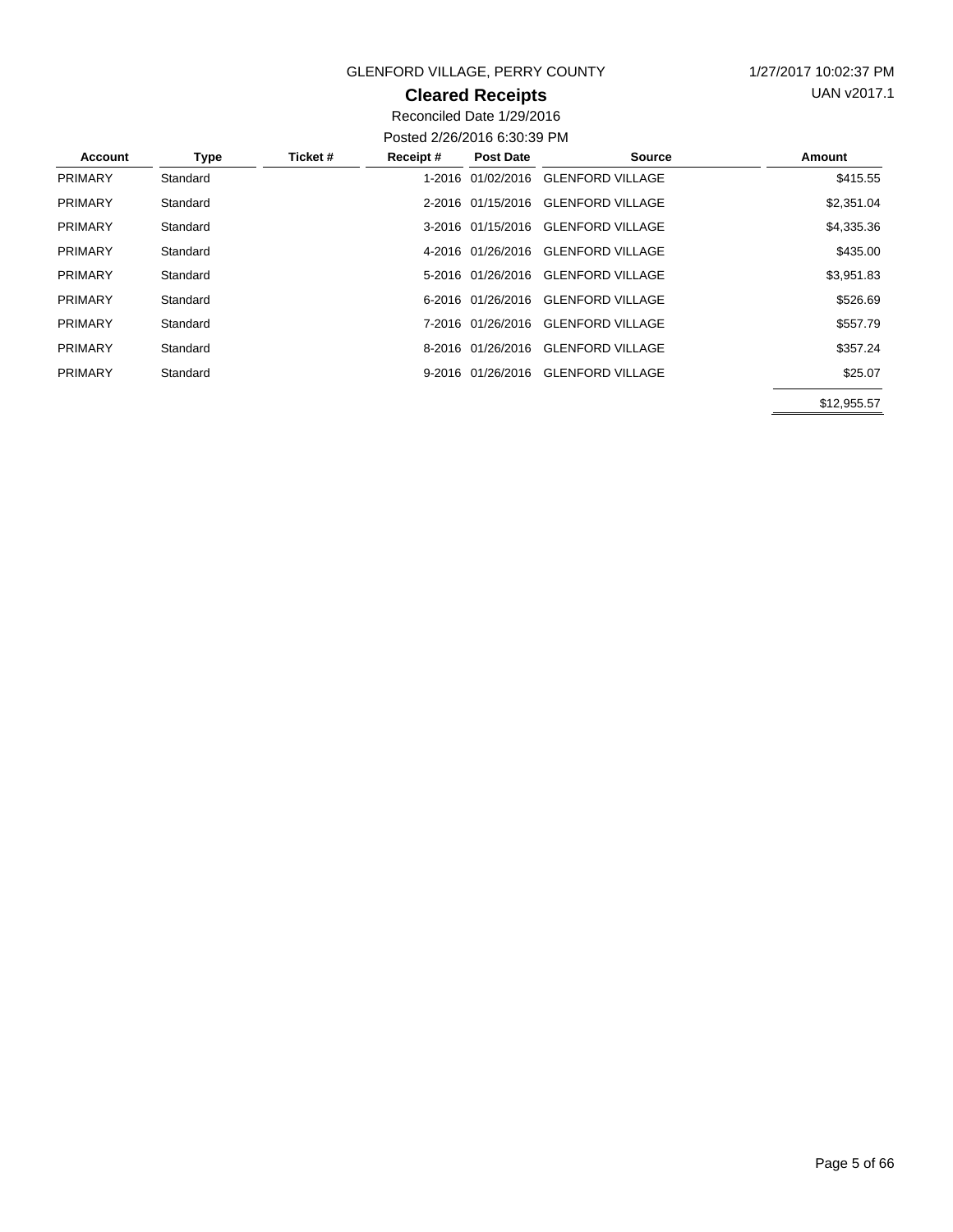**Bank Reconciliation**

Reconciled Date 2/29/2016 Posted 4/1/2016 6:45:04 PM

| Prior UAN Balance:                       |           | \$97,607.41  |
|------------------------------------------|-----------|--------------|
| Receipts:                                | $\ddot{}$ | \$14,561.33  |
| Payments:                                |           | \$11,402.93  |
| Adjustments:                             | +         | \$0.00       |
| Current UAN Balance as of 02/29/2016:    |           | \$100,765.81 |
| <b>Other Adjusting Factors:</b>          | $\ddot{}$ | \$0.00       |
| Adjusted UAN Balance as of 02/29/2016:   |           | \$100,765.81 |
|                                          |           |              |
| Entered Bank Balances as of 02/29/2016:  |           | \$100,885.81 |
| Deposits in Transit:                     | $\ddot{}$ | \$0.00       |
| <b>Outstanding Payments:</b>             |           | \$120.00     |
| <b>Outstanding Adjustments:</b>          | $\ddot{}$ | \$0.00       |
| <b>Other Adjusting Factors:</b>          | +         | \$0.00       |
| Adjusted Bank Balances as of 02/29/2016: |           | \$100,765.81 |

Balances Reconciled

Governing Board Signatures

There are no outstanding receipts as of 02/29/2016.

There are no outstanding adjustments as of 02/29/2016.

 $\mathbf{r}$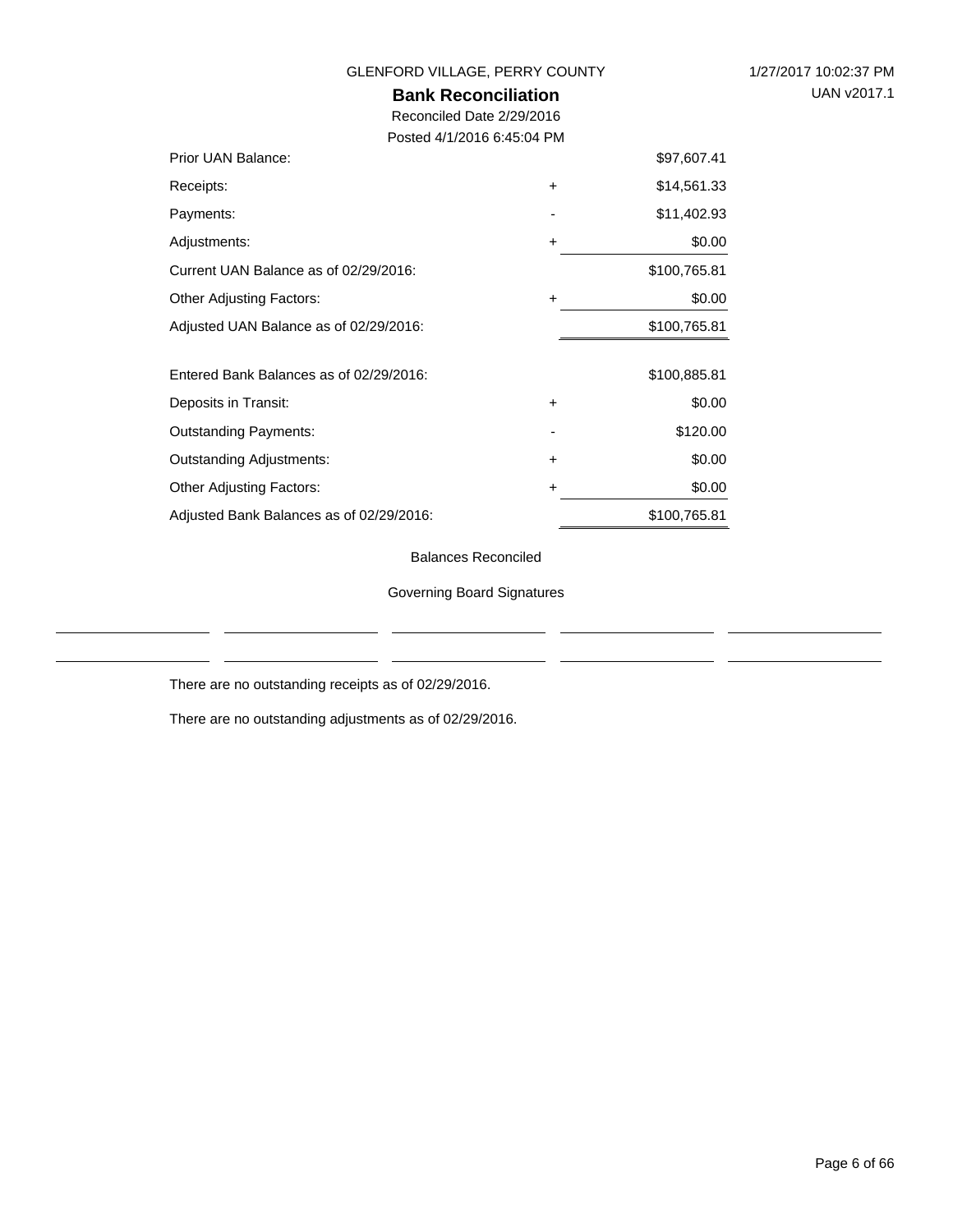UAN v2017.1

#### **Bank Balances**

Reconciled Date 2/29/2016 Posted 4/1/2016 6:45:04 PM

| <b>Type</b> | Name           | <b>Number</b> | <b>Prior Bank</b><br><b>Balance</b> | <b>Calculated</b><br><b>Bank Balance</b> | <b>Entered Bank</b><br><b>Balance</b> | <b>Difference</b> |
|-------------|----------------|---------------|-------------------------------------|------------------------------------------|---------------------------------------|-------------------|
| Primary     | <b>PRIMARY</b> | 000820130094  | \$99,976,77                         | \$100,840.81                             | \$100.885.81                          | \$45.00           |
| Secondary   | Secondary      | 310005458     | \$0.00                              | \$0.00                                   | \$0.00                                | \$0.00            |
|             |                | Total:        | \$99,976,77                         | \$100,840.81                             | \$100.885.81                          | \$45.00           |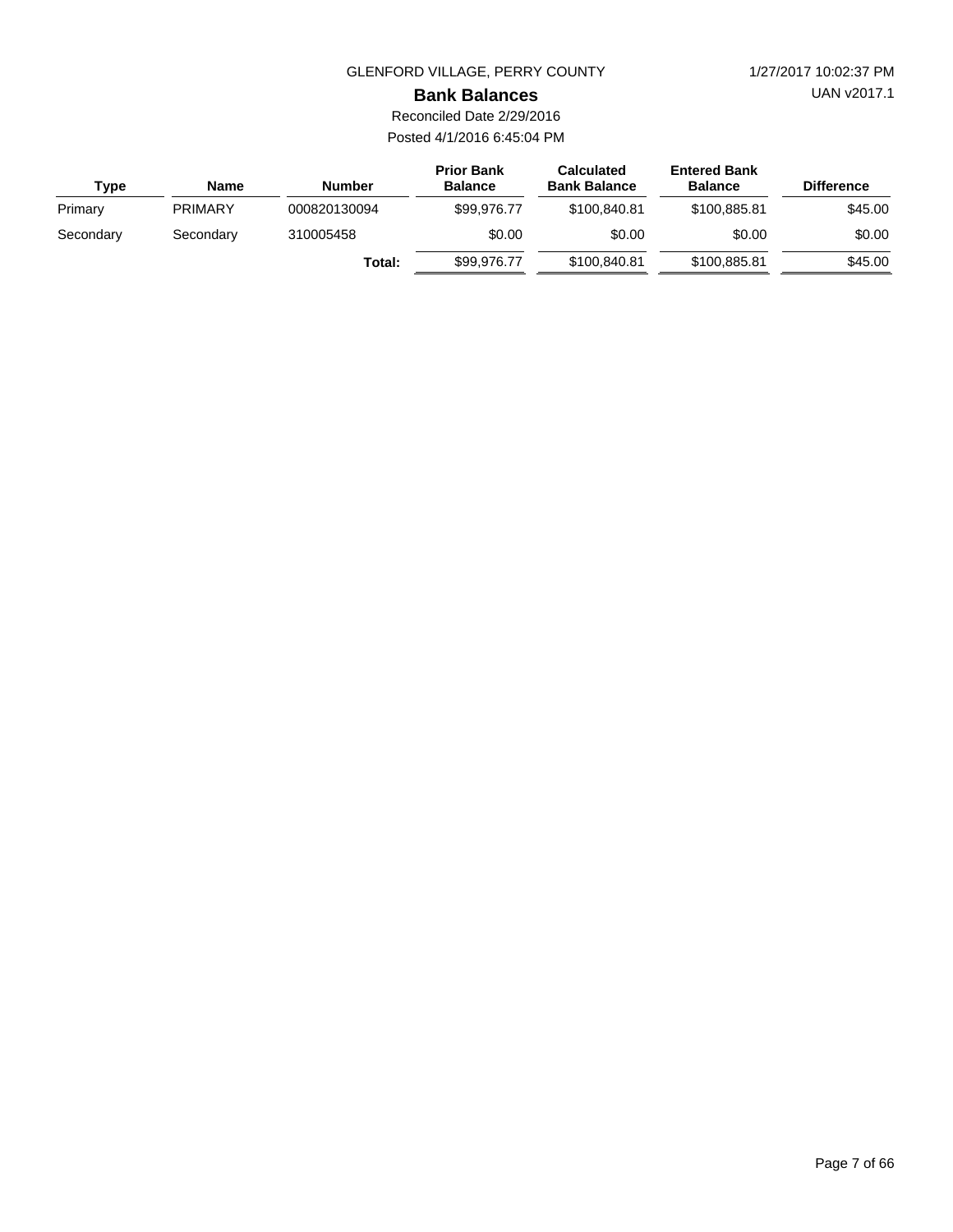**Outstanding Payments**

Reconciled Date 2/29/2016 Posted 4/1/2016 6:45:04 PM

|                           | $0.400$ + $1/2010$ $0.400$ |                  |                  |                                           |             |  |  |  |
|---------------------------|----------------------------|------------------|------------------|-------------------------------------------|-------------|--|--|--|
| Account                   | Type                       | <b>Payment #</b> | <b>Post Date</b> | <b>Vendor / Payee</b>                     | Amount      |  |  |  |
| <b>PRIMARY</b><br>Warrant |                            |                  |                  | 10791 01/05/2016 Business Radio Licensing | $$120.00$ * |  |  |  |
|                           |                            |                  |                  |                                           | \$120.00    |  |  |  |

\* Asterisked items were outstanding as of this bank reconciliation but have been subsequently voided.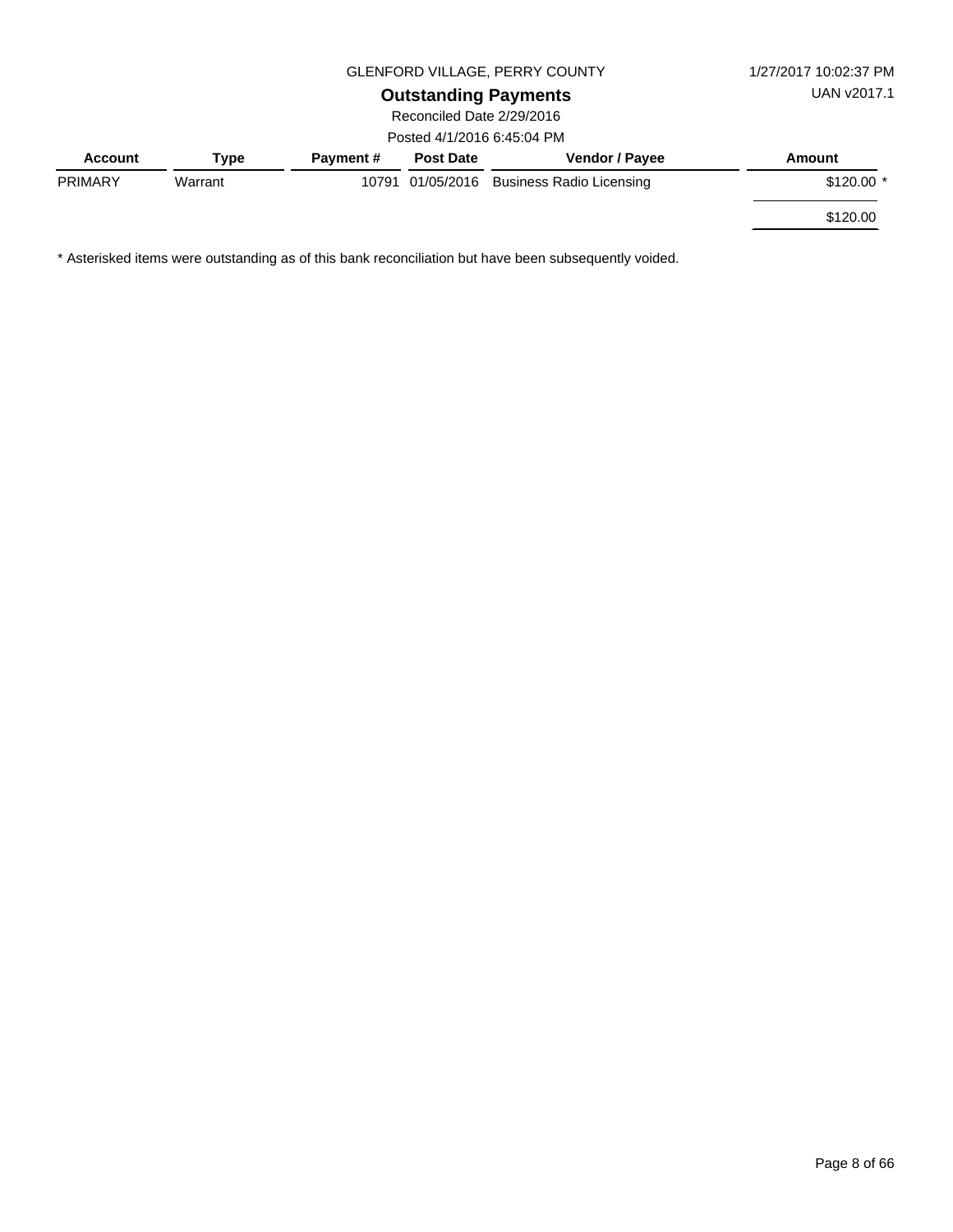## **Cleared Payments**

Reconciled Date 2/29/2016 Posted 4/1/2016 6:45:04 PM

| <b>Account</b> | <b>Type</b> | Payment# | <b>Post Date</b>        | Vendor / Payee                       | Amount      |
|----------------|-------------|----------|-------------------------|--------------------------------------|-------------|
| <b>PRIMARY</b> | Electronic  |          | 2-2016 01/29/2016       | <b>Treasurer Of State</b>            | \$16.50     |
| <b>PRIMARY</b> | Electronic  |          | 4-2016 02/26/2016       | <b>US Bank</b>                       | \$45.00     |
| <b>PRIMARY</b> | Warrant     |          | 10788 01/02/2016        | <b>Federal Tax Payee</b>             | \$1,310.38  |
| <b>PRIMARY</b> | Warrant     |          | 10792 01/05/2016        | <b>Brandon Fox</b>                   | \$600.00    |
| <b>PRIMARY</b> | Warrant     |          | 10797 01/05/2016        | <b>Treasurer Of State</b>            | \$100.00    |
| <b>PRIMARY</b> | Warrant     |          | 10803 12/31/2015        | <b>HD Waterworks Supply</b>          | \$267.48    |
| <b>PRIMARY</b> | Warrant     |          | 10804 02/02/2016        | ADR & Associates, LTD                | \$1,651.86  |
| <b>PRIMARY</b> | Warrant     |          | 10805 02/02/2016        | American Electric Power              | \$396.00    |
| <b>PRIMARY</b> | Warrant     |          | 10806 02/02/2016        | AT & T                               | \$172.49    |
| <b>PRIMARY</b> | Warrant     |          | 10807 02/02/2016        | Thomas J. Coleman                    | \$1,000.00  |
| <b>PRIMARY</b> | Warrant     |          | 10808 02/02/2016        | <b>Brandon Fox</b>                   | \$682.77    |
| <b>PRIMARY</b> | Warrant     |          | 10809 02/02/2016        | <b>HD Waterworks Supply</b>          | \$33.00     |
| <b>PRIMARY</b> | Warrant     |          | 10810 02/02/2016        | <b>MASI Environmental Services</b>   | \$169.15    |
| <b>PRIMARY</b> | Warrant     |          | 10811 02/02/2016        | Modern Welding Company of Ohio, Inc. | \$918.00    |
| <b>PRIMARY</b> | Warrant     |          | 10812 02/02/2016        | Northern Perry County Water          | \$2,552.14  |
| <b>PRIMARY</b> | Warrant     |          | 10813 02/02/2016        | <b>Leonard Sheppard</b>              | \$46.65     |
| <b>PRIMARY</b> | Warrant     |          | 10814 02/02/2016        | <b>Staples Credit Plan</b>           | \$278.77    |
| <b>PRIMARY</b> | Warrant     |          | 10815 02/02/2016        | Linda Lea Nicodemus                  | \$806.60    |
| <b>PRIMARY</b> | Warrant     |          | 10816 02/09/2016        | American Electric Power              | \$1,483.81  |
| <b>PRIMARY</b> | Warrant     |          | 10817 02/09/2016        | <b>Energy Cooperative</b>            | \$214.29    |
| <b>PRIMARY</b> | Warrant     |          | 10818 02/09/2016        | <b>MASI Environmental Services</b>   | \$20.42     |
| <b>PRIMARY</b> | Warrant     |          | 10819 02/09/2016        | Northern Tool & Equipment            | \$401.00    |
| <b>PRIMARY</b> | Warrant     |          | 10820 02/09/2016        | Underwood's Inc.                     | \$138.05    |
| <b>PRIMARY</b> | Warrant     |          | 10821 02/09/2016        | <b>US Postmaster</b>                 | \$226.50    |
| <b>PRIMARY</b> | Warrant     |          | 10822 02/19/2016 AT & T |                                      | \$166.43    |
|                |             |          |                         |                                      | \$13,697.29 |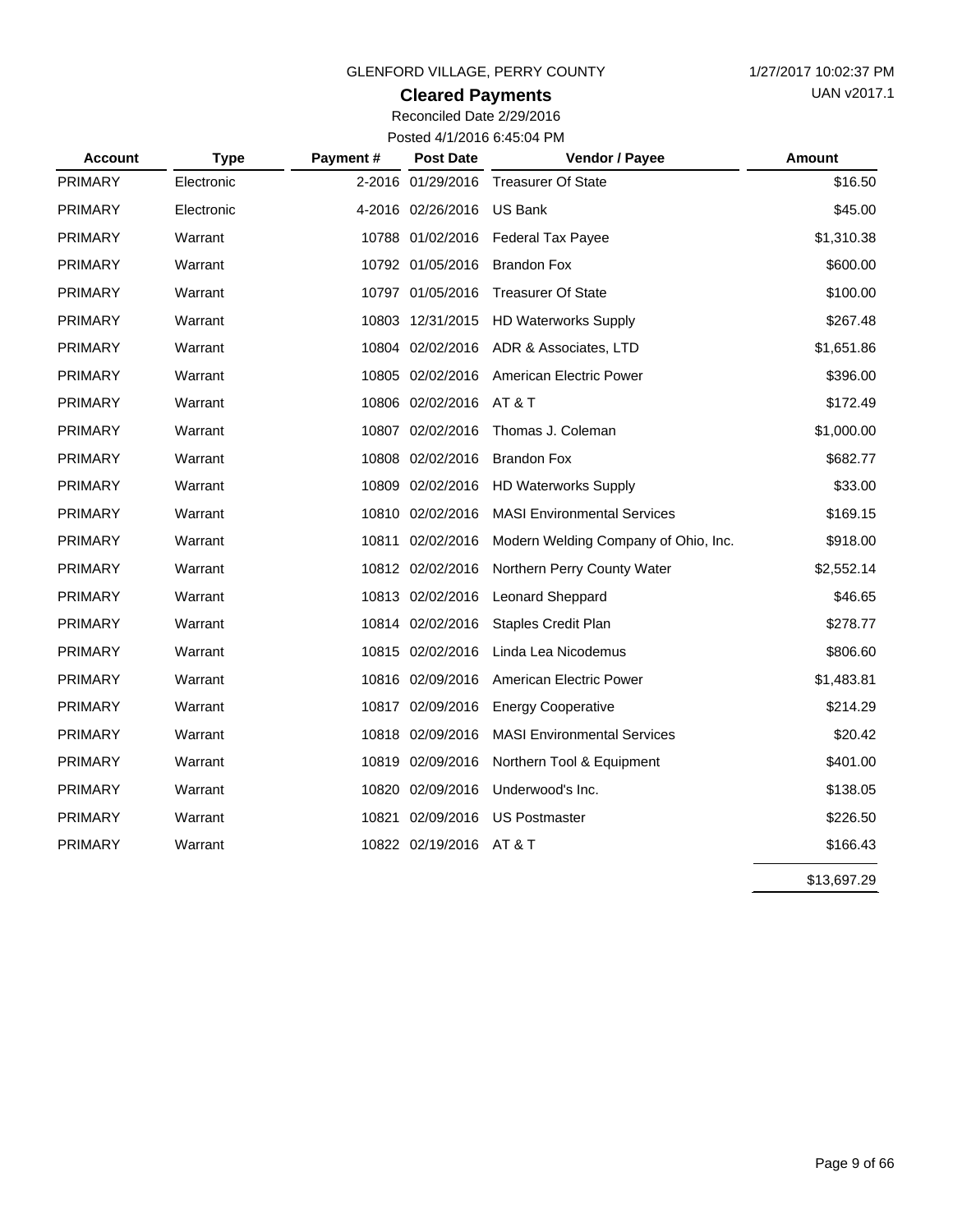## **Cleared Receipts**

UAN v2017.1

Reconciled Date 2/29/2016 Posted 4/1/2016 6:45:04 PM

| Account        | Type     | Ticket # | Receipt# | Post Date          | <b>Source</b>                       | Amount      |
|----------------|----------|----------|----------|--------------------|-------------------------------------|-------------|
| <b>PRIMARY</b> | Standard |          |          | 10-2016 01/30/2016 | <b>GLENFORD VILLAGE</b>             | \$110.48    |
| <b>PRIMARY</b> | Standard |          |          |                    | 11-2016 01/30/2016 GLENFORD VILLAGE | \$150.00    |
| <b>PRIMARY</b> | Standard |          |          |                    | 12-2016 02/09/2016 GLENFORD VILLAGE | \$2,823.40  |
| <b>PRIMARY</b> | Standard |          |          |                    | 13-2016 02/12/2016 GLENFORD VILLAGE | \$2,145.28  |
| <b>PRIMARY</b> | Standard |          |          |                    | 14-2016 02/19/2016 GLENFORD VILLAGE | \$4,276.80  |
| <b>PRIMARY</b> | Standard |          |          |                    | 15-2016 02/19/2016 GLENFORD VILLAGE | \$50.00     |
| <b>PRIMARY</b> | Standard |          |          |                    | 16-2016 02/23/2016 GLENFORD VILLAGE | \$723.89    |
| <b>PRIMARY</b> | Standard |          |          |                    | 17-2016 02/23/2016 GLENFORD VILLAGE | \$2,969.42  |
| <b>PRIMARY</b> | Standard |          |          | 18-2016 02/26/2016 | <b>GLENFORD VILLAGE</b>             | \$452.46    |
| <b>PRIMARY</b> | Standard |          |          |                    | 19-2016 02/29/2016 GLENFORD VILLAGE | \$283.16    |
| <b>PRIMARY</b> | Standard |          |          |                    | 20-2016 02/29/2016 GLENFORD VILLAGE | \$576.44    |
|                |          |          |          |                    |                                     | \$14,561.33 |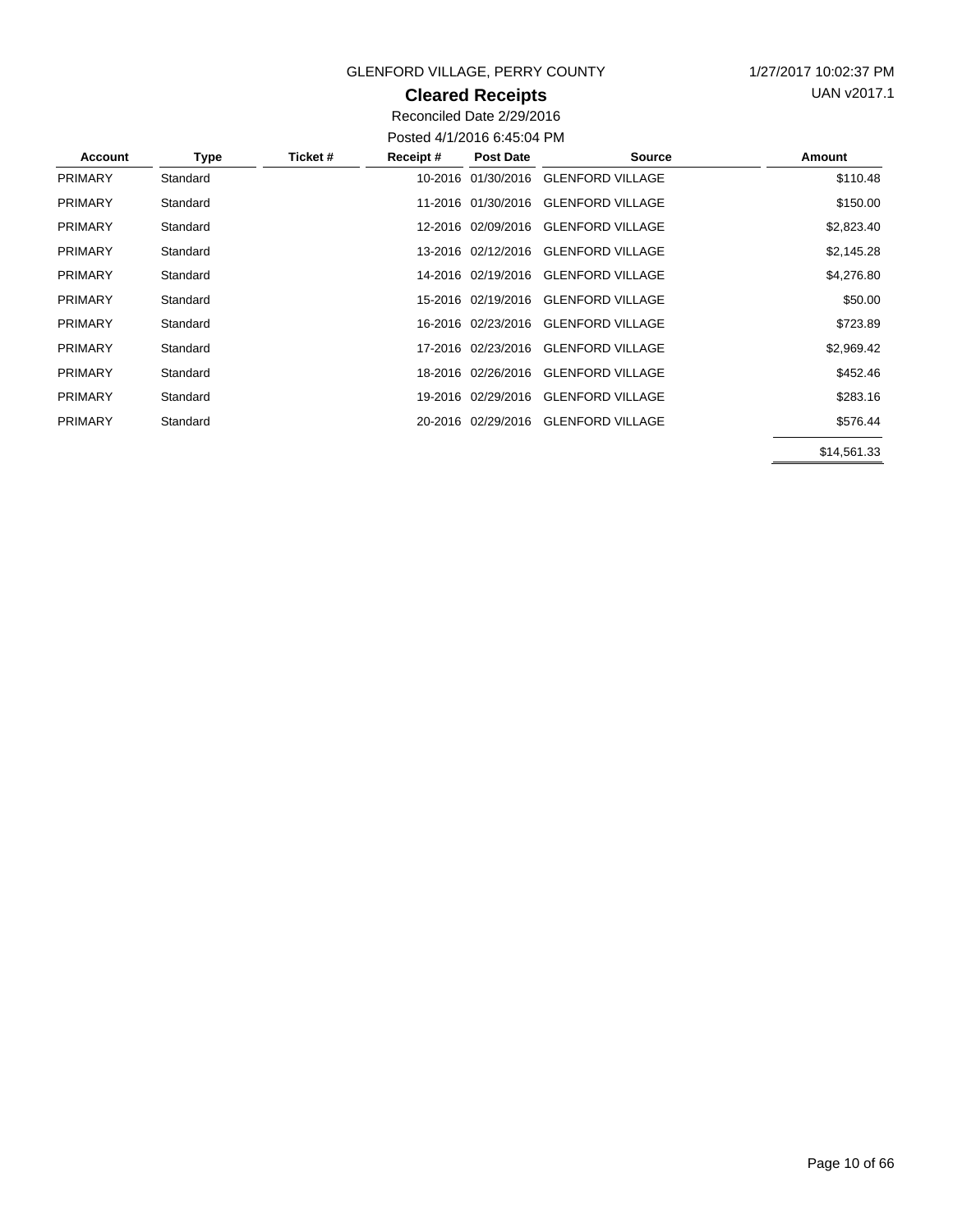#### **Bank Reconciliation** Reconciled Date 3/31/2016 Posted 4/26/2016 6:38:41 PM Prior UAN Balance: Current UAN Balance as of 03/31/2016: Other Adjusting Factors: \$100,765.81 \$12,590.28 \$9,713.15 \$16.50 \$103,659.44 \$0.00 + - + +

Adjusted UAN Balance as of 03/31/2016: Entered Bank Balances as of 03/31/2016: Deposits in Transit: Outstanding Payments: Outstanding Adjustments: Other Adjusting Factors: Adjusted Bank Balances as of 03/31/2016: \$103,659.44 \$103,659.44 \$104,373.44 \$0.00 \$720.00 \$0.00 \$6.00 + - + +

Balances Reconciled

#### Reconciliation Notes

Deflating Bank Errors: \$6.00

Receipts: Payments: Adjustments:

Bank fee that was not in the UAN system

Governing Board Signatures

There are no outstanding receipts as of 03/31/2016.

There are no outstanding adjustments as of 03/31/2016.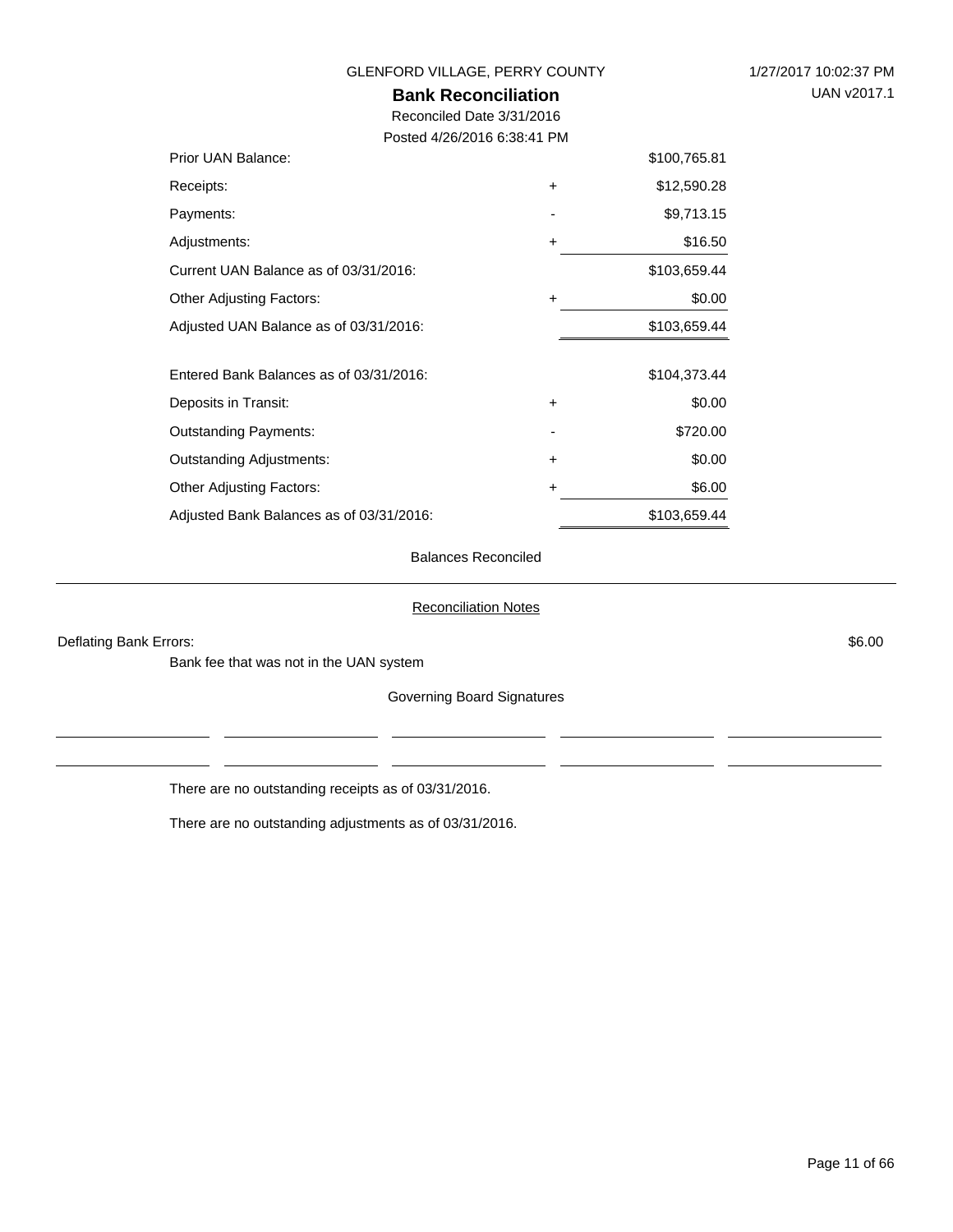UAN v2017.1

#### **Bank Balances**

Reconciled Date 3/31/2016 Posted 4/26/2016 6:38:41 PM

| Type      | <b>Name</b>    | <b>Number</b> | <b>Prior Bank</b><br><b>Balance</b> | <b>Calculated</b><br><b>Bank Balance</b> | <b>Entered Bank</b><br><b>Balance</b> | <b>Difference</b> |
|-----------|----------------|---------------|-------------------------------------|------------------------------------------|---------------------------------------|-------------------|
| Primary   | <b>PRIMARY</b> | 000820130094  | \$100.885.81                        | \$104.379.44                             | \$104.373.44                          | $-$6.00$          |
| Secondary | Secondary      | 310005458     | \$0.00                              | \$0.00                                   | \$0.00                                | \$0.00            |
|           |                | Total:        | \$100.885.81                        | \$104.379.44                             | \$104.373.44                          | $-$6.00$          |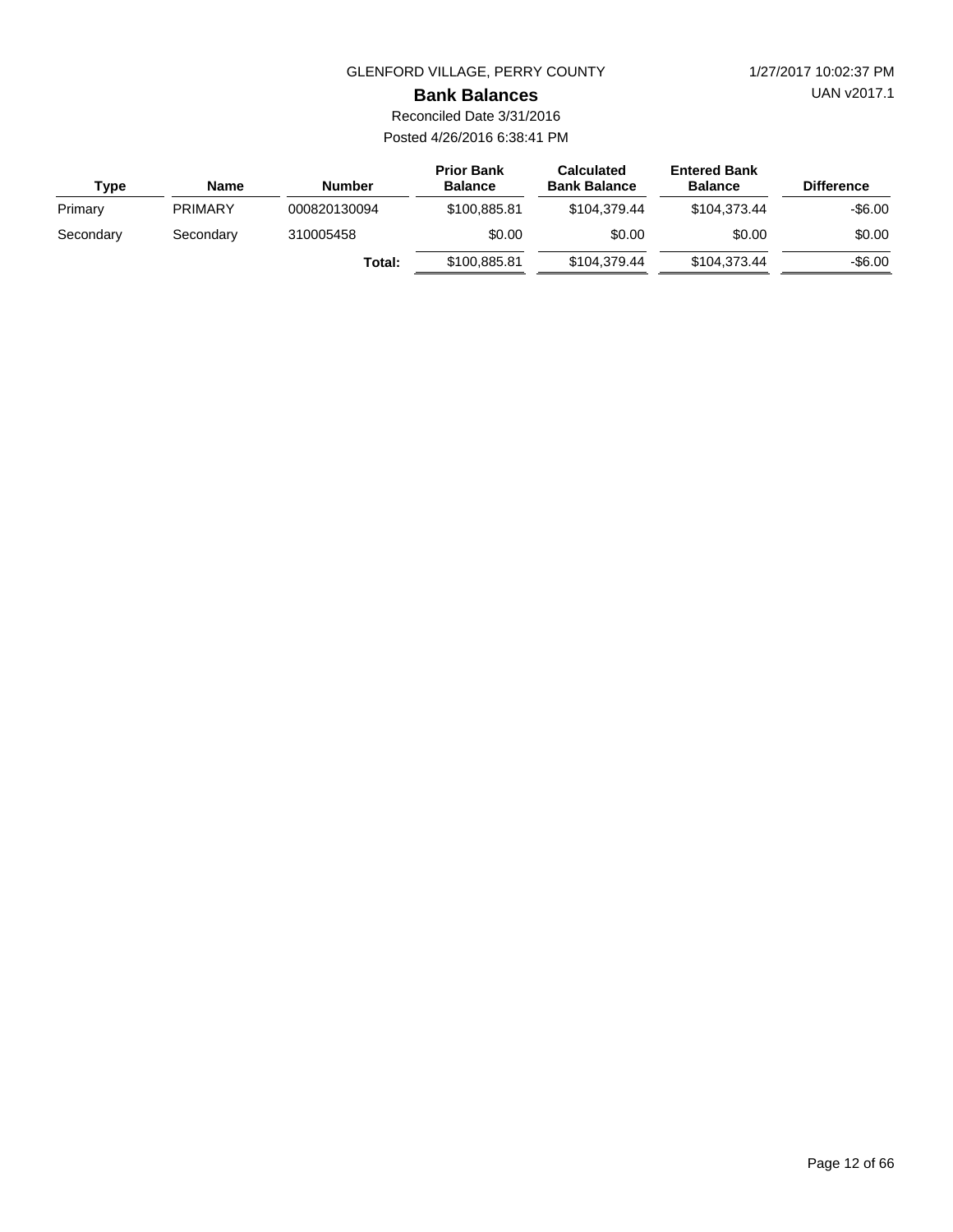## **Outstanding Payments**

Reconciled Date 3/31/2016 Posted 4/26/2016 6:38:41 PM

| <u>0366 + 20/2010 0.00. + 1 101</u> |         |                  |                  |                                           |             |  |  |  |
|-------------------------------------|---------|------------------|------------------|-------------------------------------------|-------------|--|--|--|
| <b>Account</b>                      | Tvpe    | <b>Payment #</b> | <b>Post Date</b> | <b>Vendor / Payee</b>                     | Amount      |  |  |  |
| <b>PRIMARY</b>                      | Warrant |                  |                  | 10791 01/05/2016 Business Radio Licensing | $$120.00$ * |  |  |  |
| <b>PRIMARY</b>                      | Warrant |                  | 10828 03/01/2016 | Brandon Fox                               | \$600.00    |  |  |  |
|                                     |         |                  |                  |                                           | \$720.00    |  |  |  |

\* Asterisked items were outstanding as of this bank reconciliation but have been subsequently voided.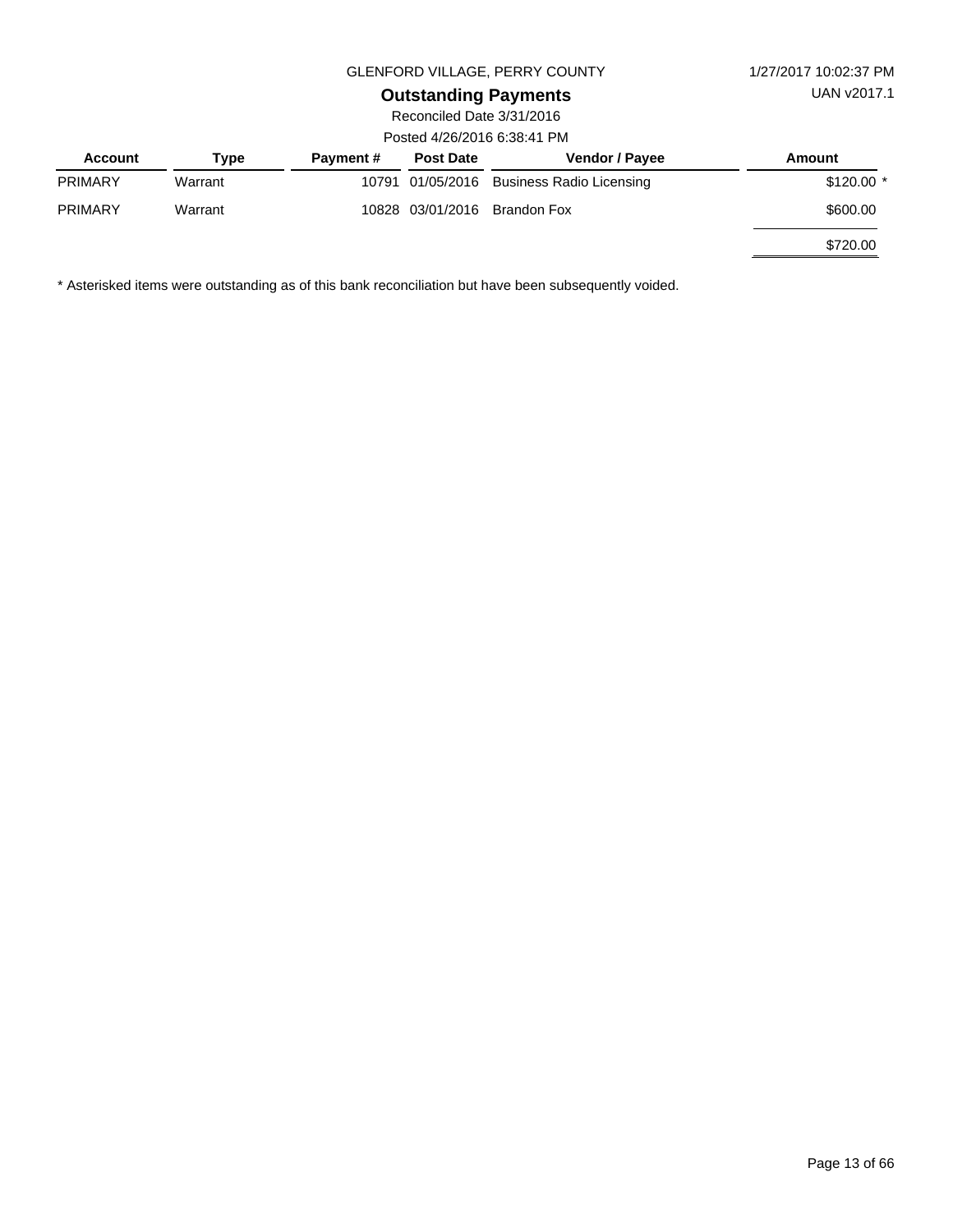## **Cleared Payments**

Reconciled Date 3/31/2016 Posted 4/26/2016 6:38:41 PM

| <b>Account</b> | <b>Type</b> | Payment# | <b>Post Date</b>  | Vendor / Payee                             | Amount     |
|----------------|-------------|----------|-------------------|--------------------------------------------|------------|
| <b>PRIMARY</b> | Electronic  |          | 6-2016 03/22/2016 | <b>Treasurer Of State</b>                  | \$16.50    |
| <b>PRIMARY</b> | Warrant     |          | 10826 03/01/2016  | AT&T                                       | \$172.49   |
| <b>PRIMARY</b> | Warrant     |          | 10827 03/01/2016  | Thomas J. Coleman                          | \$1,000.00 |
| <b>PRIMARY</b> | Warrant     |          | 10829 03/01/2016  | <b>Governmental Systems</b>                | \$900.00   |
| <b>PRIMARY</b> | Warrant     |          | 10830 03/01/2016  | Isacc Wiles Burkholder & Teetor, LLC       | \$310.50   |
| <b>PRIMARY</b> | Warrant     |          | 10831 03/01/2016  | <b>MASI Environmental Services</b>         | \$87.95    |
| <b>PRIMARY</b> | Warrant     |          | 10832 03/01/2016  | Northern Perry County Water                | \$2,183.02 |
| <b>PRIMARY</b> | Warrant     |          | 10833 03/01/2016  | Speedway LLC                               | \$39.00    |
| <b>PRIMARY</b> | Warrant     |          | 10834 03/01/2016  | Linda Lea Nicodemus                        | \$806.60   |
| <b>PRIMARY</b> | Warrant     |          | 10835 03/01/2016  | Ohio Public Employees Retirement<br>System | \$240.00   |
| <b>PRIMARY</b> | Warrant     |          | 10836 03/04/2016  | Ohio Public Employees Retirement<br>System | \$240.00   |
| <b>PRIMARY</b> | Warrant     |          | 10837 03/04/2016  | American Electric Power                    | \$1,481.98 |
| <b>PRIMARY</b> | Warrant     |          | 10838 03/04/2016  | CompManagement, Inc.                       | \$115.00   |
| <b>PRIMARY</b> | Warrant     |          | 10839 03/04/2016  | <b>Energy Cooperative</b>                  | \$280.00   |
| <b>PRIMARY</b> | Warrant     |          | 10840 03/04/2016  | <b>MASI Environmental Services</b>         | \$108.37   |
| <b>PRIMARY</b> | Warrant     | 10841    | 03/04/2016        | <b>Treasurer Of State</b>                  | \$200.00   |
| <b>PRIMARY</b> | Warrant     |          | 10842 03/04/2016  | Tri-County Plumbing & Hardware             | \$63.01    |
| <b>PRIMARY</b> | Warrant     |          | 10843 03/18/2016  | American Electric Power                    | \$180.03   |
| PRIMARY        | Warrant     |          | 10844 03/18/2016  | APG Media of Ohio LLC                      | \$33.80    |
| <b>PRIMARY</b> | Warrant     |          | 10845 03/18/2016  | AT & T                                     | \$280.30   |
| <b>PRIMARY</b> | Warrant     |          | 10846 03/18/2016  | <b>Ohio Municipal League</b>               | \$225.00   |
| <b>PRIMARY</b> | Warrant     |          | 10847 03/22/2016  | Perry County Tribune                       | \$49.60    |
| <b>PRIMARY</b> | Warrant     |          | 10848 03/22/2016  | <b>Treasurer Of State</b>                  | \$100.00   |
|                |             |          |                   |                                            | \$9,113.15 |

 $\overline{a}$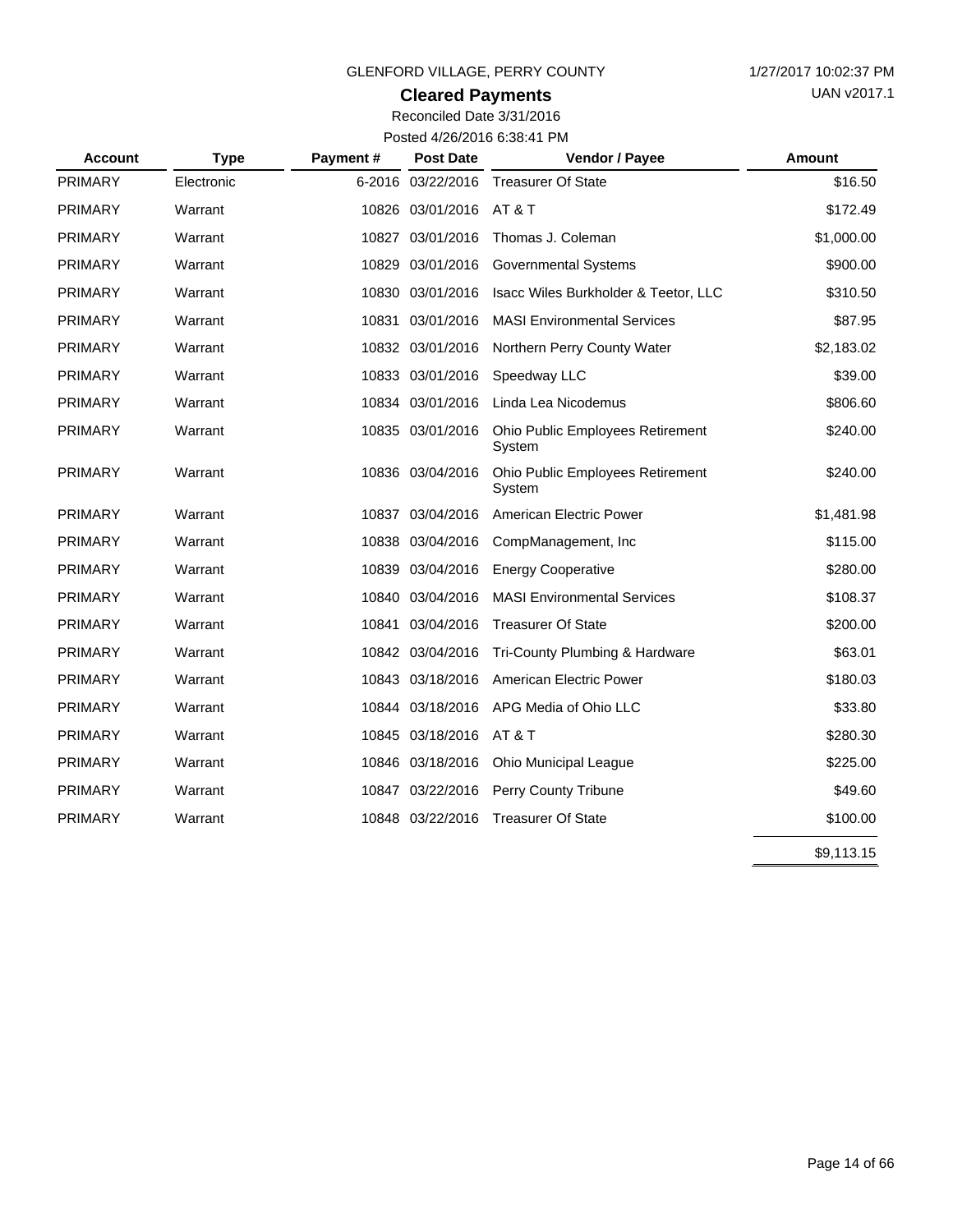## **Cleared Receipts**

UAN v2017.1

Reconciled Date 3/31/2016 Posted 4/26/2016 6:38:41 PM

| <b>Account</b> | Type     | Ticket # | Receipt# | <b>Post Date</b>   | <b>Source</b>                       | Amount      |
|----------------|----------|----------|----------|--------------------|-------------------------------------|-------------|
| <b>PRIMARY</b> | Standard |          |          |                    | 21-2016 03/04/2016 GLENFORD VILLAGE | \$350.00    |
| <b>PRIMARY</b> | Standard |          |          | 22-2016 03/04/2016 | <b>GLENFORD VILLAGE</b>             | \$1,131.96  |
| <b>PRIMARY</b> | Standard |          |          |                    | 23-2016 03/08/2016 GLENFORD VILLAGE | \$104.31    |
| <b>PRIMARY</b> | Standard |          |          | 24-2016 03/08/2016 | <b>GLENFORD VILLAGE</b>             | \$1,903.69  |
| <b>PRIMARY</b> | Standard |          |          |                    | 25-2016 03/12/2016 GLENFORD VILLAGE | \$1,651.26  |
| <b>PRIMARY</b> | Standard |          |          |                    | 26-2016 03/18/2016 GLENFORD VILLAGE | \$4,219.71  |
| <b>PRIMARY</b> | Standard |          |          |                    | 27-2016 03/22/2016 GLENFORD VILLAGE | \$698.19    |
| <b>PRIMARY</b> | Standard |          |          |                    | 28-2016 03/22/2016 GLENFORD VILLAGE | \$1,308.59  |
| <b>PRIMARY</b> | Standard |          |          |                    | 29-2016 03/29/2016 GLENFORD VILLAGE | \$697.93    |
| <b>PRIMARY</b> | Standard |          |          |                    | 30-2016 03/29/2016 GLENFORD VILLAGE | \$524.64    |
|                |          |          |          |                    |                                     | \$12,590.28 |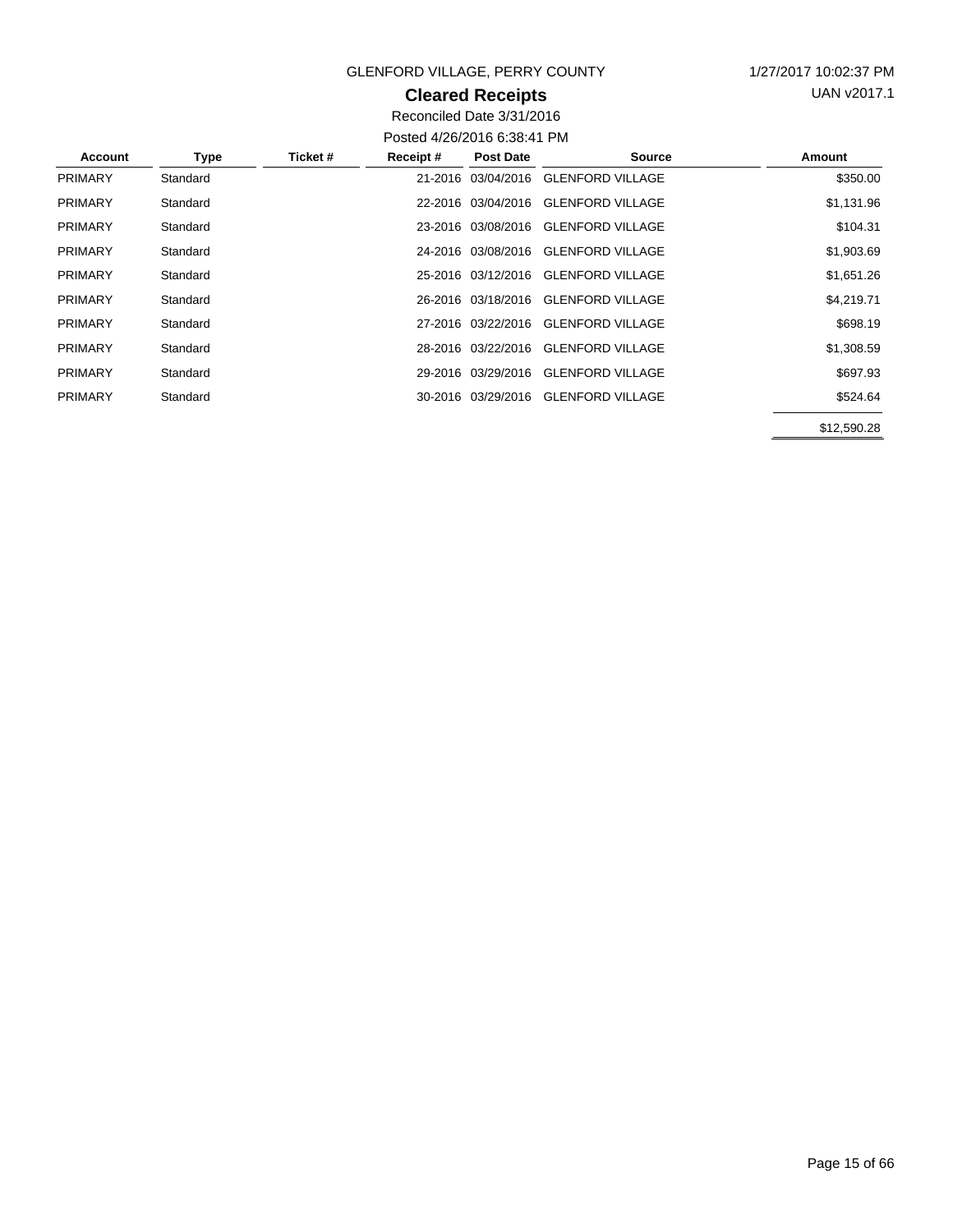|                |             | GLENFORD VILLAGE, PERRY COUNTY | 1/27/2017 10:02:37 PM       |                                     |         |
|----------------|-------------|--------------------------------|-----------------------------|-------------------------------------|---------|
|                |             | <b>Cleared Adjustments</b>     | UAN v2017.1                 |                                     |         |
|                |             |                                | Reconciled Date 3/31/2016   |                                     |         |
|                |             |                                | Posted 4/26/2016 6:38:41 PM |                                     |         |
| <b>Account</b> | Type        | Item #                         | <b>Post Date</b>            | <b>Source or Payee</b>              | Amount  |
| <b>PRIMARY</b> | Receipt Adj |                                |                             | 27-2016 03/22/2016 GLENFORD VILLAGE | \$16.50 |
|                |             |                                |                             |                                     | \$16.50 |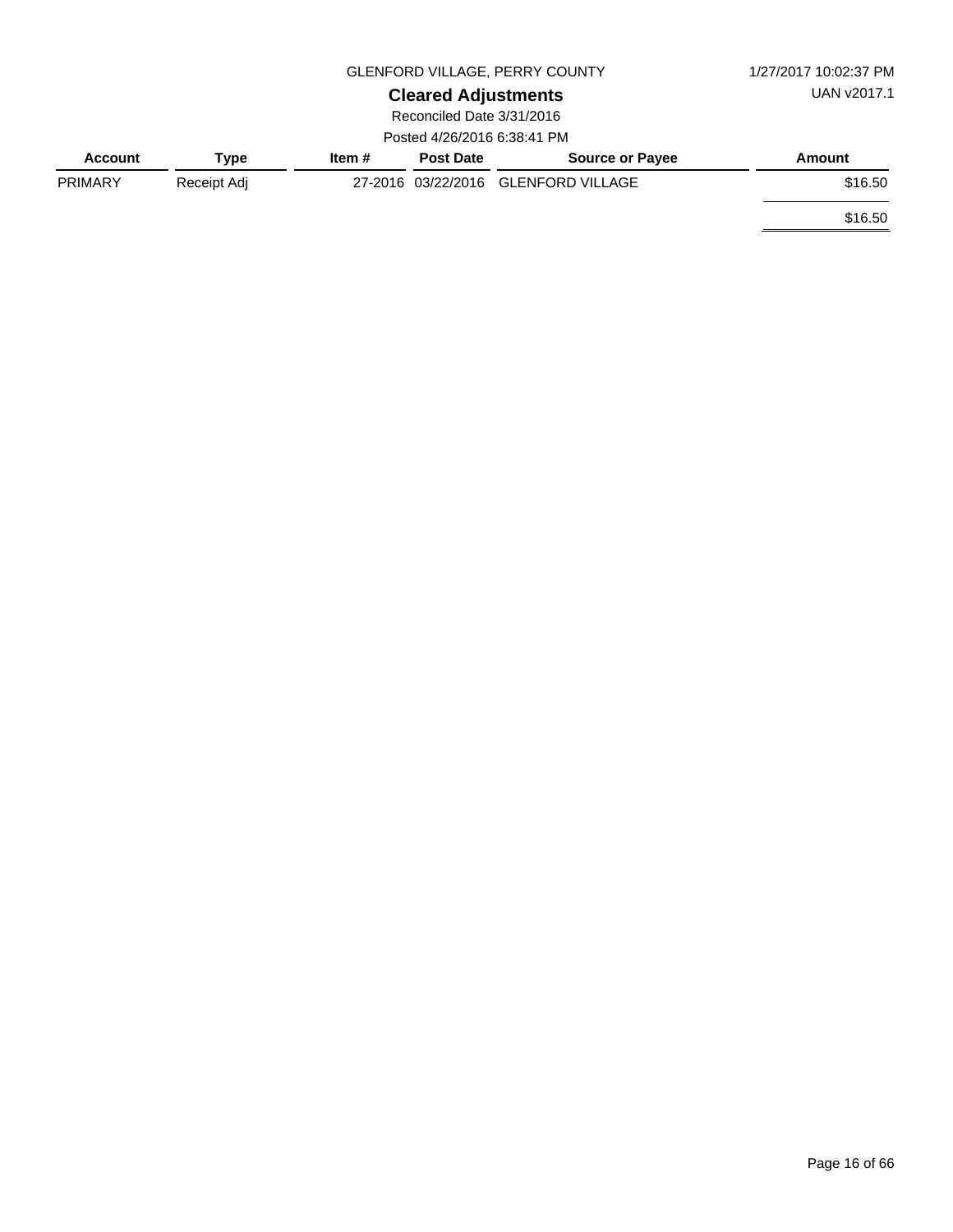**Bank Reconciliation**

Reconciled Date 4/29/2016

Posted 5/13/2016 8:25:16 PM

| Prior UAN Balance:                       |           | \$103,659.44 |
|------------------------------------------|-----------|--------------|
| Receipts:                                | $\ddot{}$ | \$19,395.94  |
| Payments:                                |           | \$13,263.50  |
| Adjustments:                             | +         | \$0.00       |
| Current UAN Balance as of 04/29/2016:    |           | \$109,791.88 |
| <b>Other Adjusting Factors:</b>          | +         | \$29.32      |
| Adjusted UAN Balance as of 04/29/2016:   |           | \$109,821.20 |
|                                          |           |              |
| Entered Bank Balances as of 04/29/2016:  |           | \$110,998.69 |
| Deposits in Transit:                     | $\ddot{}$ | \$0.00       |
| <b>Outstanding Payments:</b>             |           | \$1,177.49   |
| <b>Outstanding Adjustments:</b>          | $\ddot{}$ | \$0.00       |
| <b>Other Adjusting Factors:</b>          | +         | \$0.00       |
| Adjusted Bank Balances as of 04/29/2016: |           | \$109,821.20 |

Balances Reconciled

#### Reconciliation Notes

Receipts Not In UAN: \$29.32

Perry County Auditor Tax collection fee adjustment. 6.00 Bank fee

Governing Board Signatures

There are no outstanding receipts as of 04/29/2016.

There are no outstanding adjustments as of 04/29/2016.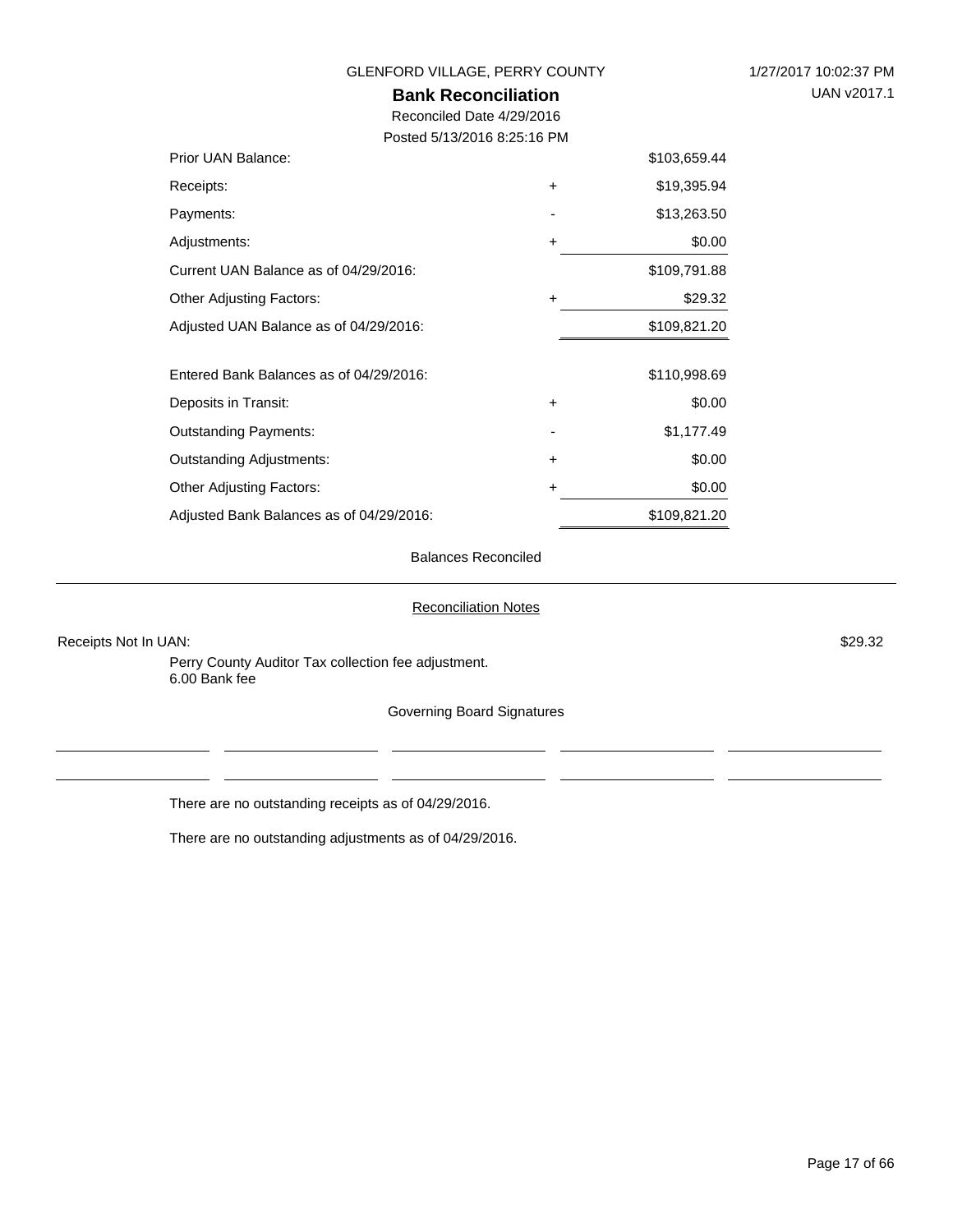UAN v2017.1

#### **Bank Balances**

Reconciled Date 4/29/2016 Posted 5/13/2016 8:25:16 PM

| Type      | Name           | <b>Number</b> | <b>Prior Bank</b><br><b>Balance</b> | <b>Calculated</b><br><b>Bank Balance</b> | <b>Entered Bank</b><br><b>Balance</b> | <b>Difference</b> |
|-----------|----------------|---------------|-------------------------------------|------------------------------------------|---------------------------------------|-------------------|
| Primary   | <b>PRIMARY</b> | 000820130094  | \$104,373,44                        | \$110,963,37                             | \$110,998.69                          | \$35.32           |
| Secondary | Secondary      | 310005458     | \$0.00                              | \$0.00                                   | \$0.00                                | \$0.00            |
|           |                | Total:        | \$104,373,44                        | \$110,963.37                             | \$110,998.69                          | \$35.32           |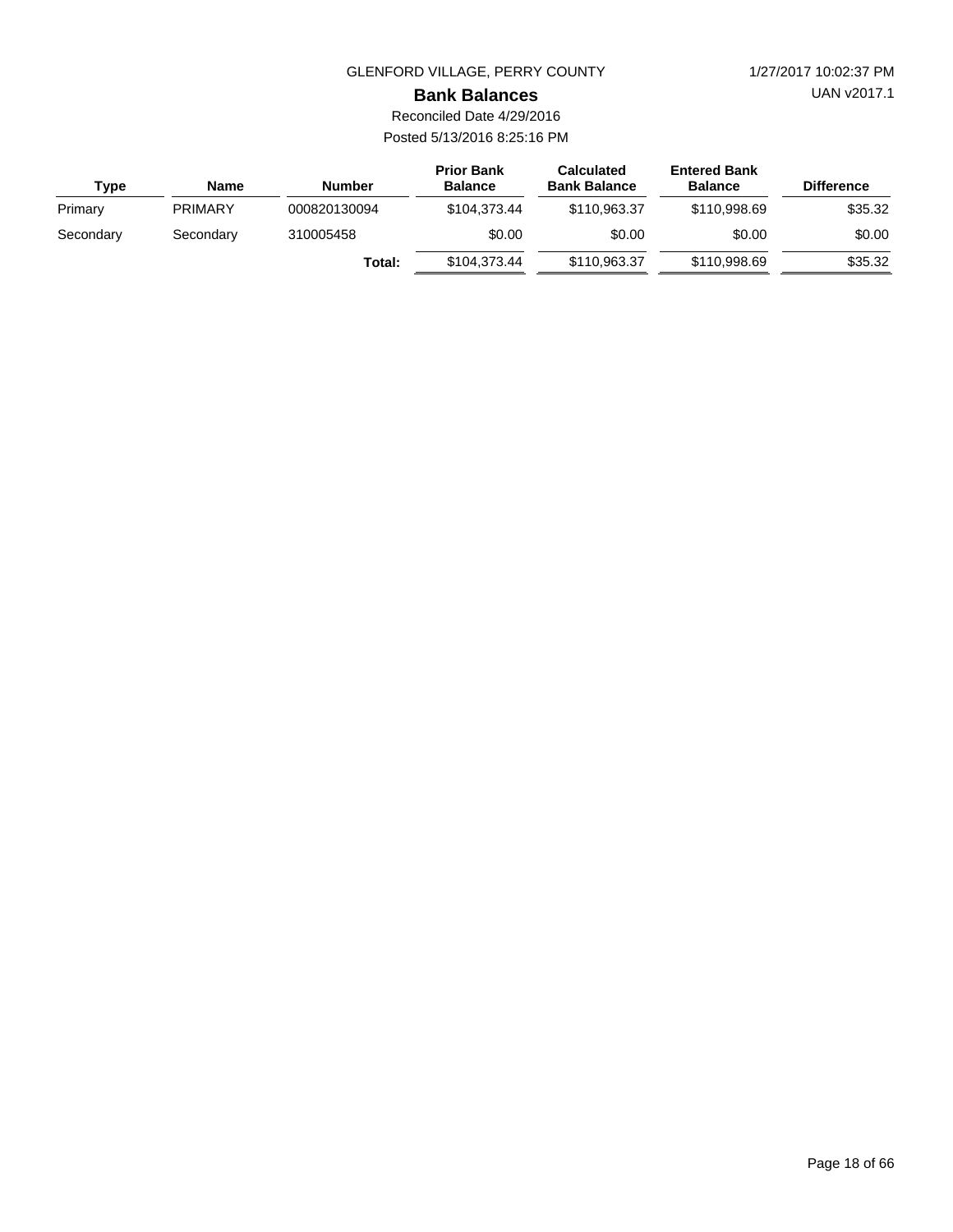## **Outstanding Payments**

Reconciled Date 4/29/2016 Posted 5/13/2016 8:25:16 PM

| <b>Account</b> | Type    | Payment# | <b>Post Date</b> | Vendor / Payee                  | Amount      |  |  |
|----------------|---------|----------|------------------|---------------------------------|-------------|--|--|
| <b>PRIMARY</b> | Warrant | 10791    | 01/05/2016       | <b>Business Radio Licensing</b> | $$120.00$ * |  |  |
| <b>PRIMARY</b> | Warrant | 10828    | 03/01/2016       | Brandon Fox                     | \$600.00    |  |  |
| <b>PRIMARY</b> | Warrant |          | 10862 04/05/2016 | Heidi N Carpenter               | \$88.66     |  |  |
| <b>PRIMARY</b> | Warrant | 10882    | 04/26/2016       | Internal Revenue Service        | \$341.86 *  |  |  |
| <b>PRIMARY</b> | Warrant |          | 10883 04/26/2016 | Ohio Department of Taxation     | \$26.97     |  |  |
|                |         |          |                  |                                 | \$1,177.49  |  |  |

\* Asterisked items were outstanding as of this bank reconciliation but have been subsequently voided.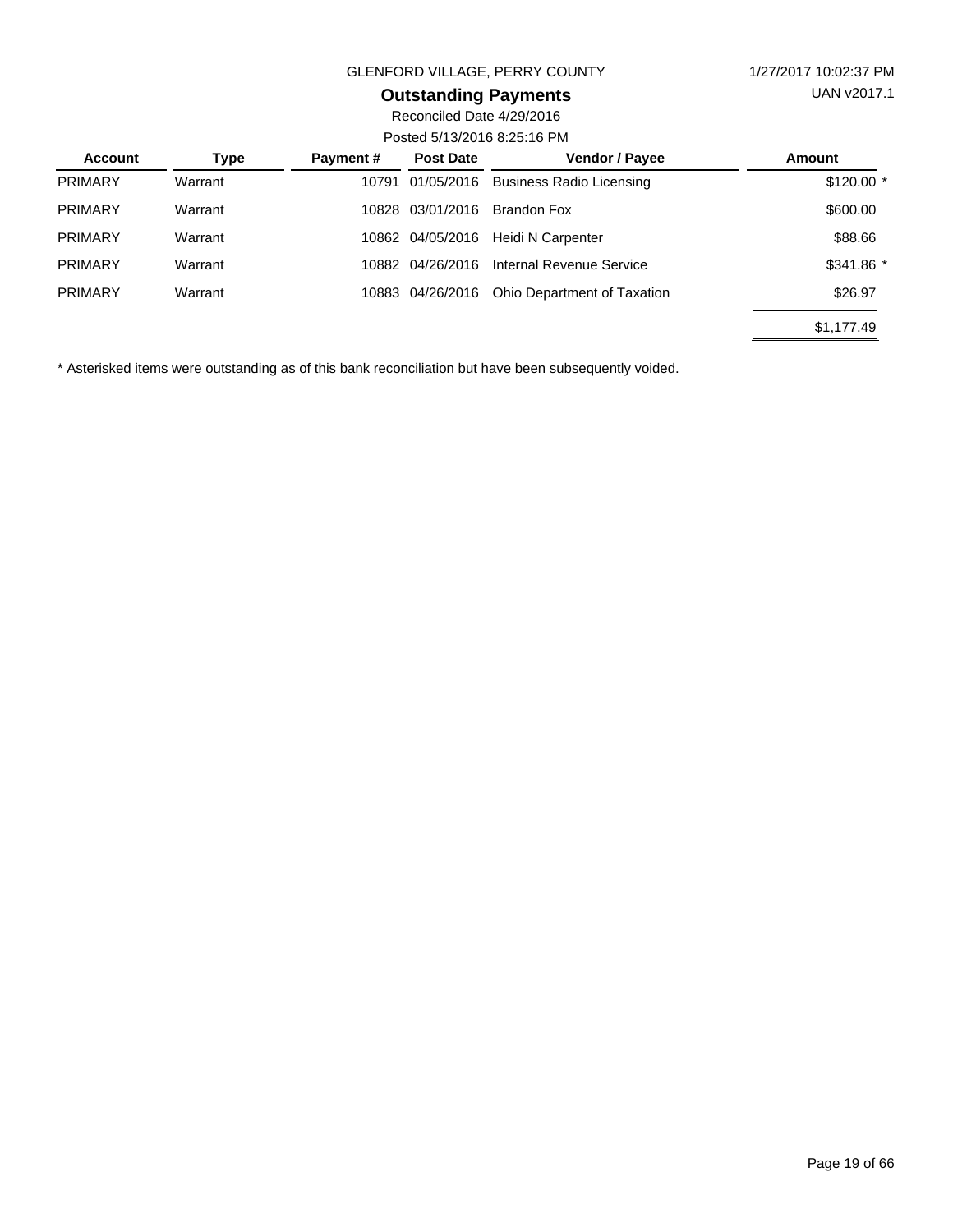## **Cleared Payments**

Reconciled Date 4/29/2016 Posted 5/13/2016 8:25:16 PM

| <b>Account</b> | <b>Type</b> | Payment# | <b>Post Date</b>      | Vendor / Payee                              | Amount      |
|----------------|-------------|----------|-----------------------|---------------------------------------------|-------------|
| <b>PRIMARY</b> | Electronic  |          | 8-2016 04/08/2016     | Perry County Auditor                        | \$384.89    |
| <b>PRIMARY</b> | Electronic  |          | 9-2016 04/26/2016     | <b>US Bank</b>                              | \$6.00      |
| <b>PRIMARY</b> | Warrant     |          | 10849 04/05/2016      | <b>American Electric Power</b>              | \$1,274.65  |
| <b>PRIMARY</b> | Warrant     |          | 10850 04/05/2016      | AT & T                                      | \$53.32     |
| <b>PRIMARY</b> | Warrant     |          | 10851 04/05/2016      | Thomas J. Coleman                           | \$1,000.00  |
| <b>PRIMARY</b> | Warrant     |          | 10852 04/05/2016      | <b>Brandon Fox</b>                          | \$600.00    |
| <b>PRIMARY</b> | Warrant     |          | 10853 04/05/2016      | <b>Energy Cooperative</b>                   | \$150.00    |
| <b>PRIMARY</b> | Warrant     |          | 10854 04/05/2016      | Isacc Wiles Burkholder & Teetor, LLC        | \$67.50     |
| <b>PRIMARY</b> | Warrant     |          | 10855 04/05/2016      | <b>MASI Environmental Services</b>          | \$196.32    |
| <b>PRIMARY</b> | Warrant     |          | 10856 04/05/2016      | Medis Network of Central Ohio               | \$161.04    |
| <b>PRIMARY</b> | Warrant     |          | 10857 04/05/2016      | Northern Perry County Water                 | \$2,196.78  |
| <b>PRIMARY</b> | Warrant     |          | 10858 04/05/2016      | Ohio Municipal Joint Self-Insurance<br>Pool | \$2,958.00  |
| <b>PRIMARY</b> | Warrant     |          | 10859 04/05/2016      | Ridgeview Lumber & Supply                   | \$115.00    |
| <b>PRIMARY</b> | Warrant     |          | 10860 04/05/2016      | Tri-County Plumbing & Hardware              | \$98.16     |
| <b>PRIMARY</b> | Warrant     |          | 10861 04/05/2016      | <b>Brian T Butler</b>                       | \$73.88     |
| <b>PRIMARY</b> | Warrant     |          | 10863 04/05/2016      | Paul G Currence Jr                          | \$58.74     |
| <b>PRIMARY</b> | Warrant     |          | 10864 04/05/2016      | <b>Caleb Houston Garza</b>                  | \$73.44     |
| <b>PRIMARY</b> | Warrant     |          | 10865 04/05/2016      | Linda Lea Nicodemus                         | \$806.60    |
| <b>PRIMARY</b> | Warrant     |          | 10866 04/05/2016      | Jeffery E Ours                              | \$73.44     |
| <b>PRIMARY</b> | Warrant     |          | 10867 04/05/2016      | Sharon M Phillips                           | \$58.74     |
| <b>PRIMARY</b> | Warrant     |          | 10868 04/05/2016      | Leonard L Sheppard                          | \$110.82    |
| <b>PRIMARY</b> | Warrant     |          | 10869 04/05/2016      | Ohio Public Employees Retirement<br>System  | \$240.00    |
| <b>PRIMARY</b> | Warrant     |          | 10875 04/22/2016      | American Electric Power                     | \$181.08    |
| PRIMARY        | Warrant     |          | 10876 04/22/2016 AT&T |                                             | \$159.39    |
| <b>PRIMARY</b> | Warrant     |          | 10877 04/22/2016      | <b>HD Waterworks Supply</b>                 | \$806.43    |
| <b>PRIMARY</b> | Warrant     |          | 10878 04/22/2016      | Jeff Ours                                   | \$62.00     |
| <b>PRIMARY</b> | Warrant     |          | 10879 04/22/2016      | Speedway LLC                                | \$77.79     |
| <b>PRIMARY</b> | Warrant     |          | 10880 04/22/2016      | <b>Treasurer Of State</b>                   | \$762.00    |
|                |             |          |                       |                                             | \$12,806.01 |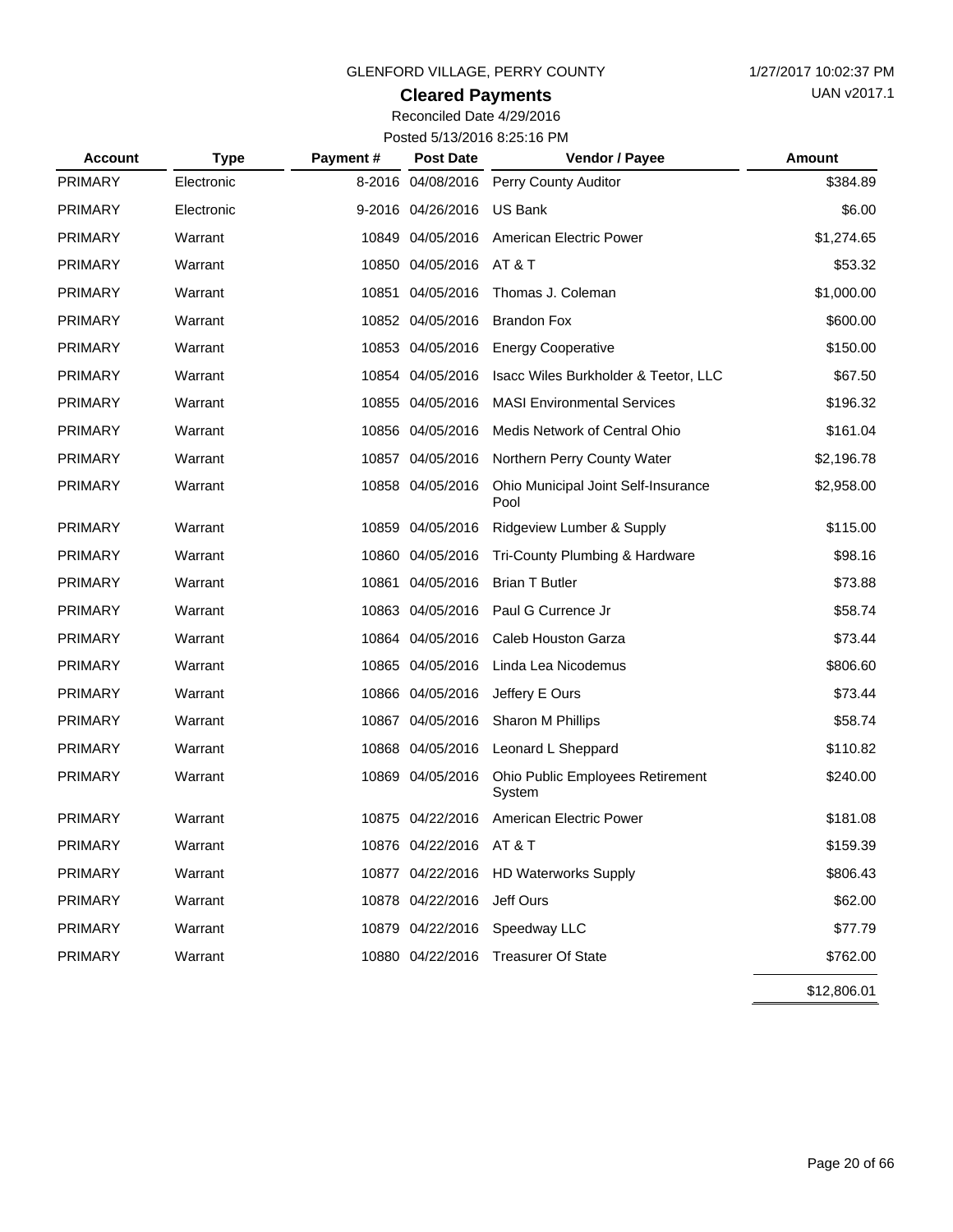### **Cleared Receipts**

UAN v2017.1

Reconciled Date 4/29/2016 Posted 5/13/2016 8:25:16 PM

|                |          |          |          | <u>00000 07 107 2010 0.20.10 1 171</u> |                                     |             |
|----------------|----------|----------|----------|----------------------------------------|-------------------------------------|-------------|
| <b>Account</b> | Type     | Ticket # | Receipt# | <b>Post Date</b>                       | <b>Source</b>                       | Amount      |
| <b>PRIMARY</b> | Standard |          |          |                                        | 31-2016 04/01/2016 GLENFORD VILLAGE | \$375.65    |
| <b>PRIMARY</b> | Standard |          |          |                                        | 32-2016 04/08/2016 GLENFORD VILLAGE | \$3,627.57  |
| <b>PRIMARY</b> | Standard |          |          |                                        | 33-2016 04/08/2016 GLENFORD VILLAGE | \$6,552.00  |
| <b>PRIMARY</b> | Standard |          |          |                                        | 34-2016 04/26/2016 GLENFORD VILLAGE | \$4,099.04  |
| <b>PRIMARY</b> | Standard |          |          |                                        | 35-2016 04/26/2016 GLENFORD VILLAGE | \$152.71    |
| <b>PRIMARY</b> | Standard |          |          | 36-2016 04/26/2016                     | <b>GLENFORD VILLAGE</b>             | \$495.58    |
| <b>PRIMARY</b> | Standard |          |          |                                        | 37-2016 04/26/2016 GLENFORD VILLAGE | \$3,377.92  |
| <b>PRIMARY</b> | Standard |          |          |                                        | 38-2016 04/26/2016 GLENFORD VILLAGE | \$330.76    |
| <b>PRIMARY</b> | Standard |          |          |                                        | 39-2016 04/26/2016 GLENFORD VILLAGE | \$263.55    |
| <b>PRIMARY</b> | Standard |          |          |                                        | 40-2016 04/26/2016 GLENFORD VILLAGE | \$121.16    |
|                |          |          |          |                                        |                                     | \$19,395.94 |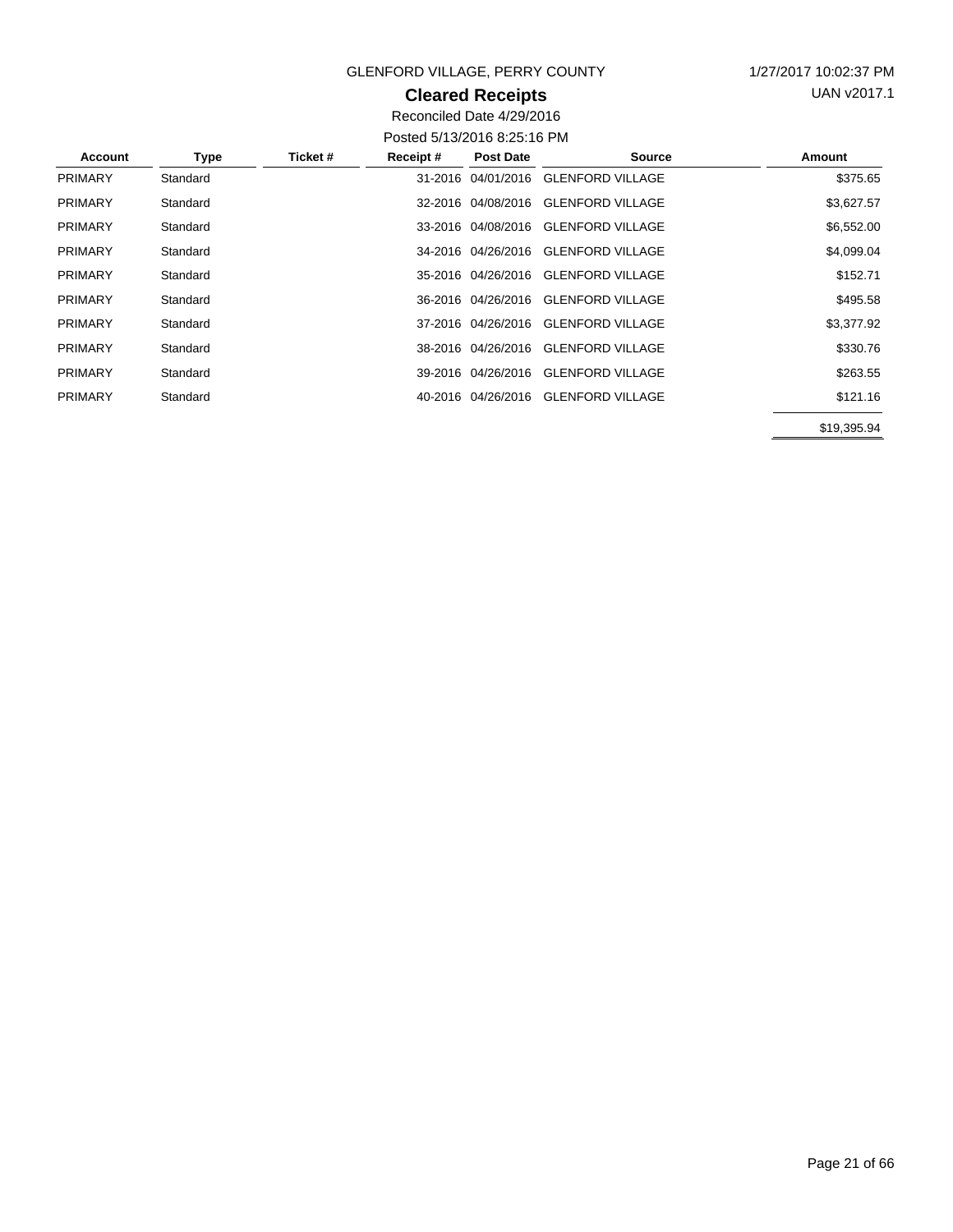| GLENFORD VILLAGE, PERRY COUNTY           |             |              | 1/27/2017 10:02:37 PM |
|------------------------------------------|-------------|--------------|-----------------------|
| <b>Bank Reconciliation</b>               | UAN v2017.1 |              |                       |
| Reconciled Date 5/31/2016                |             |              |                       |
| Posted 7/1/2016 9:30:54 PM               |             |              |                       |
| Prior UAN Balance:                       |             | \$109,791.88 |                       |
| Receipts:                                | $\ddot{}$   | \$17,926.92  |                       |
| Payments:                                |             | \$13,553.10  |                       |
| Adjustments:                             | +           | \$0.00       |                       |
| Current UAN Balance as of 05/31/2016:    |             | \$114,165.70 |                       |
| Other Adjusting Factors:                 | +           | $-$ \$6.00   |                       |
| Adjusted UAN Balance as of 05/31/2016:   |             | \$114,159.70 |                       |
| Entered Bank Balances as of 05/31/2016:  |             | \$115,114.41 |                       |
| Deposits in Transit:                     | +           | \$707.15     |                       |
| <b>Outstanding Payments:</b>             |             | \$1,661.86   |                       |
| <b>Outstanding Adjustments:</b>          | $\ddot{}$   | \$0.00       |                       |
| <b>Other Adjusting Factors:</b>          | $\ddot{}$   | \$0.00       |                       |
| Adjusted Bank Balances as of 05/31/2016: |             | \$114,159.70 |                       |
|                                          |             |              |                       |

### Balances Reconciled

#### Reconciliation Notes

Payments Not In UAN: \$6.00

Bsank charged a analysis fee

Governing Board Signatures

There are no outstanding adjustments as of 05/31/2016.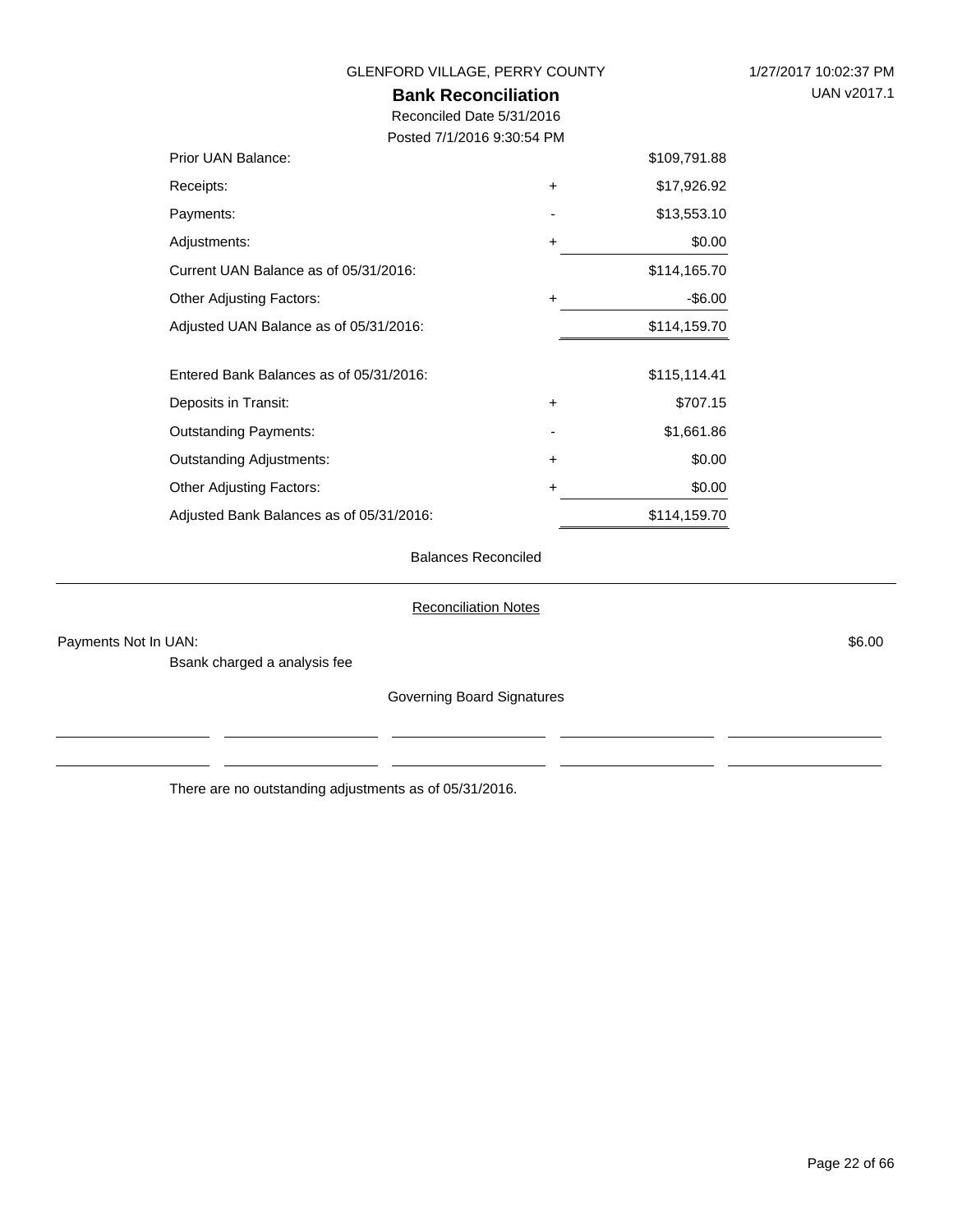UAN v2017.1

#### **Bank Balances**

| Type      | <b>Name</b>    | <b>Number</b> | <b>Prior Bank</b><br><b>Balance</b> | <b>Calculated</b><br><b>Bank Balance</b> | <b>Entered Bank</b><br><b>Balance</b> | <b>Difference</b> |
|-----------|----------------|---------------|-------------------------------------|------------------------------------------|---------------------------------------|-------------------|
| Primary   | <b>PRIMARY</b> | 000820130094  | \$110,998.69                        | \$115,149.73                             | \$115.114.41                          | $-$ \$35.32       |
| Secondary | Secondary      | 310005458     | \$0.00                              | \$0.00                                   | \$0.00                                | \$0.00            |
|           |                | Total:        | \$110,998.69                        | \$115,149.73                             | \$115.114.41                          | $-$ \$35.32       |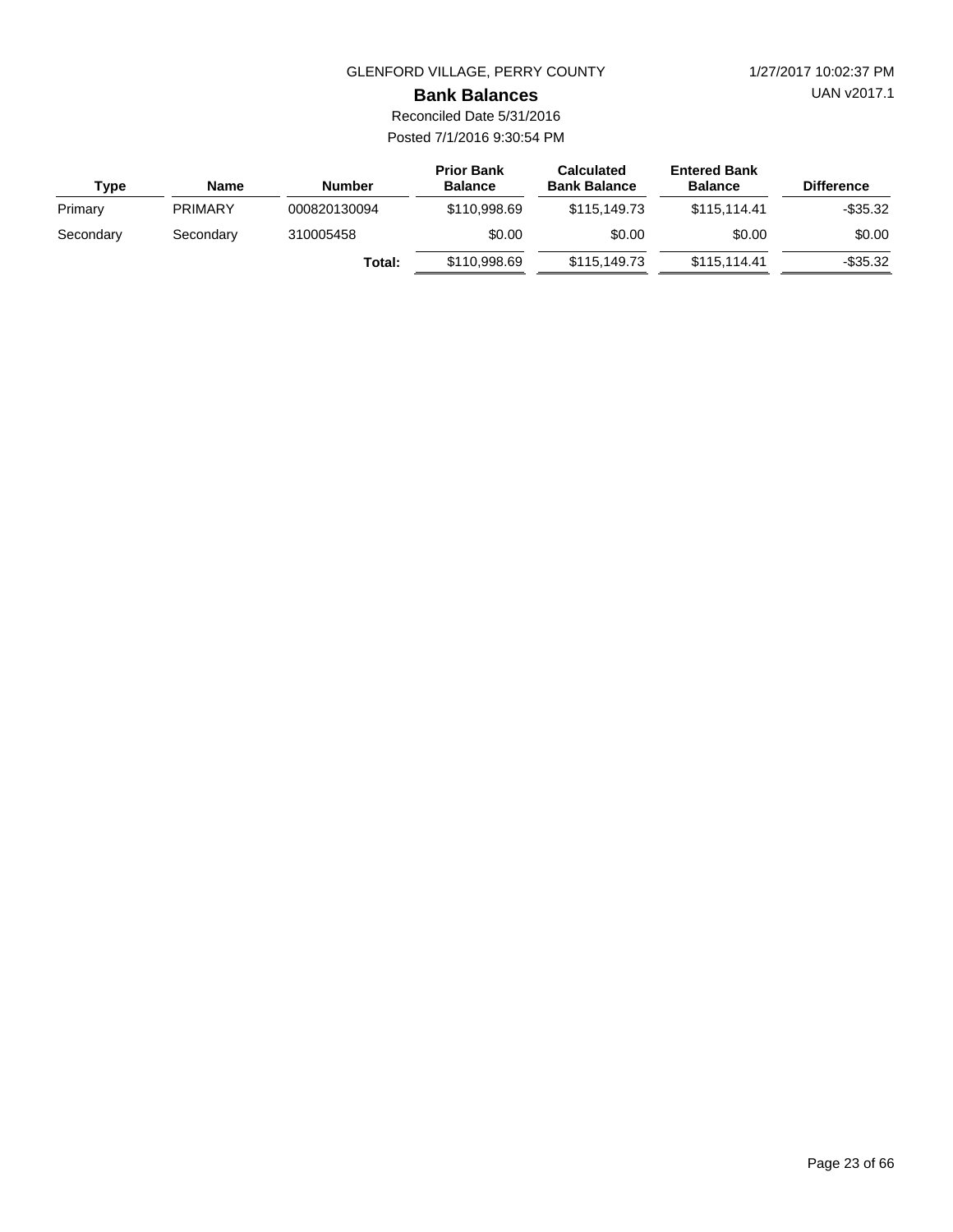## **Outstanding Payments**

Reconciled Date 5/31/2016 Posted 7/1/2016 9:30:54 PM

| Account        | Type    | <b>Payment #</b> | <b>Post Date</b> | <b>Vendor / Payee</b>           | Amount      |
|----------------|---------|------------------|------------------|---------------------------------|-------------|
| <b>PRIMARY</b> | Warrant |                  | 10791 01/05/2016 | <b>Business Radio Licensing</b> | $$120.00$ * |
| <b>PRIMARY</b> | Warrant |                  | 10828 03/01/2016 | Brandon Fox                     | \$600.00    |
| <b>PRIMARY</b> | Warrant |                  | 10882 04/26/2016 | Internal Revenue Service        | \$341.86 *  |
| <b>PRIMARY</b> | Warrant | 10887            | 05/03/2016       | Brandon Fox                     | \$600.00    |
|                |         |                  |                  |                                 | \$1,661.86  |

\* Asterisked items were outstanding as of this bank reconciliation but have been subsequently voided.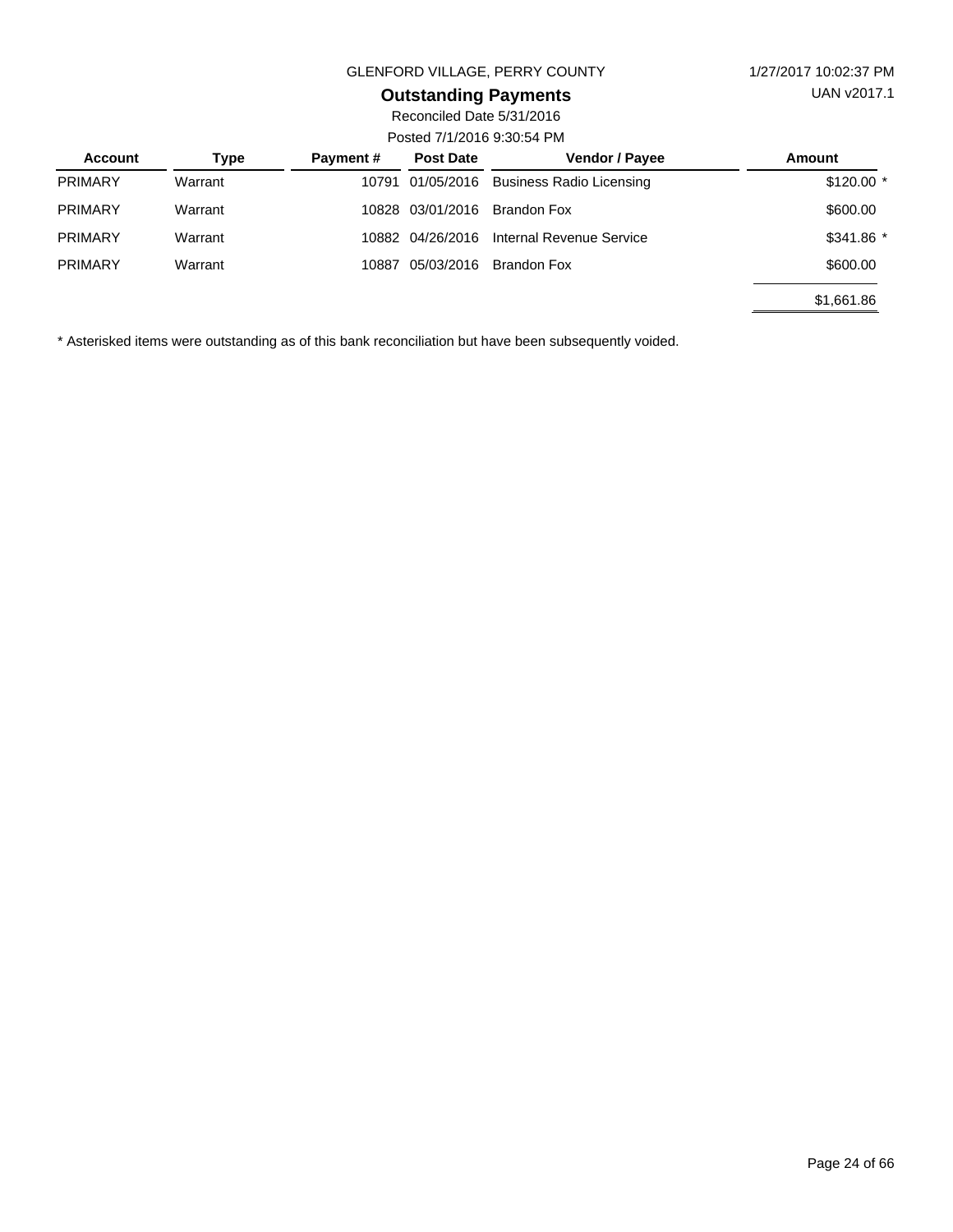## **Cleared Payments**

| <b>Account</b> | <b>Type</b> | Payment# | <b>Post Date</b>   | Vendor / Payee                             | Amount      |
|----------------|-------------|----------|--------------------|--------------------------------------------|-------------|
| <b>PRIMARY</b> | Electronic  |          | 10-2016 05/01/2016 | <b>Treasurer Of State</b>                  | \$16.50     |
| <b>PRIMARY</b> | Electronic  |          | 12-2016 05/13/2016 | Perry County Auditor                       | \$23.42     |
| <b>PRIMARY</b> | Electronic  |          | 13-2016 05/13/2016 | <b>US Bank</b>                             | \$6.00      |
| <b>PRIMARY</b> | Warrant     |          | 10862 04/05/2016   | Heidi N Carpenter                          | \$88.66     |
| <b>PRIMARY</b> | Warrant     |          | 10883 04/26/2016   | Ohio Department of Taxation                | \$26.97     |
| <b>PRIMARY</b> | Warrant     |          | 10884 05/03/2016   | American Electric Power                    | \$1,411.94  |
| <b>PRIMARY</b> | Warrant     |          | 10885 05/03/2016   | AT&T                                       | \$182.06    |
| <b>PRIMARY</b> | Warrant     |          | 10886 05/03/2016   | <b>Energy Cooperative</b>                  | \$95.00     |
| <b>PRIMARY</b> | Warrant     |          | 10888 05/03/2016   | <b>HD Waterworks Supply</b>                | \$28.00     |
| <b>PRIMARY</b> | Warrant     |          | 10889 05/03/2016   | <b>Bob Henry</b>                           | \$3,322.00  |
| <b>PRIMARY</b> | Warrant     |          | 10890 05/03/2016   | Daniel Ireton DBA Family Tree<br>Lawncare  | \$180.00    |
| <b>PRIMARY</b> | Warrant     |          | 10891 05/03/2016   | Isacc Wiles Burkholder & Teetor, LLC       | \$1,212.35  |
| <b>PRIMARY</b> | Warrant     |          | 10892 05/03/2016   | <b>MASI Environmental Services</b>         | \$195.35    |
| <b>PRIMARY</b> | Warrant     |          | 10893 05/03/2016   | Niagara Scientific Products                | \$329.47    |
| <b>PRIMARY</b> | Warrant     |          | 10894 05/03/2016   | Northern Perry County Water                | \$2,264.21  |
| <b>PRIMARY</b> | Warrant     |          | 10895 05/03/2016   | Thomas J. Coleman                          | \$1,000.00  |
| <b>PRIMARY</b> | Warrant     |          | 10896 05/03/2016   | Linda Lea Nicodemus                        | \$806.60    |
| <b>PRIMARY</b> | Warrant     |          | 10898 05/03/2016   | Ohio Public Employees Retirement<br>System | \$240.00    |
| <b>PRIMARY</b> | Warrant     |          | 10899 05/13/2016   | <b>American Electric Power</b>             | \$173.94    |
| <b>PRIMARY</b> | Warrant     |          | 10900 05/13/2016   | AT&T                                       | \$159.37    |
| <b>PRIMARY</b> | Warrant     |          | 10901 05/13/2016   | <b>Governmental Systems</b>                | \$799.36    |
| <b>PRIMARY</b> | Warrant     |          | 10902 05/13/2016   | Ridgeview Lumber & Supply                  | \$211.68    |
| <b>PRIMARY</b> | Warrant     |          | 10903 05/13/2016   | Underwood's Inc.                           | \$295.85    |
|                |             |          |                    |                                            | \$13,068.73 |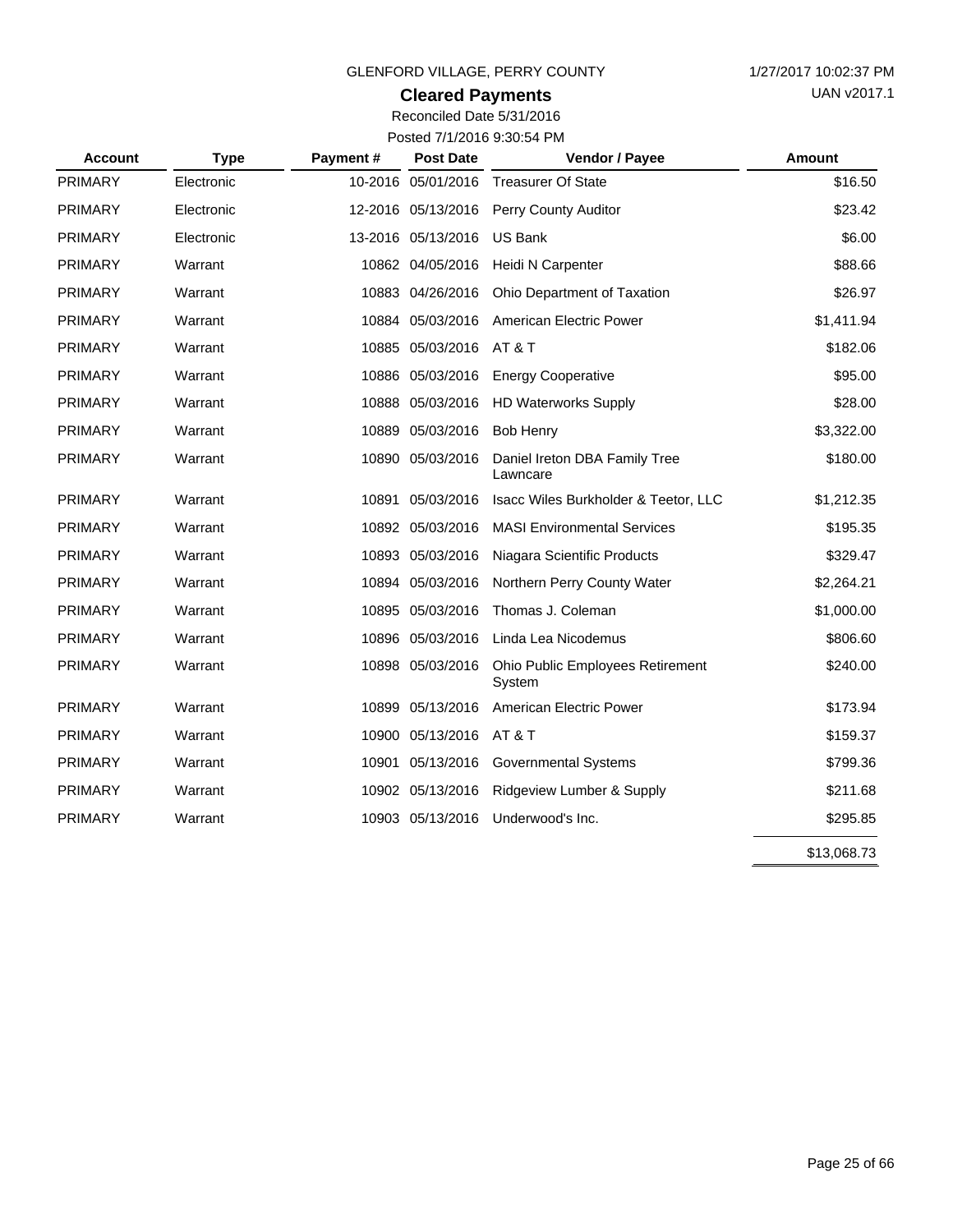UAN v2017.1

# **Outstanding Receipts**

| Account        | Type     | Ticket # | Receipt# | <b>Post Date</b> | Source                              | Amount   |  |
|----------------|----------|----------|----------|------------------|-------------------------------------|----------|--|
| <b>PRIMARY</b> | Standard |          |          |                  | 54-2016 05/31/2016 GLENFORD VILLAGE | \$642.15 |  |
| <b>PRIMARY</b> | Standard |          |          |                  | 56-2016 05/31/2016 GLENFORD VILLAGE | \$65.00  |  |
|                |          |          |          |                  |                                     | \$707.15 |  |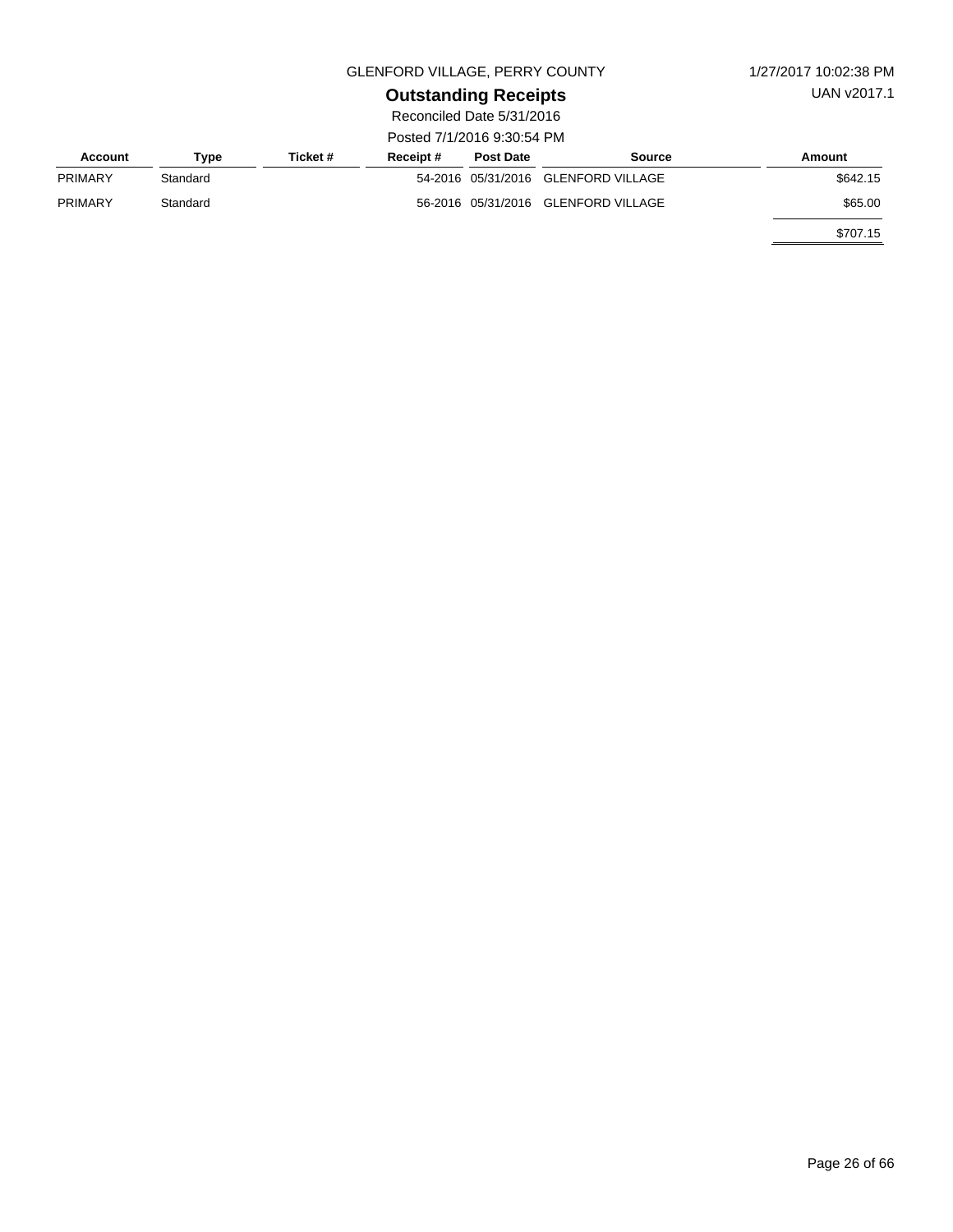### **Cleared Receipts**

UAN v2017.1

| <b>Account</b> | Type     | Ticket # | Receipt# | <b>Post Date</b>   | <b>Source</b>                       | Amount      |
|----------------|----------|----------|----------|--------------------|-------------------------------------|-------------|
| <b>PRIMARY</b> | Standard |          |          |                    | 41-2016 05/01/2016 GLENFORD VILLAGE | \$562.79    |
| <b>PRIMARY</b> | Standard |          |          | 42-2016 05/01/2016 | <b>GLENFORD VILLAGE</b>             | \$2,900.00  |
| <b>PRIMARY</b> | Standard |          |          | 43-2016 05/06/2016 | <b>GLENFORD VILLAGE</b>             | \$369.80    |
| <b>PRIMARY</b> | Standard |          |          |                    | 44-2016 05/06/2016 GLENFORD VILLAGE | \$1,065.11  |
| PRIMARY        | Standard |          |          |                    | 45-2016 05/06/2016 GLENFORD VILLAGE | \$200.00    |
| <b>PRIMARY</b> | Standard |          |          | 46-2016 05/13/2016 | <b>GLENFORD VILLAGE</b>             | \$2,880.36  |
| <b>PRIMARY</b> | Standard |          |          | 47-2016 05/21/2016 | <b>GLENFORD VILLAGE</b>             | \$661.43    |
| <b>PRIMARY</b> | Standard |          |          |                    | 48-2016 05/21/2016 GLENFORD VILLAGE | \$5,342.92  |
| <b>PRIMARY</b> | Standard |          |          | 49-2016 05/24/2016 | <b>GLENFORD VILLAGE</b>             | \$810.61    |
| <b>PRIMARY</b> | Standard |          |          | 50-2016 05/24/2016 | <b>GLENFORD VILLAGE</b>             | \$186.34    |
| <b>PRIMARY</b> | Standard |          |          |                    | 51-2016 05/24/2016 GLENFORD VILLAGE | \$213.98    |
| <b>PRIMARY</b> | Standard |          |          |                    | 52-2016 05/24/2016 GLENFORD VILLAGE | \$937.95    |
| <b>PRIMARY</b> | Standard |          |          | 53-2016 05/31/2016 | <b>GLENFORD VILLAGE</b>             | \$737.33    |
| <b>PRIMARY</b> | Standard |          |          |                    | 55-2016 05/31/2016 GLENFORD VILLAGE | \$351.15    |
|                |          |          |          |                    |                                     | \$17,219.77 |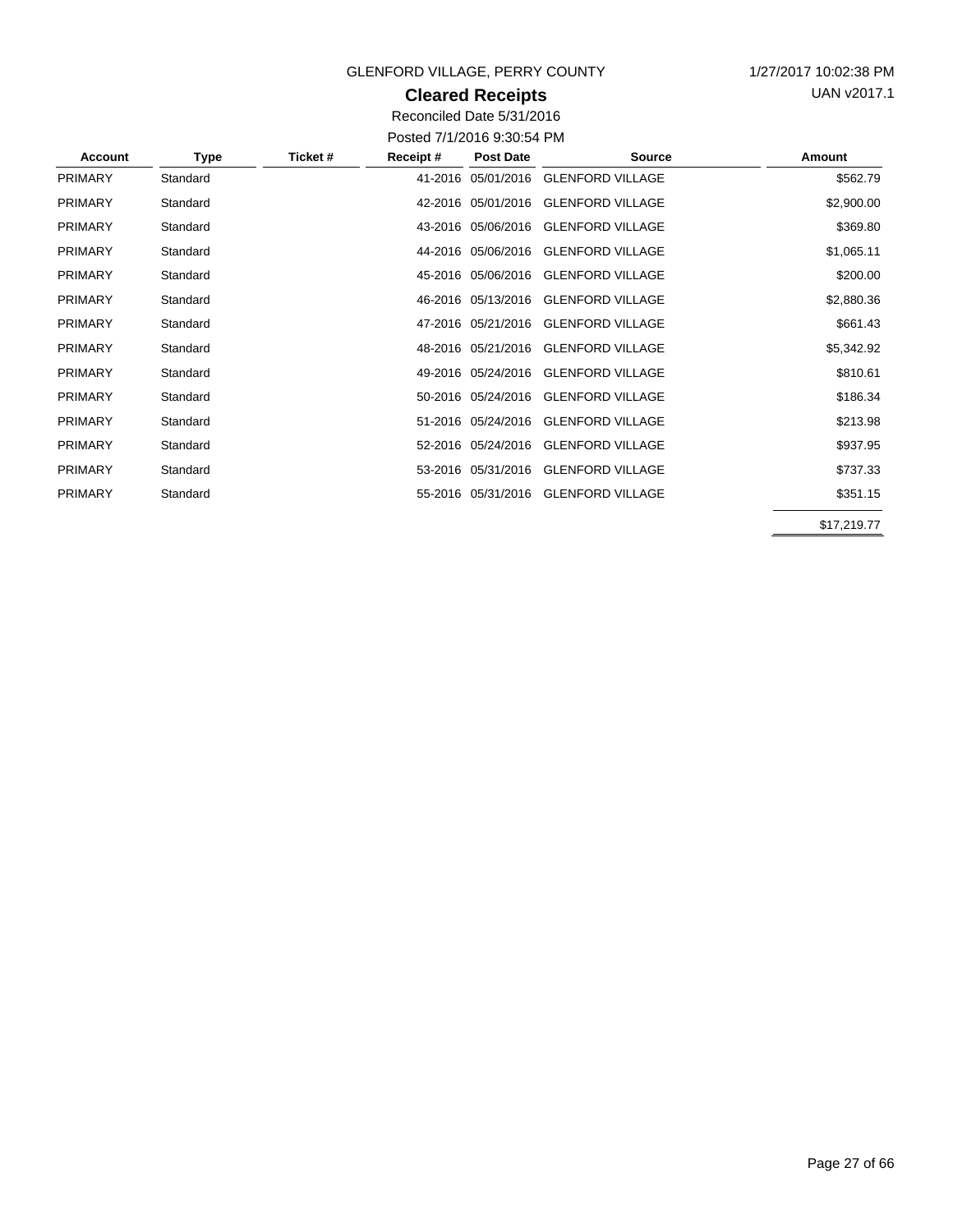| GLENFORD VILLAGE, PERRY COUNTY           |           |              | 1/27/2017 10:02:38 PM |
|------------------------------------------|-----------|--------------|-----------------------|
| <b>Bank Reconciliation</b>               |           |              | UAN v2017.1           |
| Reconciled Date 6/30/2016                |           |              |                       |
| Posted 8/2/2016 3:45:42 PM               |           |              |                       |
| Prior UAN Balance:                       |           | \$114,165.70 |                       |
| Receipts:                                | $\ddot{}$ | \$13,432.08  |                       |
| Payments:                                |           | \$29,997.61  |                       |
| Adjustments:                             | $\ddot{}$ | $-$43.00$    |                       |
| Current UAN Balance as of 06/30/2016:    |           | \$97,557.17  |                       |
| <b>Other Adjusting Factors:</b>          | $\ddot{}$ | $-$ \$6.00   |                       |
| Adjusted UAN Balance as of 06/30/2016:   |           | \$97,551.17  |                       |
| Entered Bank Balances as of 06/30/2016:  |           | \$98,636.93  |                       |
| Deposits in Transit:                     | $\ddot{}$ | \$0.00       |                       |
| <b>Outstanding Payments:</b>             |           | \$1,085.76   |                       |
| <b>Outstanding Adjustments:</b>          | $\ddot{}$ | \$0.00       |                       |
| <b>Other Adjusting Factors:</b>          | +         | \$0.00       |                       |
| Adjusted Bank Balances as of 06/30/2016: |           | \$97,551.17  |                       |

#### Balances Reconciled

#### Reconciliation Notes

Payments Not In UAN: \$6.00

Bank fee

Governing Board Signatures

There are no outstanding receipts as of 06/30/2016.

There are no outstanding adjustments as of 06/30/2016.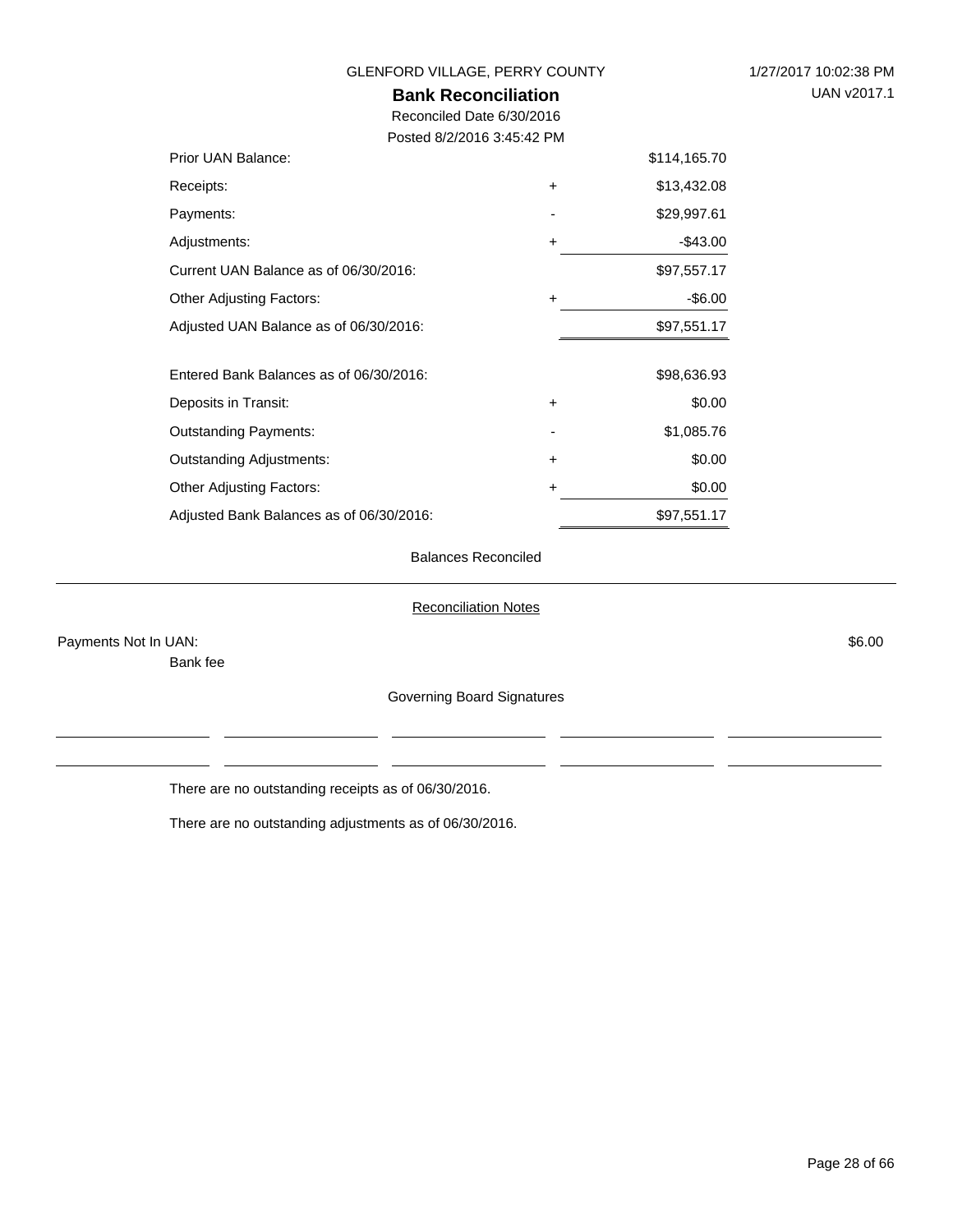UAN v2017.1

#### **Bank Balances**

Reconciled Date 6/30/2016 Posted 8/2/2016 3:45:42 PM

| Type      | <b>Name</b>    | <b>Number</b> | <b>Prior Bank</b><br><b>Balance</b> | <b>Calculated</b><br><b>Bank Balance</b> | <b>Entered Bank</b><br><b>Balance</b> | <b>Difference</b> |
|-----------|----------------|---------------|-------------------------------------|------------------------------------------|---------------------------------------|-------------------|
| Primary   | <b>PRIMARY</b> | 000820130094  | \$115.114.41                        | \$98,636,93                              | \$98,636,93                           | \$0.00            |
| Secondary | Secondary      | 310005458     | \$0.00                              | \$0.00                                   | \$0.00                                | \$0.00            |
|           |                | Total:        | \$115.114.41                        | \$98,636.93                              | \$98,636.93                           | \$0.00            |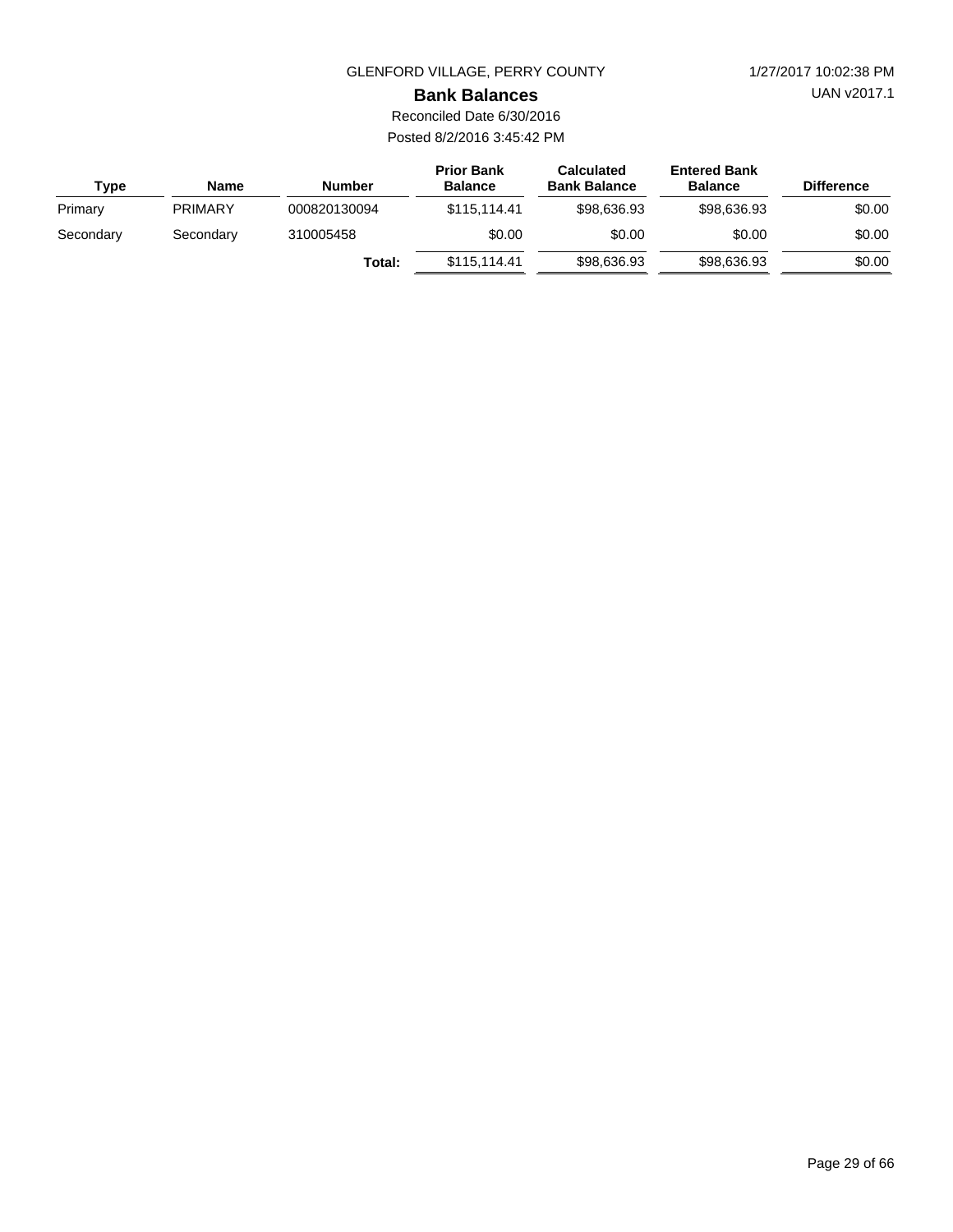## **Outstanding Payments**

Reconciled Date 6/30/2016 Posted 8/2/2016 3:45:42 PM

| Account        | Type    | <b>Payment#</b> | <b>Post Date</b> | <b>Vendor / Payee</b>           | Amount      |  |
|----------------|---------|-----------------|------------------|---------------------------------|-------------|--|
| <b>PRIMARY</b> | Warrant |                 | 10791 01/05/2016 | <b>Business Radio Licensing</b> | $$120.00$ * |  |
| <b>PRIMARY</b> | Warrant |                 | 10828 03/01/2016 | Brandon Fox                     | \$600.00    |  |
| <b>PRIMARY</b> | Warrant |                 | 10882 04/26/2016 | Internal Revenue Service        | $$341.86$ * |  |
| <b>PRIMARY</b> | Warrant |                 | 10916 06/07/2016 | Leonard Sheppard                | \$23.90     |  |
|                |         |                 |                  |                                 | \$1,085.76  |  |

\* Asterisked items were outstanding as of this bank reconciliation but have been subsequently voided.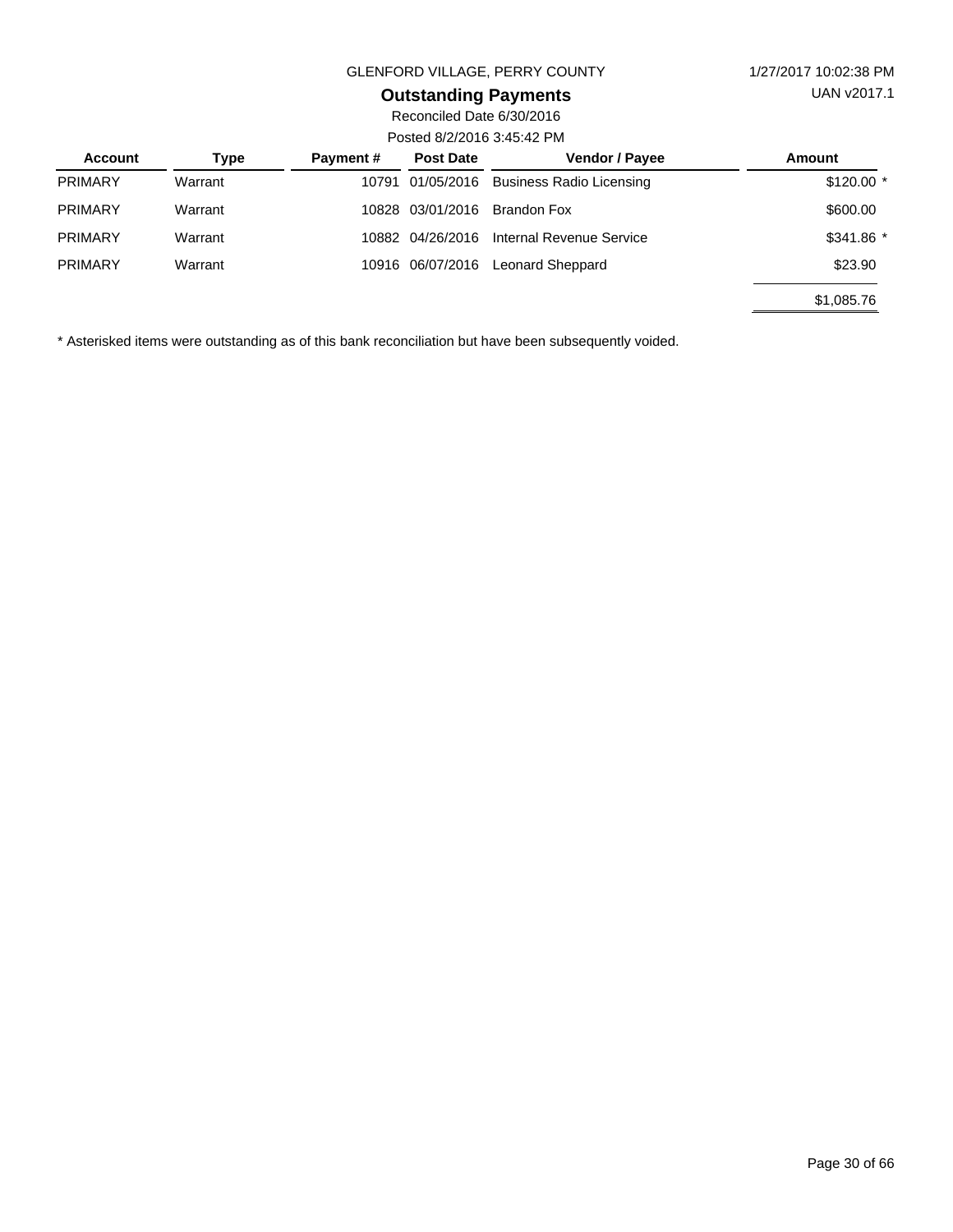## **Cleared Payments**

Reconciled Date 6/30/2016 Posted 8/2/2016 3:45:42 PM

| <b>Account</b> | <b>Type</b> | Payment# | <b>Post Date</b>           | Vendor / Payee                             | <b>Amount</b> |
|----------------|-------------|----------|----------------------------|--------------------------------------------|---------------|
| <b>PRIMARY</b> | Electronic  |          |                            | 15-2016 06/21/2016 Treasurer Of State      | \$16.50       |
| <b>PRIMARY</b> | Electronic  |          | 16-2016 06/21/2016 US Bank |                                            | \$6.00        |
| <b>PRIMARY</b> | Warrant     |          | 10887 05/03/2016           | <b>Brandon Fox</b>                         | \$600.00      |
| <b>PRIMARY</b> | Warrant     |          | 10904 06/07/2016 AT & T    |                                            | \$172.40      |
| <b>PRIMARY</b> | Warrant     |          | 10905 06/07/2016           | American Electric Power                    | \$1,427.01    |
| <b>PRIMARY</b> | Warrant     |          | 10906 06/07/2016           | Thomas J. Coleman                          | \$1,000.00    |
| <b>PRIMARY</b> | Warrant     |          | 10907 06/07/2016           | <b>Energy Cooperative</b>                  | \$60.00       |
| <b>PRIMARY</b> | Warrant     |          | 10908 06/07/2016           | Daniel Ireton DBA Family Tree<br>Lawncare  | \$540.00      |
| <b>PRIMARY</b> | Warrant     |          | 10909 06/07/2016           | <b>Brandon Fox</b>                         | \$600.00      |
| <b>PRIMARY</b> | Warrant     |          | 10910 06/07/2016           | <b>HD Waterworks Supply</b>                | \$369.71      |
| <b>PRIMARY</b> | Warrant     |          | 10911 06/07/2016           | <b>Landmark Auto Parts</b>                 | \$26.47       |
| <b>PRIMARY</b> | Warrant     |          | 10912 06/07/2016           | <b>MASI Environmental Services</b>         | \$213.35      |
| <b>PRIMARY</b> | Warrant     |          | 10913 06/07/2016           | Northern Perry County Water                | \$2,298.61    |
| <b>PRIMARY</b> | Warrant     |          | 10914 06/07/2016           | <b>Ohio Water Development Authority</b>    | \$830.12      |
| <b>PRIMARY</b> | Warrant     |          | 10915 06/07/2016           | Ridgeview Lumber & Supply                  | \$19.99       |
| <b>PRIMARY</b> | Warrant     |          | 10917 06/07/2016           | <b>Treasurer Of State</b>                  | \$762.00      |
| <b>PRIMARY</b> | Warrant     |          | 10918 06/07/2016           | <b>US Postmaster</b>                       | \$455.00      |
| <b>PRIMARY</b> | Warrant     |          | 10919 06/07/2016           | Linda Lea Nicodemus                        | \$806.60      |
| <b>PRIMARY</b> | Warrant     |          | 10920 06/07/2016           | Ohio Public Employees Retirement<br>System | \$240.00      |
| <b>PRIMARY</b> | Warrant     |          | 10921 06/21/2016           | <b>AT &amp; T</b>                          | \$159.37      |
| <b>PRIMARY</b> | Warrant     |          | 10922 06/21/2016           | <b>Treasurer Of State</b>                  | \$19,926.60   |
| <b>PRIMARY</b> | Warrant     |          | 10923 06/21/2016           | Speedway LLC                               | \$43.98       |
|                |             |          |                            |                                            | \$30,573.71   |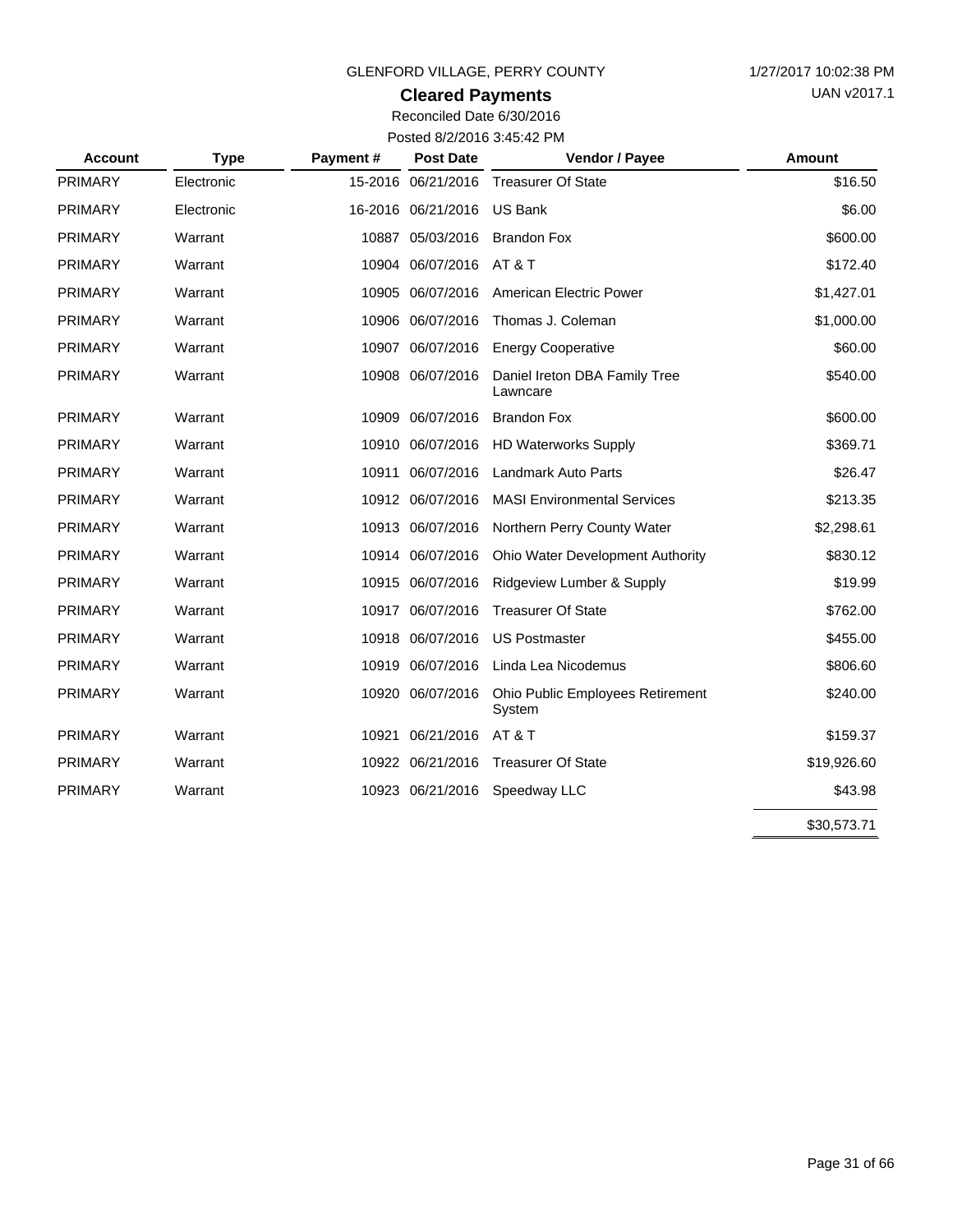## **Cleared Receipts**

UAN v2017.1

Reconciled Date 6/30/2016 Posted 8/2/2016 3:45:42 PM

| <b>Account</b> | Type     | Ticket # | Receipt# | Post Date | <b>Source</b>                       | Amount      |
|----------------|----------|----------|----------|-----------|-------------------------------------|-------------|
| <b>PRIMARY</b> | Standard |          |          |           | 54-2016 05/31/2016 GLENFORD VILLAGE | \$642.15    |
| <b>PRIMARY</b> | Standard |          |          |           | 56-2016 05/31/2016 GLENFORD VILLAGE | \$65.00     |
| <b>PRIMARY</b> | Standard |          |          |           | 57-2016 06/14/2016 GLENFORD VILLAGE | \$200.00    |
| <b>PRIMARY</b> | Standard |          |          |           | 58-2016 06/14/2016 GLENFORD VILLAGE | \$2,702.57  |
| <b>PRIMARY</b> | Standard |          |          |           | 59-2016 06/14/2016 GLENFORD VILLAGE | \$115.00    |
| <b>PRIMARY</b> | Standard |          |          |           | 60-2016 06/14/2016 GLENFORD VILLAGE | \$2,476.24  |
| <b>PRIMARY</b> | Standard |          |          |           | 61-2016 06/21/2016 GLENFORD VILLAGE | \$688.04    |
| <b>PRIMARY</b> | Standard |          |          |           | 62-2016 06/21/2016 GLENFORD VILLAGE | \$4,972.92  |
| <b>PRIMARY</b> | Standard |          |          |           | 63-2016 06/28/2016 GLENFORD VILLAGE | \$50.00     |
| <b>PRIMARY</b> | Standard |          |          |           | 64-2016 06/28/2016 GLENFORD VILLAGE | \$1,677.42  |
| <b>PRIMARY</b> | Standard |          |          |           | 65-2016 06/28/2016 GLENFORD VILLAGE | \$194.13    |
| <b>PRIMARY</b> | Standard |          |          |           | 66-2016 06/28/2016 GLENFORD VILLAGE | \$355.76    |
|                |          |          |          |           |                                     | \$14,139.23 |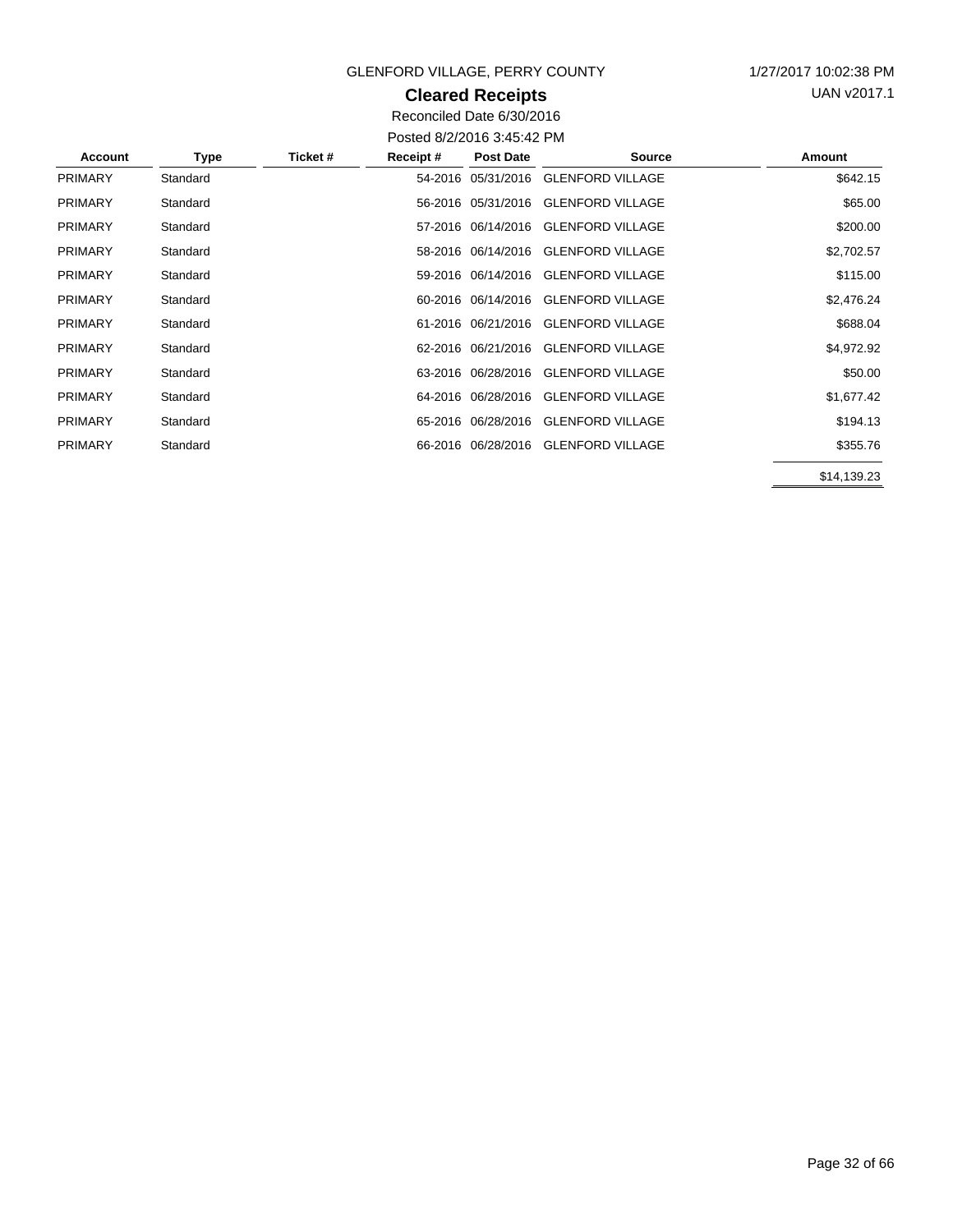|                |             | 1/27/2017 10:02:38 PM |                            |                                     |             |
|----------------|-------------|-----------------------|----------------------------|-------------------------------------|-------------|
|                |             |                       | <b>Cleared Adjustments</b> |                                     | UAN v2017.1 |
|                |             |                       | Reconciled Date 6/30/2016  |                                     |             |
|                |             |                       | Posted 8/2/2016 3:45:42 PM |                                     |             |
| <b>Account</b> | Type        | Item#                 | <b>Post Date</b>           | <b>Source or Payee</b>              | Amount      |
| <b>PRIMARY</b> | Receipt Adj |                       |                            | 62-2016 06/22/2016 GLENFORD VILLAGE | $-$ \$43.00 |
|                |             |                       |                            |                                     | $-$ \$43.00 |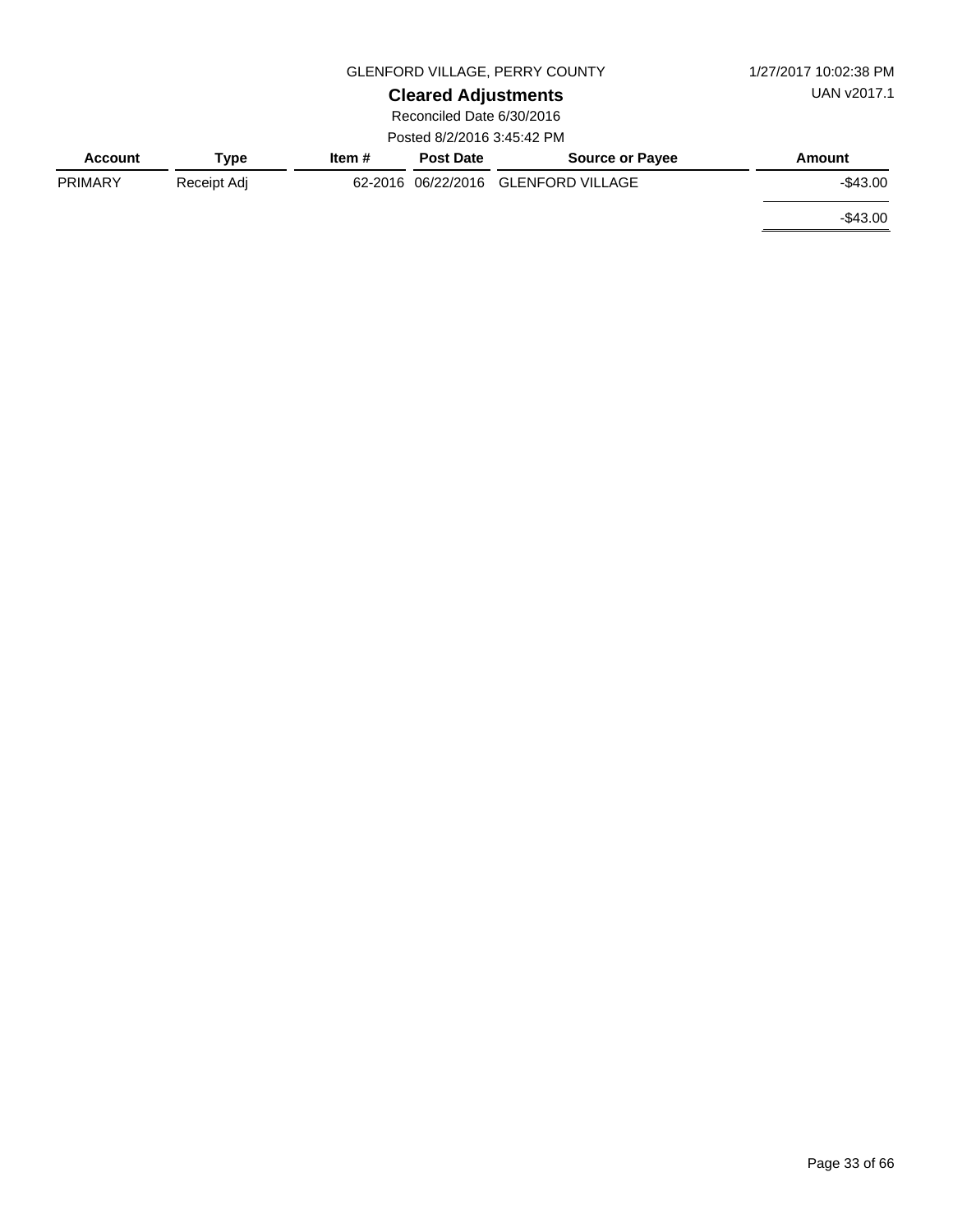| 1/27/2017 10:02:38 PM |
|-----------------------|
| UAN v2017.1           |

## **Bank Reconciliation** GLENFORD VILLAGE, PERRY COUNTY

Reconciled Date 7/31/2016

Posted 8/23/2016 7:39:28 PM

| Prior UAN Balance:                       |           | \$97,557.17 |
|------------------------------------------|-----------|-------------|
| Receipts:                                | +         | \$14,034.01 |
| Payments:                                |           | \$12,378.00 |
| Adjustments:                             | $\ddot{}$ | \$0.00      |
| Current UAN Balance as of 07/31/2016:    |           | \$99,213.18 |
| <b>Other Adjusting Factors:</b>          | +         | $-$12.00$   |
| Adjusted UAN Balance as of 07/31/2016:   |           | \$99,201.18 |
|                                          |           |             |
| Entered Bank Balances as of 07/31/2016:  |           | \$99,777.13 |
| Deposits in Transit:                     | $\ddot{}$ | \$1,104.42  |
| <b>Outstanding Payments:</b>             |           | \$1,651.14  |
| <b>Outstanding Adjustments:</b>          | +         | \$0.00      |
| <b>Other Adjusting Factors:</b>          | +         | $-$ \$29.23 |
| Adjusted Bank Balances as of 07/31/2016: |           | \$99,201.18 |

#### Balances Reconciled

| <b>Reconciliation Notes</b>                                             |         |
|-------------------------------------------------------------------------|---------|
| Deflating Bank Errors:<br>discrepancy of .27 7/26 deposit               | \$0.27  |
| Inflating Bank Errors:<br>Bank found a deposit error from July 2015 and | \$29.50 |
| Payments Not In UAN:<br>Bank fee                                        | \$12.00 |
| Governing Board Signatures                                              |         |

There are no outstanding adjustments as of 07/31/2016.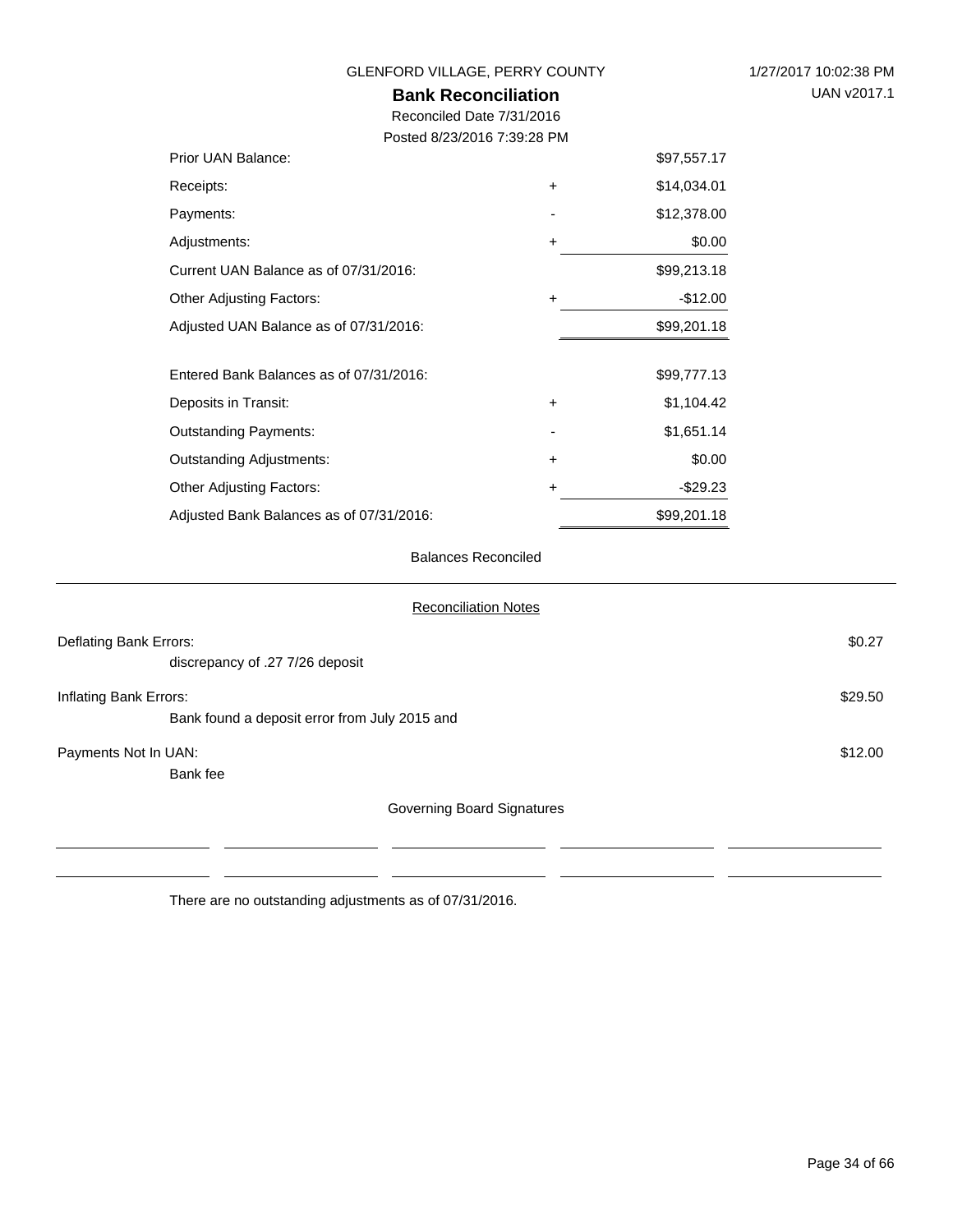UAN v2017.1

#### **Bank Balances**

| Type      | Name           | <b>Number</b> | <b>Prior Bank</b><br><b>Balance</b> | <b>Calculated</b><br><b>Bank Balance</b> | <b>Entered Bank</b><br><b>Balance</b> | <b>Difference</b> |
|-----------|----------------|---------------|-------------------------------------|------------------------------------------|---------------------------------------|-------------------|
| Primary   | <b>PRIMARY</b> | 000820130094  | \$98,636,93                         | \$99.753.90                              | \$99.777.13                           | \$23.23           |
| Secondary | Secondary      | 310005458     | \$0.00                              |                                          | \$0.00                                | \$0.00            |
|           |                | Total:        | \$98,636.93                         | \$99.753.90                              | \$99,777,13                           | \$23.23           |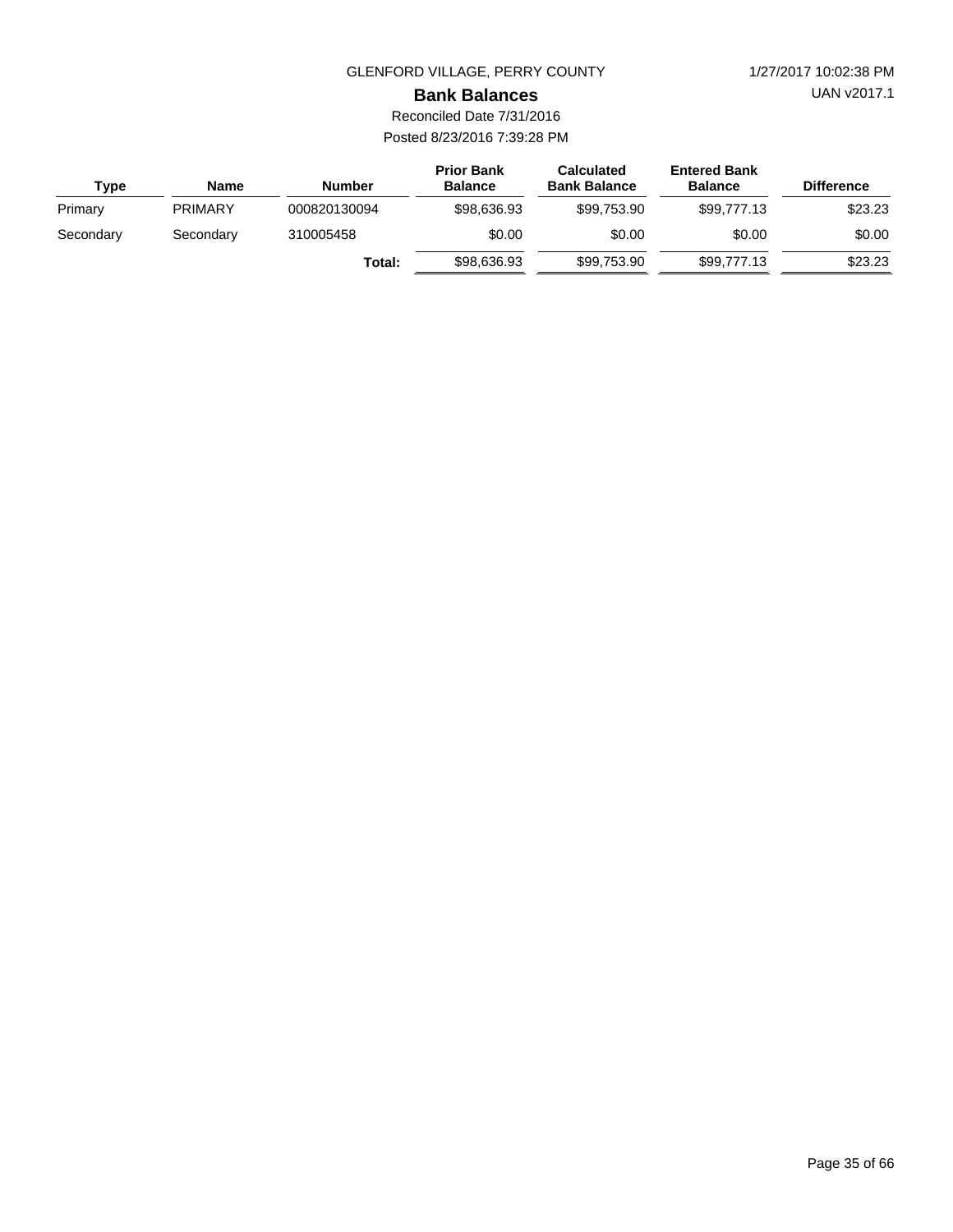# **Outstanding Payments**

Reconciled Date 7/31/2016 Posted 8/23/2016 7:39:28 PM

| <b>Account</b> | Type    | Payment# | <b>Post Date</b> | Vendor / Payee                            | Amount      |  |  |  |
|----------------|---------|----------|------------------|-------------------------------------------|-------------|--|--|--|
| <b>PRIMARY</b> | Warrant | 10791    | 01/05/2016       | <b>Business Radio Licensing</b>           | $$120.00$ * |  |  |  |
| <b>PRIMARY</b> | Warrant | 10828    | 03/01/2016       | <b>Brandon Fox</b>                        | \$600.00    |  |  |  |
| <b>PRIMARY</b> | Warrant |          | 10882 04/26/2016 | Internal Revenue Service                  | \$341.86 *  |  |  |  |
| <b>PRIMARY</b> | Warrant | 10927    | 07/01/2016       | John Clouse                               | \$84.28     |  |  |  |
| <b>PRIMARY</b> | Warrant | 10946    | 07/15/2016       | Daniel Ireton DBA Family Tree<br>Lawncare | $$505.00$ * |  |  |  |
|                |         |          |                  |                                           | \$1,651.14  |  |  |  |

\* Asterisked items were outstanding as of this bank reconciliation but have been subsequently voided.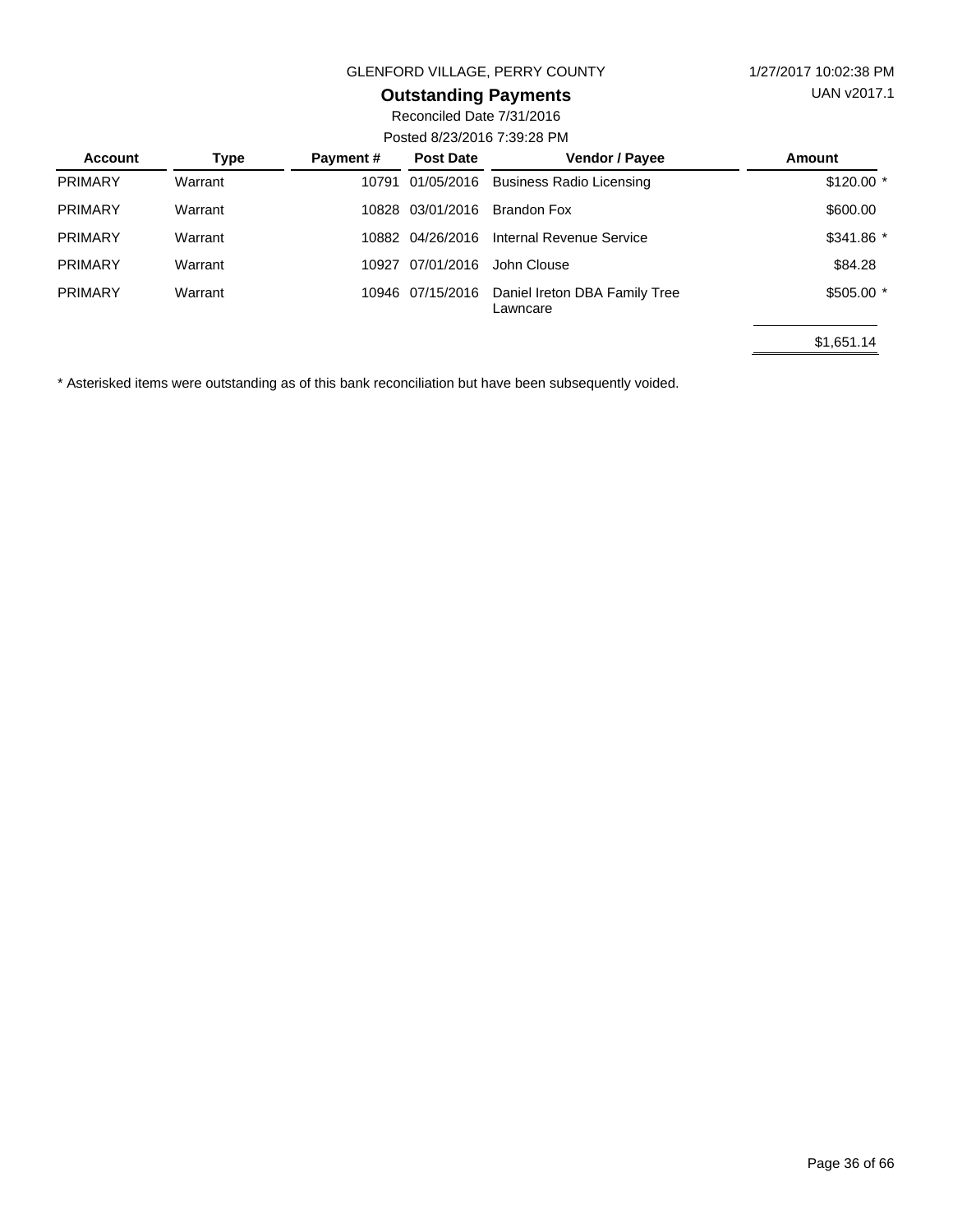## **Cleared Payments**

| <b>Account</b> | <b>Type</b> | Payment# | <b>Post Date</b>        | Vendor / Payee                             | Amount      |
|----------------|-------------|----------|-------------------------|--------------------------------------------|-------------|
| <b>PRIMARY</b> | Electronic  |          | 18-2016 07/26/2016      | <b>Treasurer Of State</b>                  | \$33.00     |
| <b>PRIMARY</b> | Warrant     |          |                         | 10916 06/07/2016 Leonard Sheppard          | \$23.90     |
| <b>PRIMARY</b> | Warrant     |          |                         | 10924 07/01/2016 American Electric Power   | \$1,369.98  |
| <b>PRIMARY</b> | Warrant     |          | 10925 07/01/2016 AT & T |                                            | \$172.40    |
| <b>PRIMARY</b> | Warrant     |          | 10926 07/01/2016        | <b>Brandon Fox</b>                         | \$600.00    |
| <b>PRIMARY</b> | Warrant     |          | 10928 07/01/2016        | Northern Perry County Water                | \$3,014.13  |
| <b>PRIMARY</b> | Warrant     |          | 10929 07/01/2016        | <b>Leonard Sheppard</b>                    | \$18.00     |
| <b>PRIMARY</b> | Warrant     |          | 10930 07/01/2016        | <b>MASI Environmental Services</b>         | \$224.60    |
| <b>PRIMARY</b> | Warrant     |          | 10931 07/01/2016        | Thomas J. Coleman                          | \$1,000.00  |
| <b>PRIMARY</b> | Warrant     |          | 10932 07/01/2016        | <b>Treasurer Of State</b>                  | \$200.00    |
| <b>PRIMARY</b> | Warrant     |          | 10933 07/01/2016        | <b>Brian T Butler</b>                      | \$88.66     |
| <b>PRIMARY</b> | Warrant     |          | 10934 07/01/2016        | Heidi N Carpenter                          | \$73.88     |
| <b>PRIMARY</b> | Warrant     |          | 10935 07/01/2016        | Paul G Currence Jr                         | \$44.05     |
| <b>PRIMARY</b> | Warrant     |          | 10936 07/01/2016        | Caleb Houston Garza                        | \$88.13     |
| <b>PRIMARY</b> | Warrant     |          | 10937 07/01/2016        | Linda Lea Nicodemus                        | \$806.60    |
| <b>PRIMARY</b> | Warrant     |          | 10938 07/01/2016        | Jeffery E Ours                             | \$73.44     |
| <b>PRIMARY</b> | Warrant     |          | 10939 07/01/2016        | Sharon M Phillips                          | \$58.74     |
| <b>PRIMARY</b> | Warrant     |          | 10940 07/01/2016        | Leonard L Sheppard                         | \$110.82    |
| <b>PRIMARY</b> | Warrant     |          | 10941 07/01/2016        | Ohio Public Employees Retirement<br>System | \$240.00    |
| <b>PRIMARY</b> | Warrant     |          | 10942 07/15/2016        | <b>American Electric Power</b>             | \$161.05    |
| <b>PRIMARY</b> | Warrant     |          | 10943 07/15/2016        | AT & T                                     | \$408.14    |
| <b>PRIMARY</b> | Warrant     |          | 10944 07/15/2016        | Darrell Brown                              | \$150.00    |
| <b>PRIMARY</b> | Warrant     |          | 10945 07/15/2016        | <b>Energy Cooperative</b>                  | \$35.00     |
| <b>PRIMARY</b> | Warrant     |          | 10947 07/15/2016        | Lloyd Thompson                             | \$2,350.00  |
| <b>PRIMARY</b> | Warrant     |          | 10948 07/15/2016        | Perry County Engineer's Office             | \$225.00    |
| <b>PRIMARY</b> | Warrant     |          | 10949 07/15/2016        | Tri-County Plumbing & Hardware             | \$243.10    |
|                |             |          |                         |                                            | \$11,812.62 |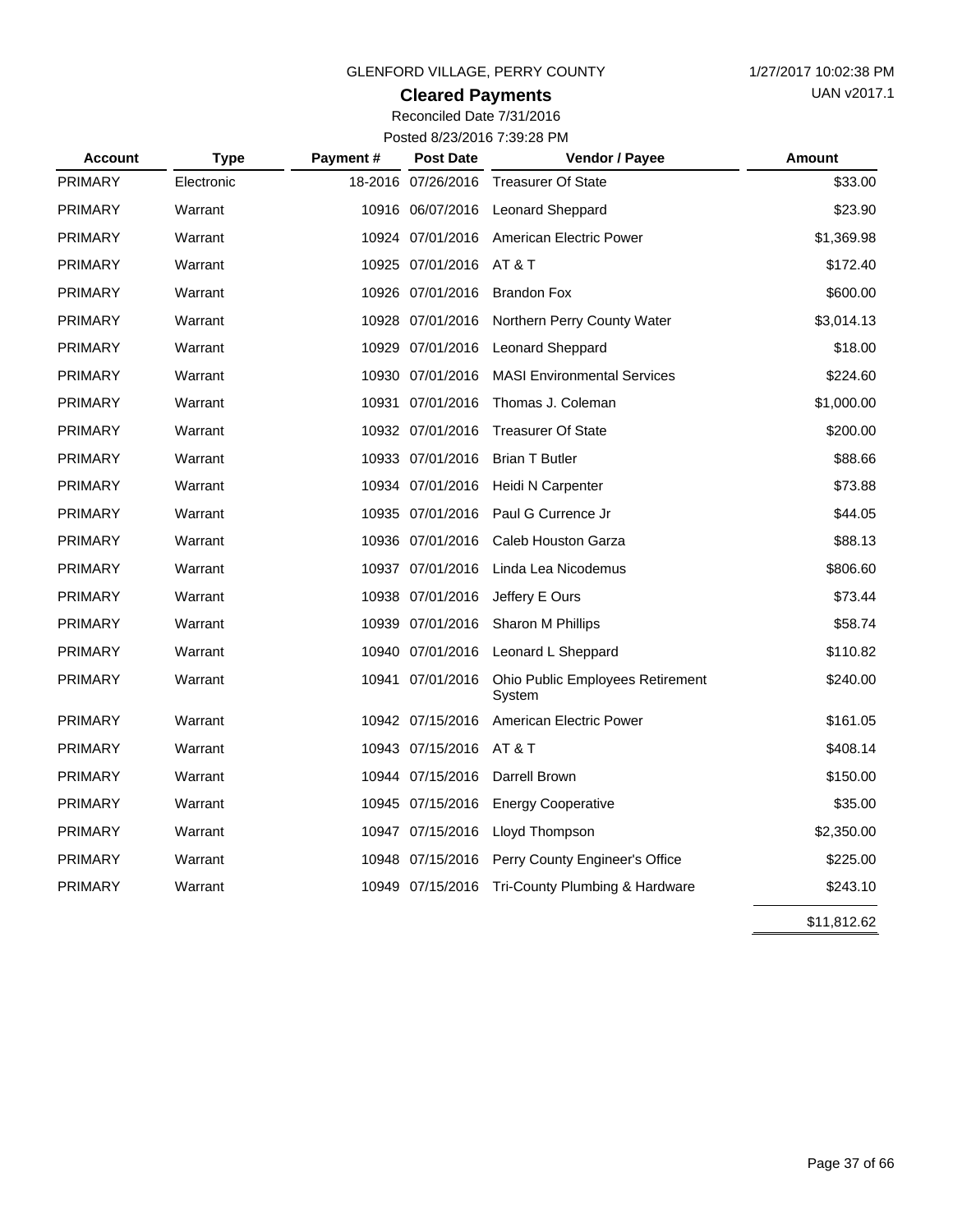UAN v2017.1

# **Outstanding Receipts**

|                |          |          | , osicu ozorzo i o 7.00.zo i ini |                  |                                     |            |
|----------------|----------|----------|----------------------------------|------------------|-------------------------------------|------------|
| Account        | Type     | Ticket # | Receipt#                         | <b>Post Date</b> | Source                              | Amount     |
| <b>PRIMARY</b> | Standard |          |                                  |                  | 74-2016 07/30/2016 GLENFORD VILLAGE | \$759.47   |
| <b>PRIMARY</b> | Standard |          |                                  |                  | 75-2016 07/30/2016 GLENFORD VILLAGE | \$344.95   |
|                |          |          |                                  |                  |                                     | \$1.104.42 |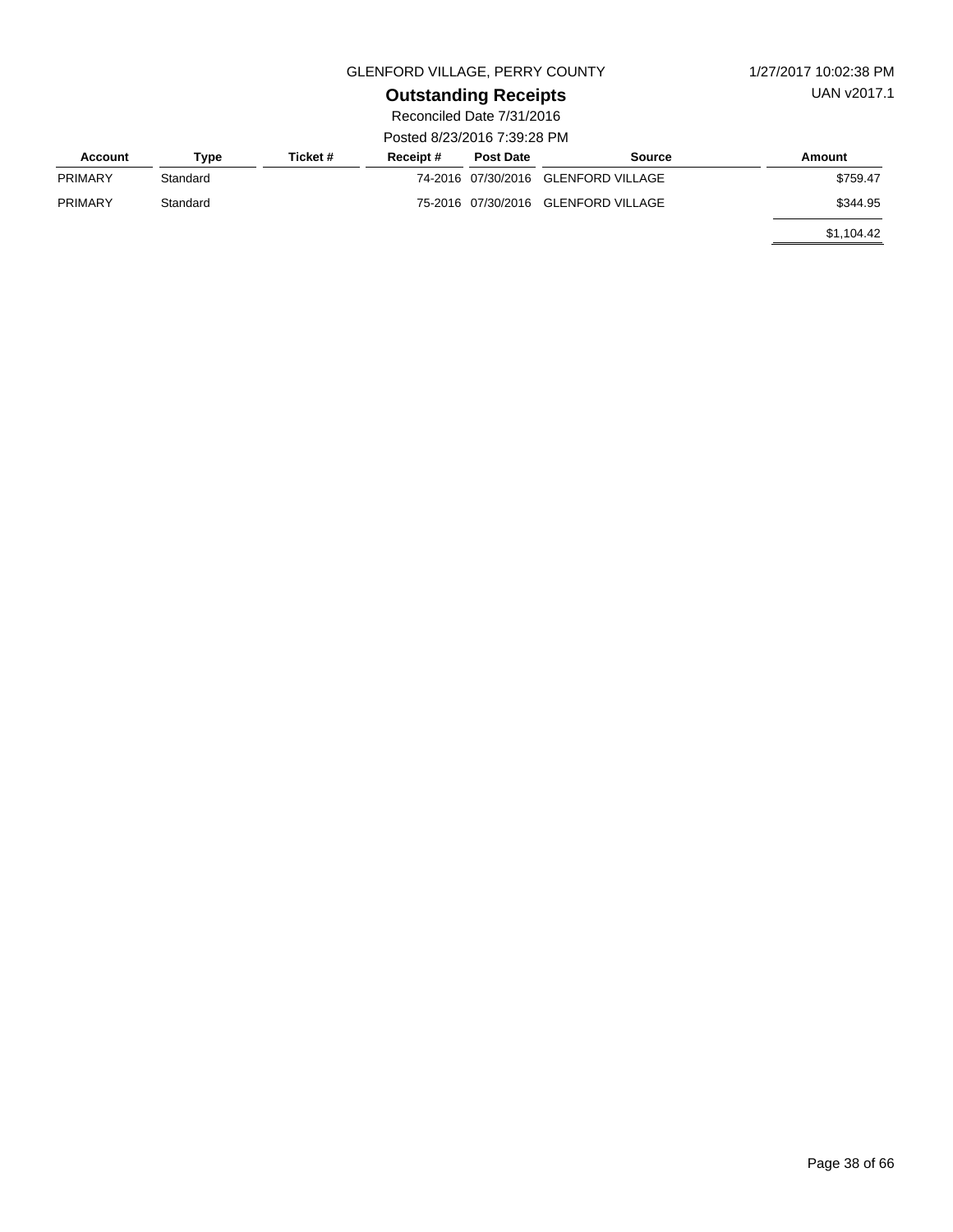### **Cleared Receipts**

UAN v2017.1

| Account        | Type     | Ticket # | Receipt# | <b>Post Date</b>   | <b>Source</b>           | Amount      |
|----------------|----------|----------|----------|--------------------|-------------------------|-------------|
| <b>PRIMARY</b> | Standard |          |          | 67-2016 07/26/2016 | <b>GLENFORD VILLAGE</b> | \$1,755.47  |
| <b>PRIMARY</b> | Standard |          |          | 68-2016 07/26/2016 | <b>GLENFORD VILLAGE</b> | \$3,989.80  |
| <b>PRIMARY</b> | Standard |          |          | 69-2016 07/26/2016 | <b>GLENFORD VILLAGE</b> | \$605.03    |
| <b>PRIMARY</b> | Standard |          |          | 70-2016 07/26/2016 | <b>GLENFORD VILLAGE</b> | \$40.00     |
| <b>PRIMARY</b> | Standard |          |          | 71-2016 07/26/2016 | <b>GLENFORD VILLAGE</b> | \$1,547.37  |
| <b>PRIMARY</b> | Standard |          |          | 72-2016 07/26/2016 | <b>GLENFORD VILLAGE</b> | \$1.072.36  |
| <b>PRIMARY</b> | Standard |          |          | 73-2016 07/26/2016 | <b>GLENFORD VILLAGE</b> | \$3,395.96  |
| <b>PRIMARY</b> | Standard |          |          | 76-2016 07/30/2016 | <b>GLENFORD VILLAGE</b> | \$523.60    |
|                |          |          |          |                    |                         | \$12,929.59 |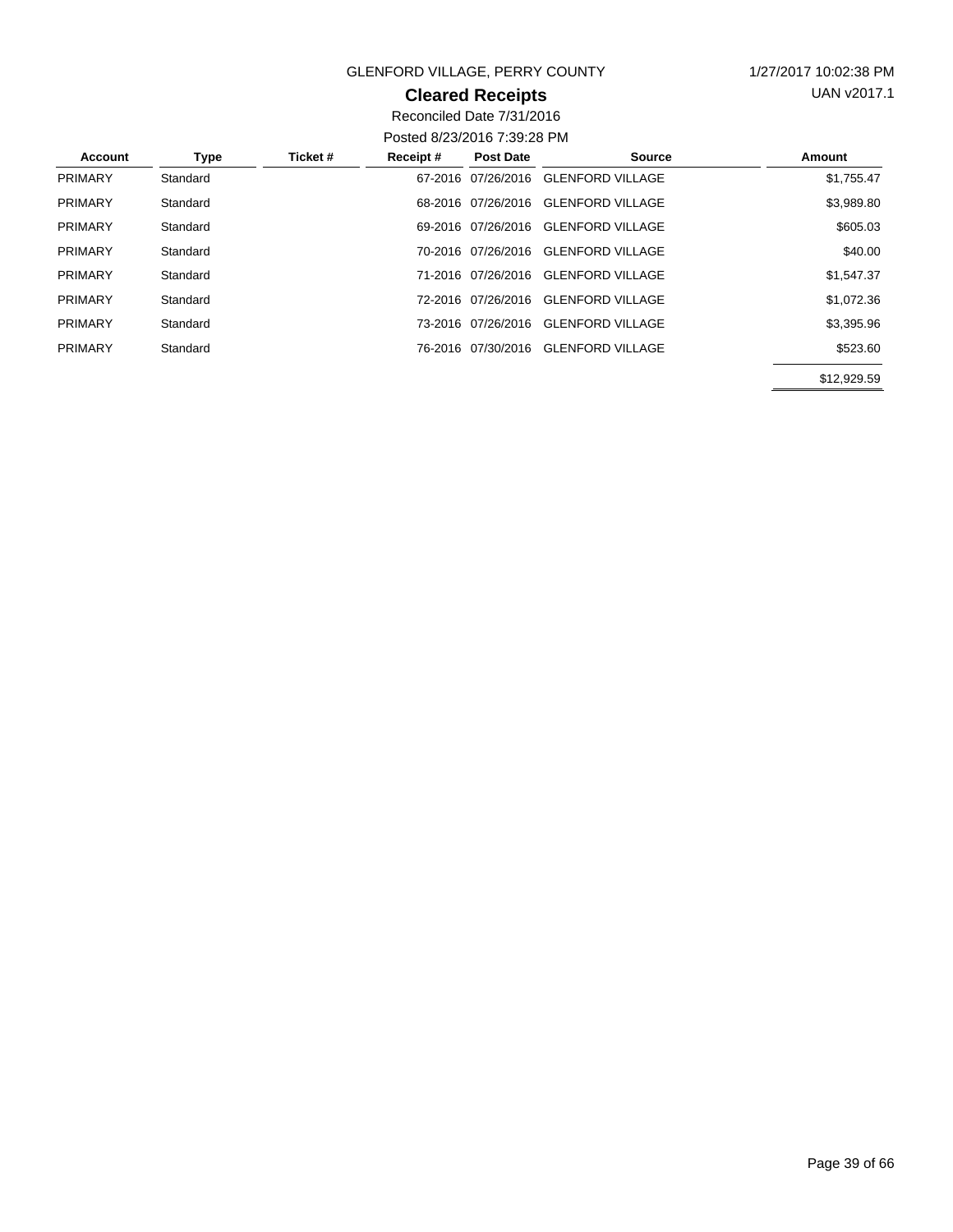| GLENFORD VILLAGE, PERRY COUNTY<br><b>Bank Reconciliation</b> | 1/27/2017 10:02:38 PM<br>UAN v2017.1 |              |  |
|--------------------------------------------------------------|--------------------------------------|--------------|--|
| Reconciled Date 8/31/2016                                    |                                      |              |  |
| Posted 9/30/2016 9:52:54 PM                                  |                                      |              |  |
| Prior UAN Balance:                                           |                                      | \$99,213.18  |  |
| Receipts:                                                    | +                                    | \$20,785.11  |  |
| Payments:                                                    |                                      | \$8,621.71   |  |
| Adjustments:                                                 | +                                    | \$7.00       |  |
| Current UAN Balance as of 08/31/2016:                        |                                      | \$111,383.58 |  |
| <b>Other Adjusting Factors:</b>                              | +                                    | $-$ \$50.00  |  |
| Adjusted UAN Balance as of 08/31/2016:                       |                                      | \$111,333.58 |  |
| Entered Bank Balances as of 08/31/2016:                      |                                      | \$111,976.08 |  |
| Deposits in Transit:                                         | +                                    | \$0.00       |  |
| <b>Outstanding Payments:</b>                                 |                                      | \$625.00     |  |
| <b>Outstanding Adjustments:</b>                              | +                                    | \$0.00       |  |
| <b>Other Adjusting Factors:</b>                              | +                                    | $-$17.50$    |  |
| Adjusted Bank Balances as of 08/31/2016:                     |                                      | \$111,333.58 |  |
|                                                              |                                      |              |  |

### Balances Reconciled

|                        |                                          | <b>Reconciliation Notes</b> |  |
|------------------------|------------------------------------------|-----------------------------|--|
| Inflating Bank Errors: |                                          | \$17.50                     |  |
|                        | Bank gave adjustment for items last year |                             |  |
| Payments Not In UAN:   |                                          | \$50.00                     |  |
|                        | returned check                           |                             |  |
|                        |                                          | Governing Board Signatures  |  |
|                        |                                          |                             |  |
|                        |                                          |                             |  |
|                        |                                          |                             |  |

There are no outstanding receipts as of 08/31/2016.

There are no outstanding adjustments as of 08/31/2016.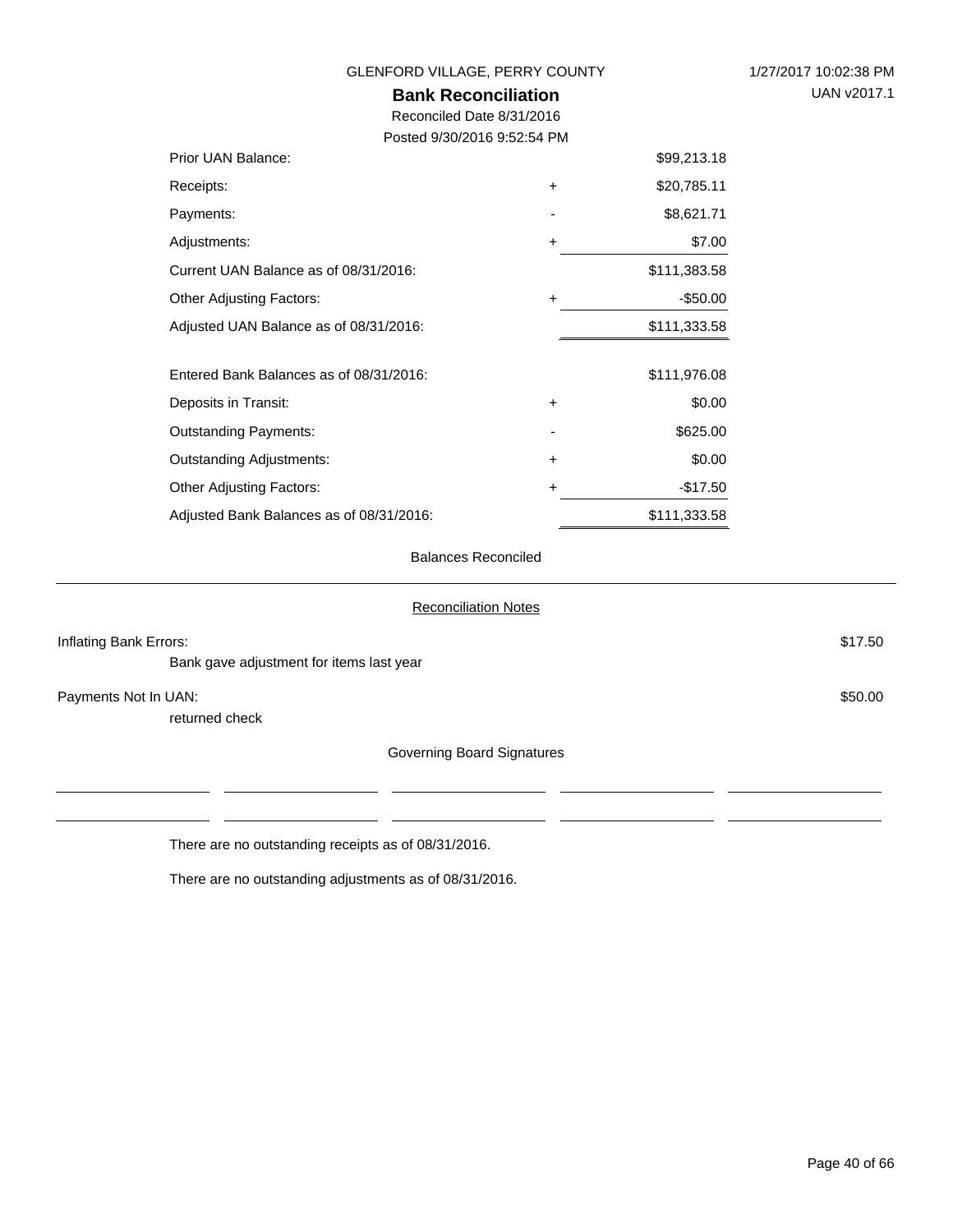UAN v2017.1

#### **Bank Balances**

Reconciled Date 8/31/2016 Posted 9/30/2016 9:52:54 PM

| Type      | Name           | <b>Number</b> | <b>Prior Bank</b><br><b>Balance</b> | <b>Calculated</b><br><b>Bank Balance</b> | <b>Entered Bank</b><br><b>Balance</b> | <b>Difference</b> |
|-----------|----------------|---------------|-------------------------------------|------------------------------------------|---------------------------------------|-------------------|
| Primary   | <b>PRIMARY</b> | 000820130094  | \$99,777,13                         | \$112,025.81                             | \$111.976.08                          | $-$ \$49.73       |
| Secondary | Secondary      | 310005458     | \$0.00                              |                                          | \$0.00                                | \$0.00            |
|           |                | Total:        | \$99,777,13                         | \$112,025.81                             | \$111.976.08                          | $-$49.73$         |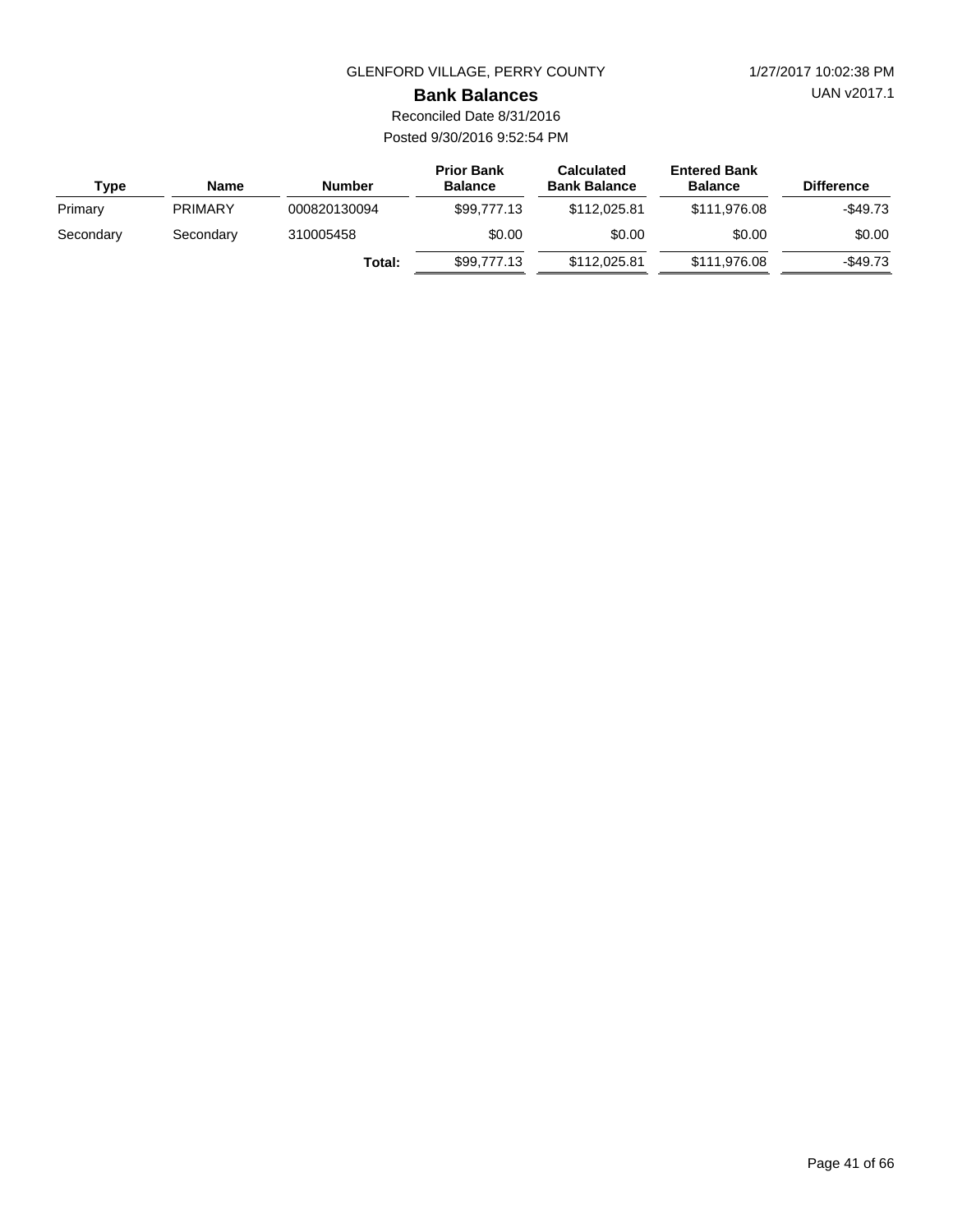## **Outstanding Payments**

Reconciled Date 8/31/2016 Posted 9/30/2016 9:52:54 PM

| <b>Account</b> | Type    | <b>Payment #</b> | <b>Post Date</b> | Vendor / Payee                            | Amount      |  |  |  |
|----------------|---------|------------------|------------------|-------------------------------------------|-------------|--|--|--|
| <b>PRIMARY</b> | Warrant |                  |                  | 10791 01/05/2016 Business Radio Licensing | $$120.00$ * |  |  |  |
| <b>PRIMARY</b> | Warrant |                  | 10970 08/12/2016 | Daniel Ireton                             | \$505.00    |  |  |  |
|                |         |                  |                  |                                           | \$625.00    |  |  |  |

\* Asterisked items were outstanding as of this bank reconciliation but have been subsequently voided.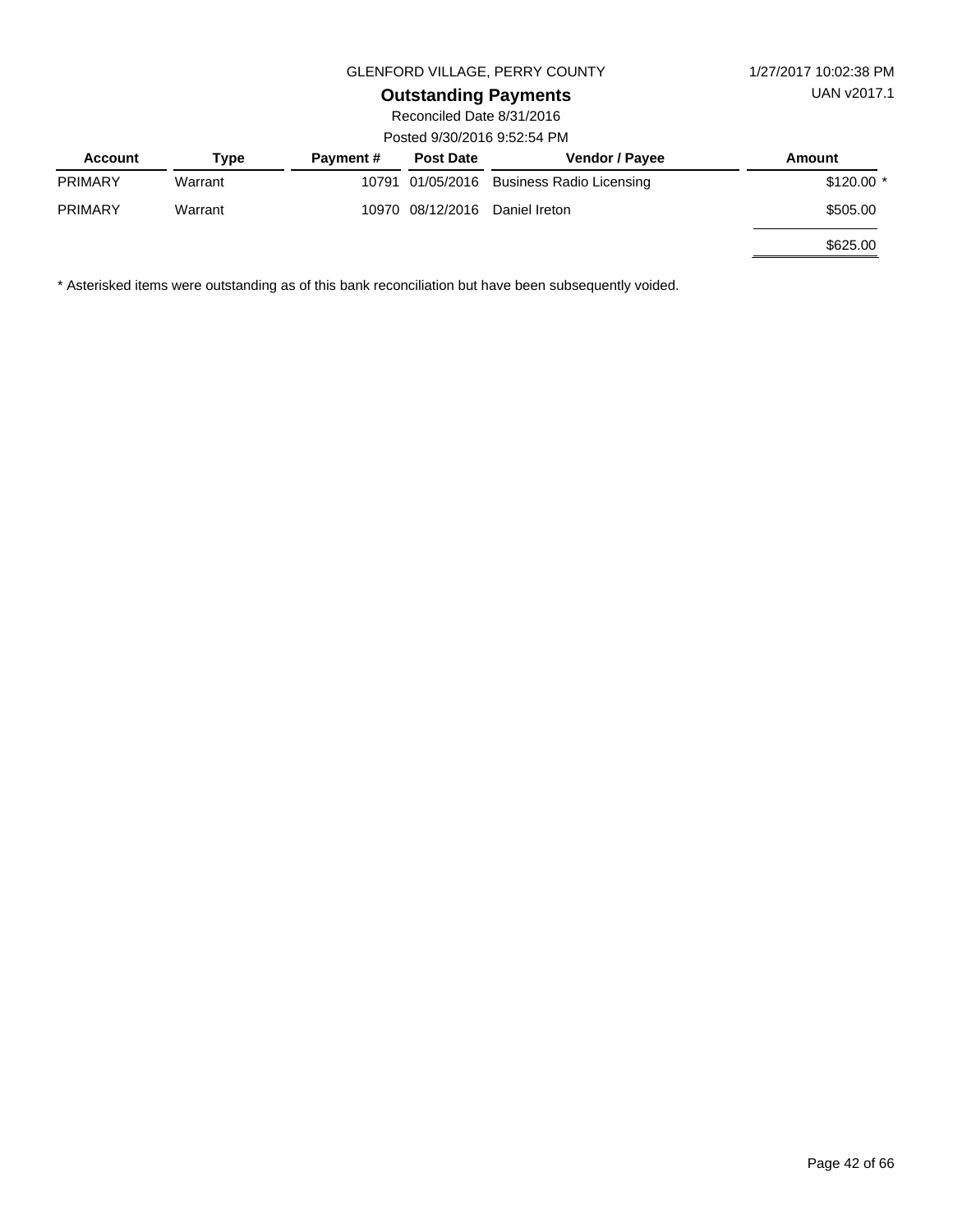## **Cleared Payments**

Reconciled Date 8/31/2016 Posted 9/30/2016 9:52:54 PM

| <b>Account</b> | <b>Type</b> | <b>Payment#</b> | <b>Post Date</b>   | Vendor / Payee                             | <b>Amount</b> |
|----------------|-------------|-----------------|--------------------|--------------------------------------------|---------------|
| <b>PRIMARY</b> | Electronic  |                 | 20-2016 08/26/2016 | Perry County Auditor                       | \$178.55      |
| <b>PRIMARY</b> | Warrant     |                 | 10828 03/01/2016   | <b>Brandon Fox</b>                         | \$600.00      |
| <b>PRIMARY</b> | Warrant     |                 | 10927 07/01/2016   | John Clouse                                | \$84.28       |
| <b>PRIMARY</b> | Warrant     |                 | 10951 08/02/2016   | Ohio Department of Taxation                | \$26.89       |
| <b>PRIMARY</b> | Warrant     |                 | 10952 08/02/2016   | <b>Brandon Fox</b>                         | \$600.00      |
| <b>PRIMARY</b> | Warrant     |                 | 10953 08/02/2016   | Thomas J. Coleman                          | \$1,000.00    |
| <b>PRIMARY</b> | Warrant     |                 | 10954 08/02/2016   | American Electric Power                    | \$1,278.27    |
| <b>PRIMARY</b> | Warrant     |                 | 10955 08/02/2016   | AT&T                                       | \$214.51      |
| <b>PRIMARY</b> | Warrant     |                 | 10956 08/02/2016   | <b>Energy Cooperative</b>                  | \$35.00       |
| <b>PRIMARY</b> | Warrant     |                 | 10957 08/02/2016   | Daniel Ireton                              | \$180.00      |
| <b>PRIMARY</b> | Warrant     |                 | 10958 08/02/2016   | <b>MASI Environmental Services</b>         | \$118.71      |
| <b>PRIMARY</b> | Warrant     |                 | 10959 08/02/2016   | Northern Perry County Water                | \$2,513.26    |
| <b>PRIMARY</b> | Warrant     |                 | 10960 08/02/2016   | <b>Shriner Plumbing</b>                    | \$40.00       |
| <b>PRIMARY</b> | Warrant     |                 | 10961 08/02/2016   | Speedway LLC                               | \$102.37      |
| <b>PRIMARY</b> | Warrant     |                 | 10962 08/02/2016   | <b>Staples Credit Plan</b>                 | \$69.99       |
| <b>PRIMARY</b> | Warrant     |                 | 10963 08/02/2016   | Tri-County Plumbing & Hardware             | \$42.77       |
| <b>PRIMARY</b> | Warrant     |                 | 10964 08/02/2016   | Wichert Insurance                          | \$100.00      |
| <b>PRIMARY</b> | Warrant     |                 | 10965 08/02/2016   | <b>Wilkins Heating &amp; Cooling</b>       | \$404.63      |
| <b>PRIMARY</b> | Warrant     |                 | 10966 08/02/2016   | Linda Lea Nicodemus                        | \$806.60      |
| <b>PRIMARY</b> | Warrant     |                 | 10967 08/02/2016   | Ohio Public Employees Retirement<br>System | \$240.00      |
| <b>PRIMARY</b> | Warrant     |                 | 10968 08/12/2016   | AT&T                                       | \$110.84      |
| <b>PRIMARY</b> | Warrant     |                 | 10969 08/12/2016   | American Electric Power                    | \$171.55      |
| <b>PRIMARY</b> | Warrant     |                 | 10971 08/19/2016   | <b>Internal Revenue Service</b>            | \$341.86      |
| <b>PRIMARY</b> | Warrant     |                 | 10972 08/19/2016   | Internal Revenue Service                   | \$387.77      |
|                |             |                 |                    |                                            | \$9,647.85    |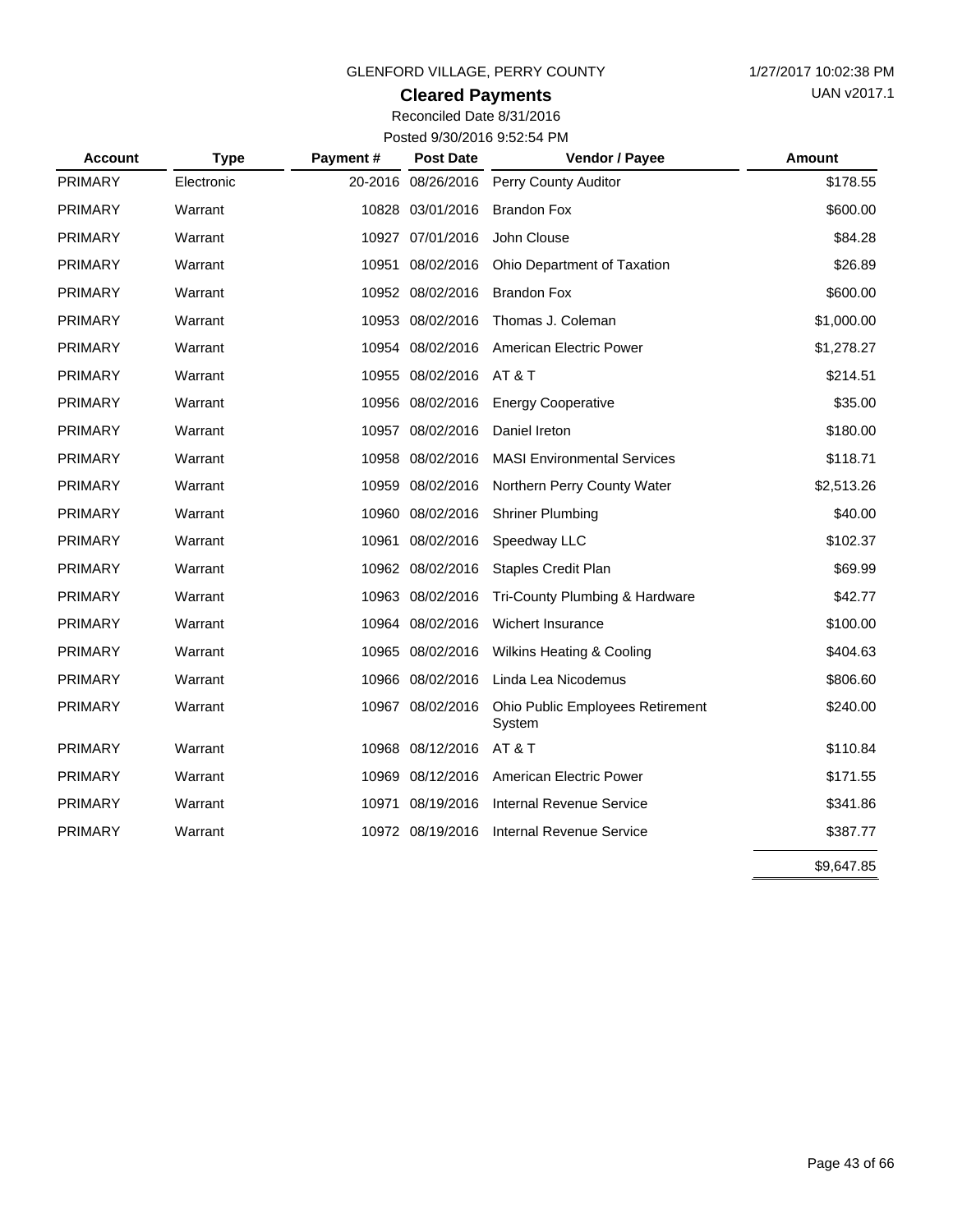## **Cleared Receipts**

UAN v2017.1

Reconciled Date 8/31/2016 Posted 9/30/2016 9:52:54 PM

| Account        | Type     | Ticket # | Receipt# | <b>Post Date</b>   | <b>Source</b>           | Amount      |
|----------------|----------|----------|----------|--------------------|-------------------------|-------------|
| <b>PRIMARY</b> | Standard |          |          | 74-2016 07/30/2016 | <b>GLENFORD VILLAGE</b> | \$759.47    |
| <b>PRIMARY</b> | Standard |          |          | 75-2016 07/30/2016 | <b>GLENFORD VILLAGE</b> | \$344.95    |
| <b>PRIMARY</b> | Standard |          |          | 77-2016 08/12/2016 | <b>GLENFORD VILLAGE</b> | \$160.00    |
| <b>PRIMARY</b> | Standard |          |          | 78-2016 08/12/2016 | <b>GLENFORD VILLAGE</b> | \$2,579.22  |
| <b>PRIMARY</b> | Standard |          |          | 79-2016 08/12/2016 | <b>GLENFORD VILLAGE</b> | \$1,984.28  |
| <b>PRIMARY</b> | Standard |          |          | 80-2016 08/23/2016 | <b>GLENFORD VILLAGE</b> | \$50.00     |
| <b>PRIMARY</b> | Standard |          |          | 81-2016 08/23/2016 | <b>GLENFORD VILLAGE</b> | \$5,206.89  |
| <b>PRIMARY</b> | Standard |          |          | 82-2016 08/23/2016 | <b>GLENFORD VILLAGE</b> | \$6,233.45  |
| <b>PRIMARY</b> | Standard |          |          | 83-2016 08/23/2016 | <b>GLENFORD VILLAGE</b> | \$389.06    |
| <b>PRIMARY</b> | Standard |          |          | 84-2016 08/23/2016 | <b>GLENFORD VILLAGE</b> | \$1,513.34  |
| <b>PRIMARY</b> | Standard |          |          | 85-2016 08/26/2016 | <b>GLENFORD VILLAGE</b> | \$485.12    |
| <b>PRIMARY</b> | Standard |          |          | 86-2016 08/30/2016 | <b>GLENFORD VILLAGE</b> | \$1,440.21  |
| <b>PRIMARY</b> | Standard |          |          | 87-2016 08/30/2016 | <b>GLENFORD VILLAGE</b> | \$189.14    |
| <b>PRIMARY</b> | Standard |          |          | 88-2016 08/30/2016 | <b>GLENFORD VILLAGE</b> | \$195.97    |
| <b>PRIMARY</b> | Standard |          |          | 89-2016 08/30/2016 | <b>GLENFORD VILLAGE</b> | \$358.43    |
|                |          |          |          |                    |                         | \$21,889.53 |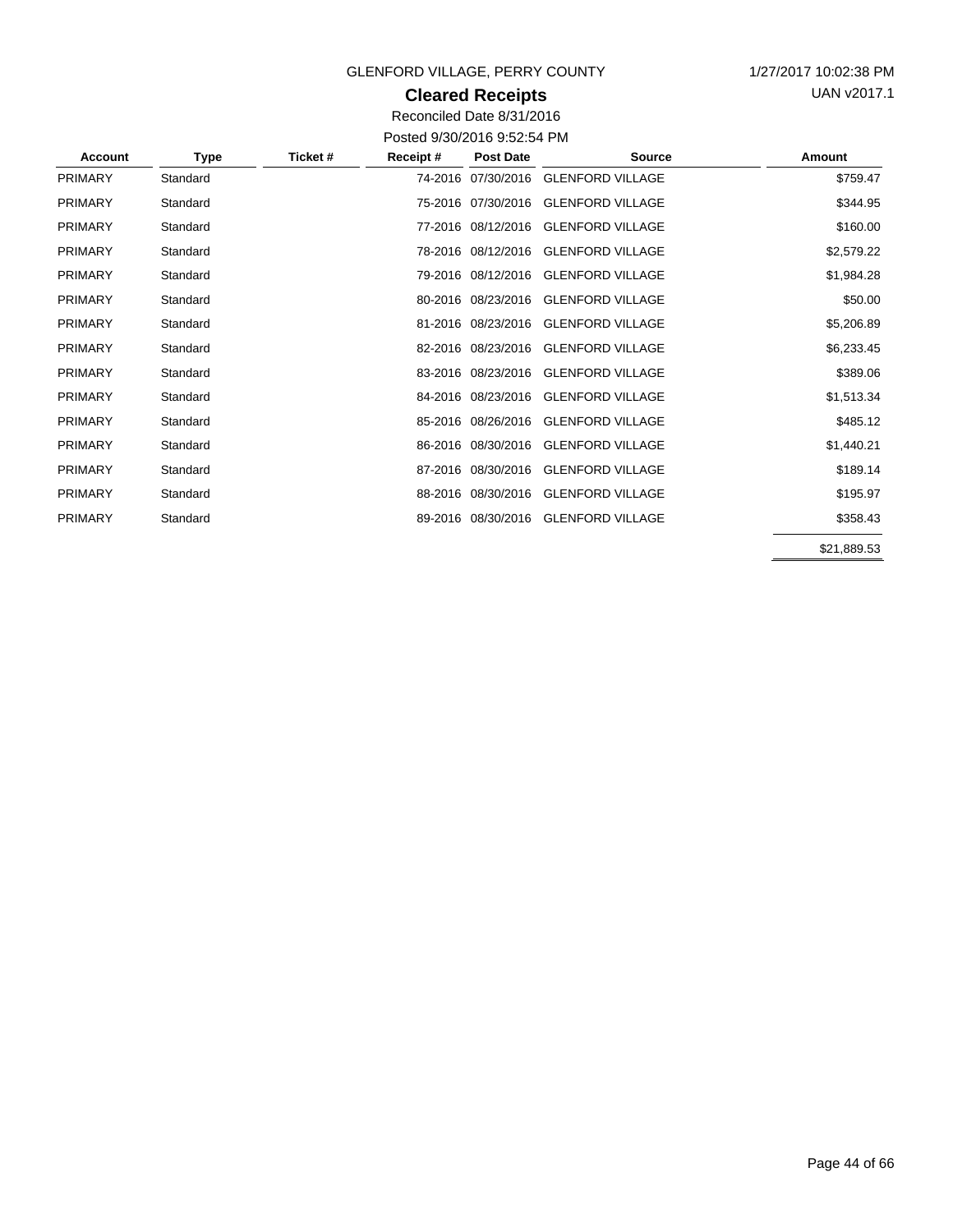|                |             | 1/27/2017 10:02:38 PM      |                             |                                     |        |
|----------------|-------------|----------------------------|-----------------------------|-------------------------------------|--------|
|                |             | <b>Cleared Adjustments</b> | UAN v2017.1                 |                                     |        |
|                |             |                            | Reconciled Date 8/31/2016   |                                     |        |
|                |             |                            | Posted 9/30/2016 9:52:54 PM |                                     |        |
| <b>Account</b> | Type        | Item $#$                   | <b>Post Date</b>            | <b>Source or Payee</b>              | Amount |
| <b>PRIMARY</b> | Receipt Adj |                            |                             | 81-2016 08/30/2016 GLENFORD VILLAGE | \$7.00 |
|                |             |                            |                             |                                     | \$7.00 |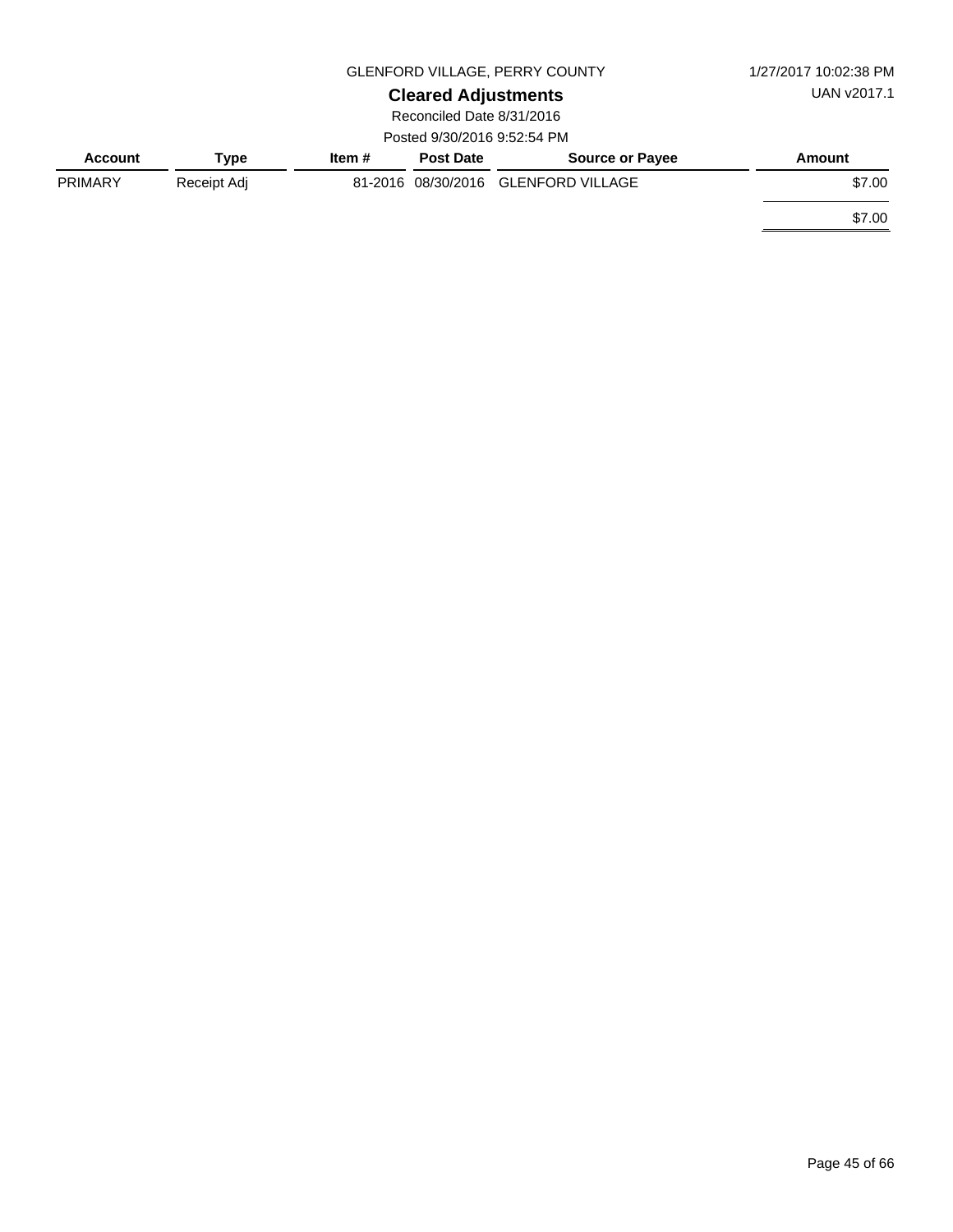| GLENFORD VILLAGE, PERRY COUNTY<br><b>Bank Reconciliation</b><br>Reconciled Date 9/30/2016<br>Posted 10/21/2016 7:51:19 PM |           |              | 1/27/2017 10:02:38 PM<br>UAN v2017.1 |
|---------------------------------------------------------------------------------------------------------------------------|-----------|--------------|--------------------------------------|
| Prior UAN Balance:                                                                                                        |           | \$111,383.58 |                                      |
| Receipts:                                                                                                                 | $\ddot{}$ | \$13,497.80  |                                      |
| Payments:                                                                                                                 |           | \$10,325.85  |                                      |
| Adjustments:                                                                                                              | +         | \$0.00       |                                      |
| Current UAN Balance as of 09/30/2016:                                                                                     |           | \$114,555.53 |                                      |
| <b>Other Adjusting Factors:</b>                                                                                           | +         | $-$127.00$   |                                      |
| Adjusted UAN Balance as of 09/30/2016:                                                                                    |           | \$114,428.53 |                                      |
| Entered Bank Balances as of 09/30/2016:                                                                                   |           | \$114,129.96 |                                      |
| Deposits in Transit:                                                                                                      | +         | \$445.18     |                                      |
| <b>Outstanding Payments:</b>                                                                                              |           | \$129.11     |                                      |
| <b>Outstanding Adjustments:</b>                                                                                           | +         | \$0.00       |                                      |
| <b>Other Adjusting Factors:</b>                                                                                           | +         | $-$17.50$    |                                      |
| Adjusted Bank Balances as of 09/30/2016:                                                                                  |           | \$114,428.53 |                                      |

Balances Reconciled

| <b>Reconciliation Notes</b>                           |          |
|-------------------------------------------------------|----------|
| Inflating Bank Errors:                                | \$17.50  |
| From the August statement not repaired                |          |
| Payments Not In UAN:                                  | \$127.00 |
| Bank fees not in the UAN system put in after the 30th |          |
| Governing Board Signatures                            |          |
|                                                       |          |
|                                                       |          |

There are no outstanding adjustments as of 09/30/2016.

 $\overline{\phantom{0}}$ L.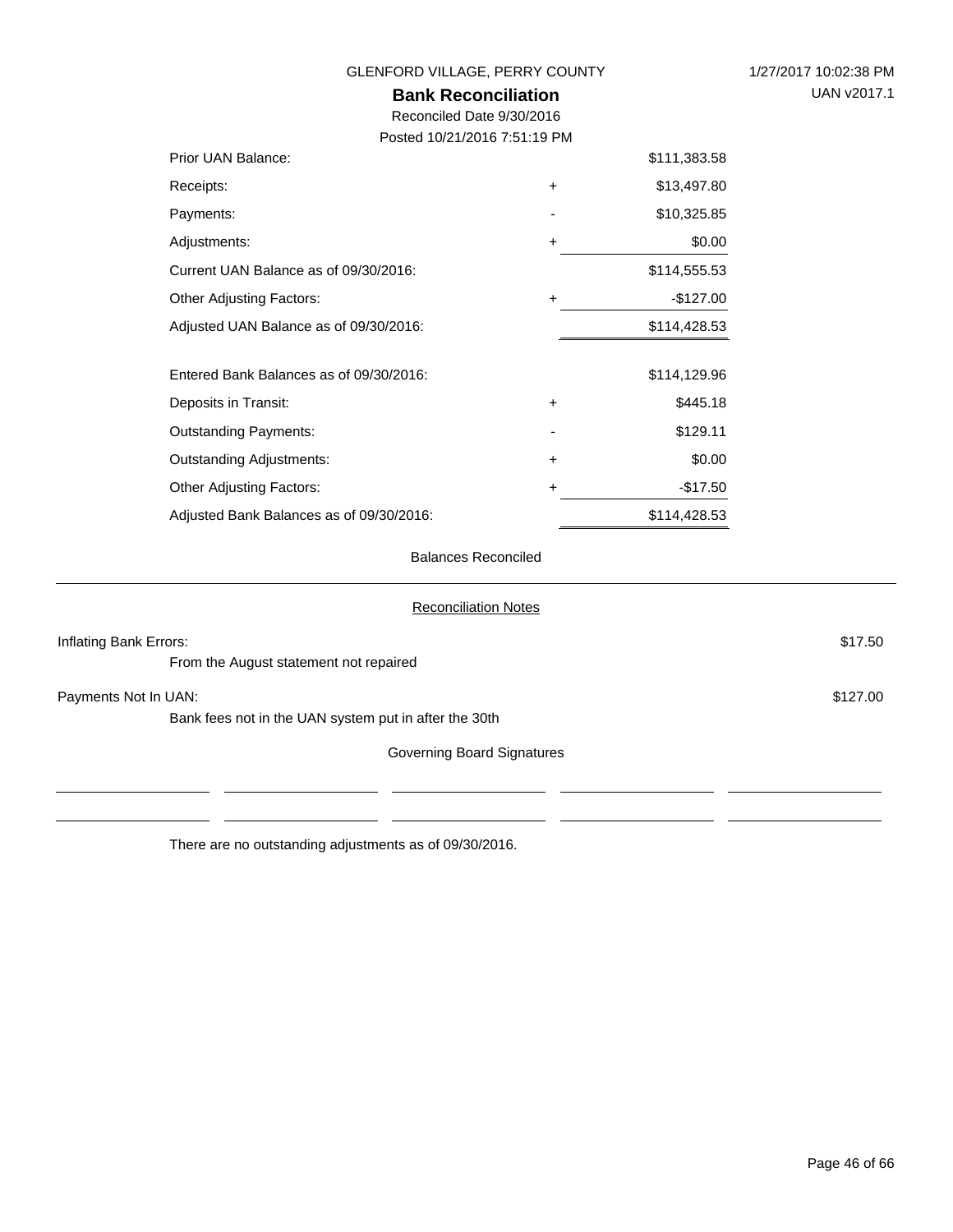UAN v2017.1

#### **Bank Balances**

| Type      | Name           | <b>Number</b> | <b>Prior Bank</b><br><b>Balance</b> | <b>Calculated</b><br><b>Bank Balance</b> | <b>Entered Bank</b><br><b>Balance</b> | <b>Difference</b> |
|-----------|----------------|---------------|-------------------------------------|------------------------------------------|---------------------------------------|-------------------|
| Primary   | <b>PRIMARY</b> | 000820130094  | \$111.976.08                        | \$114,206.96                             | \$114,129,96                          | $-\$77.00$        |
| Secondary | Secondary      | 310005458     | \$0.00                              | \$0.00                                   | \$0.00                                | \$0.00            |
|           |                | Total:        | \$111.976.08                        | \$114,206.96                             | \$114,129,96                          | $-$77.00$         |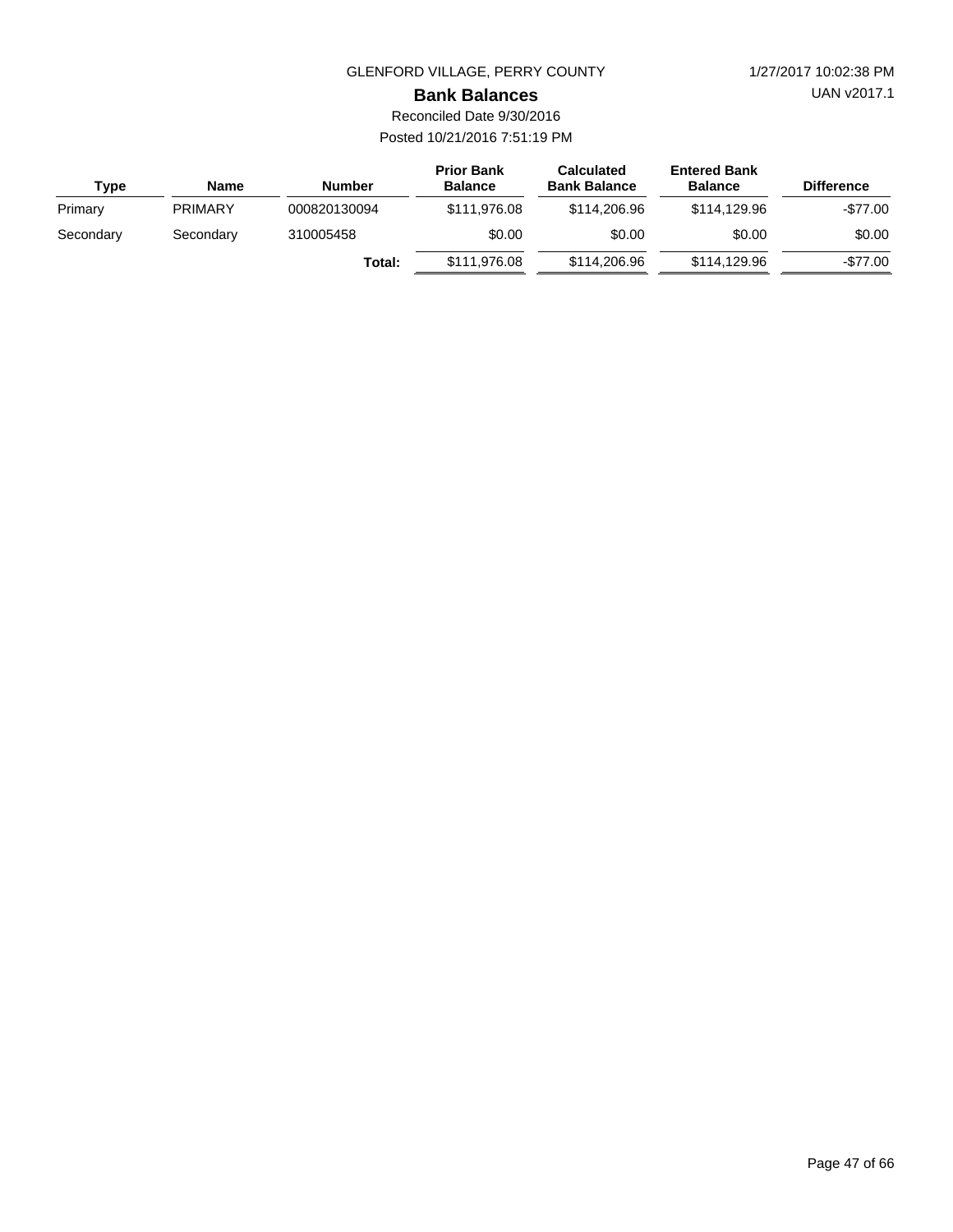# **Outstanding Payments**

Reconciled Date 9/30/2016 Posted 10/21/2016 7:51:19 PM

| <b>Account</b> | Type    | <b>Payment #</b> | <b>Post Date</b> | Vendor / Payee                            | Amount      |
|----------------|---------|------------------|------------------|-------------------------------------------|-------------|
| <b>PRIMARY</b> | Warrant |                  |                  | 10791 01/05/2016 Business Radio Licensing | $$120.00$ * |
| <b>PRIMARY</b> | Warrant | 10991            | 09/21/2016       | Tom Phillips                              | \$9.11      |
|                |         |                  |                  |                                           | \$129.11    |

\* Asterisked items were outstanding as of this bank reconciliation but have been subsequently voided.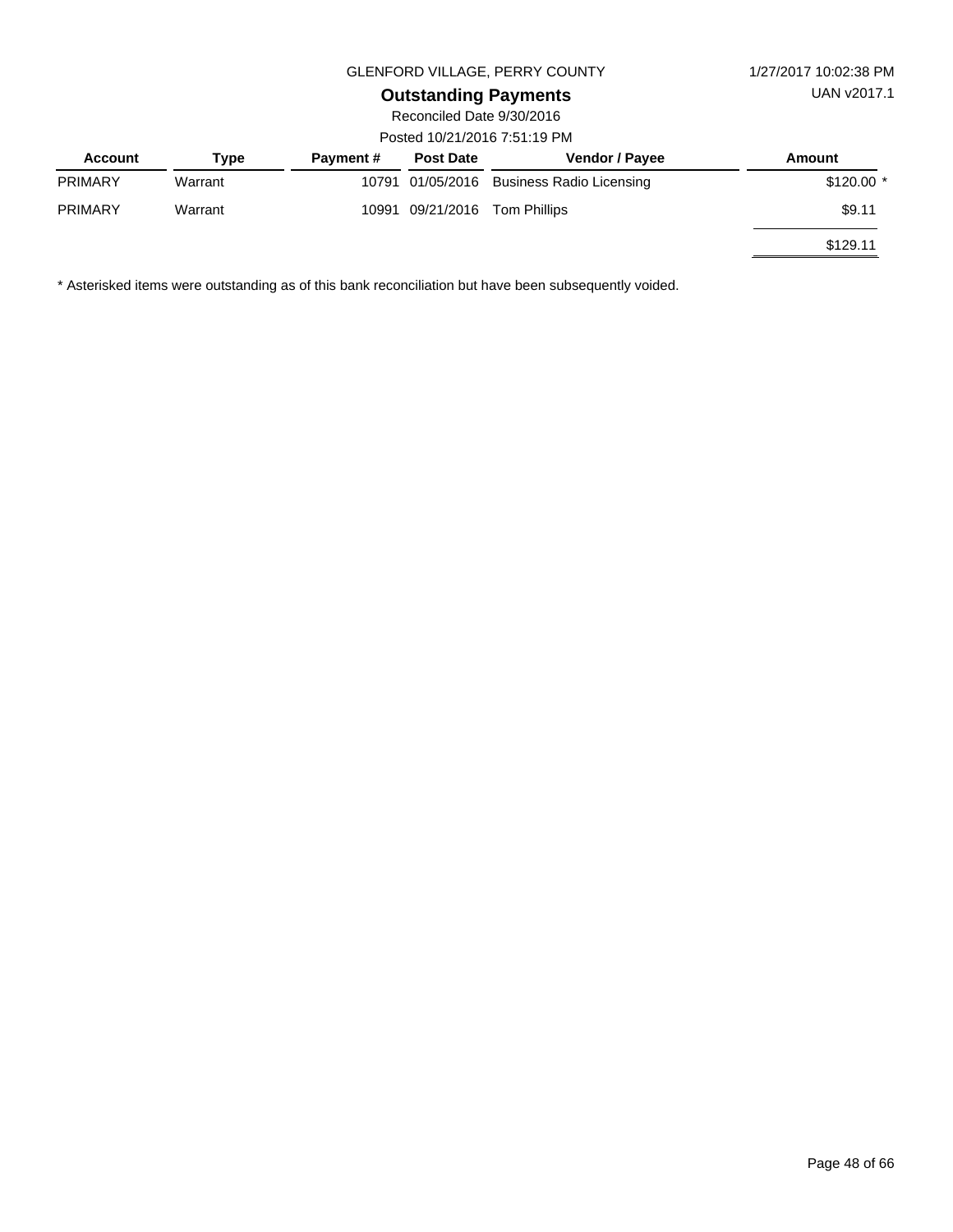## **Cleared Payments**

| <b>Account</b> | <b>Type</b> | Payment# | <b>Post Date</b> | Vendor / Payee                              | Amount      |
|----------------|-------------|----------|------------------|---------------------------------------------|-------------|
| PRIMARY        | Warrant     | 10970    | 08/12/2016       | Daniel Ireton                               | \$505.00    |
| <b>PRIMARY</b> | Warrant     |          | 10973 09/06/2016 | AT & T                                      | \$207.01    |
| <b>PRIMARY</b> | Warrant     |          | 10974 09/06/2016 | American Electric Power                     | \$1,520.48  |
| <b>PRIMARY</b> | Warrant     |          | 10975 09/06/2016 | <b>Energy Cooperative</b>                   | \$35.00     |
| <b>PRIMARY</b> | Warrant     |          | 10976 09/06/2016 | Isacc Wiles Burkholder & Teetor, LLC        | \$337.50    |
| <b>PRIMARY</b> | Warrant     |          | 10977 09/06/2016 | <b>MASI Environmental Services</b>          | \$413.91    |
| <b>PRIMARY</b> | Warrant     |          | 10978 09/06/2016 | Northern Perry County Water                 | \$2,806.35  |
| <b>PRIMARY</b> | Warrant     |          | 10979 09/06/2016 | <b>Shriner Plumbing</b>                     | \$110.05    |
| <b>PRIMARY</b> | Warrant     |          | 10980 09/06/2016 | Speedway LLC                                | \$45.62     |
| <b>PRIMARY</b> | Warrant     |          | 10981 09/06/2016 | <b>Treasurer Of State</b>                   | \$762.00    |
| <b>PRIMARY</b> | Warrant     |          | 10982 09/06/2016 | <b>USA Bluebook</b>                         | \$97.92     |
| <b>PRIMARY</b> | Warrant     |          | 10983 09/06/2016 | Underwood's Inc.                            | \$1.50      |
| PRIMARY        | Warrant     |          | 10984 09/06/2016 | <b>Brandon Fox</b>                          | \$600.00    |
| <b>PRIMARY</b> | Warrant     |          | 10985 09/06/2016 | Thomas J. Coleman                           | \$1,000.00  |
| <b>PRIMARY</b> | Warrant     |          | 10986 09/06/2016 | Linda Lea Nicodemus                         | \$806.60    |
| <b>PRIMARY</b> | Warrant     |          | 10987 09/06/2016 | Ohio Public Employees Retirement<br>System  | \$240.00    |
| <b>PRIMARY</b> | Warrant     |          | 10988 09/21/2016 | <b>AT &amp; T</b>                           | \$116.69    |
| <b>PRIMARY</b> | Warrant     |          | 10989 09/21/2016 | <b>Brian Butler</b>                         | \$123.85    |
| <b>PRIMARY</b> | Warrant     |          | 10990 09/21/2016 | Lloyd Thompson                              | \$950.00    |
| <b>PRIMARY</b> | Warrant     |          | 10992 09/21/2016 | Ohio Department of Job & Family<br>Services | \$49.18     |
| <b>PRIMARY</b> | Warrant     |          | 10993 09/21/2016 | Speedway LLC                                | \$46.08     |
| <b>PRIMARY</b> | Warrant     |          | 10994 09/21/2016 | <b>US Postmaster</b>                        | \$47.00     |
|                |             |          |                  |                                             | \$10,821.74 |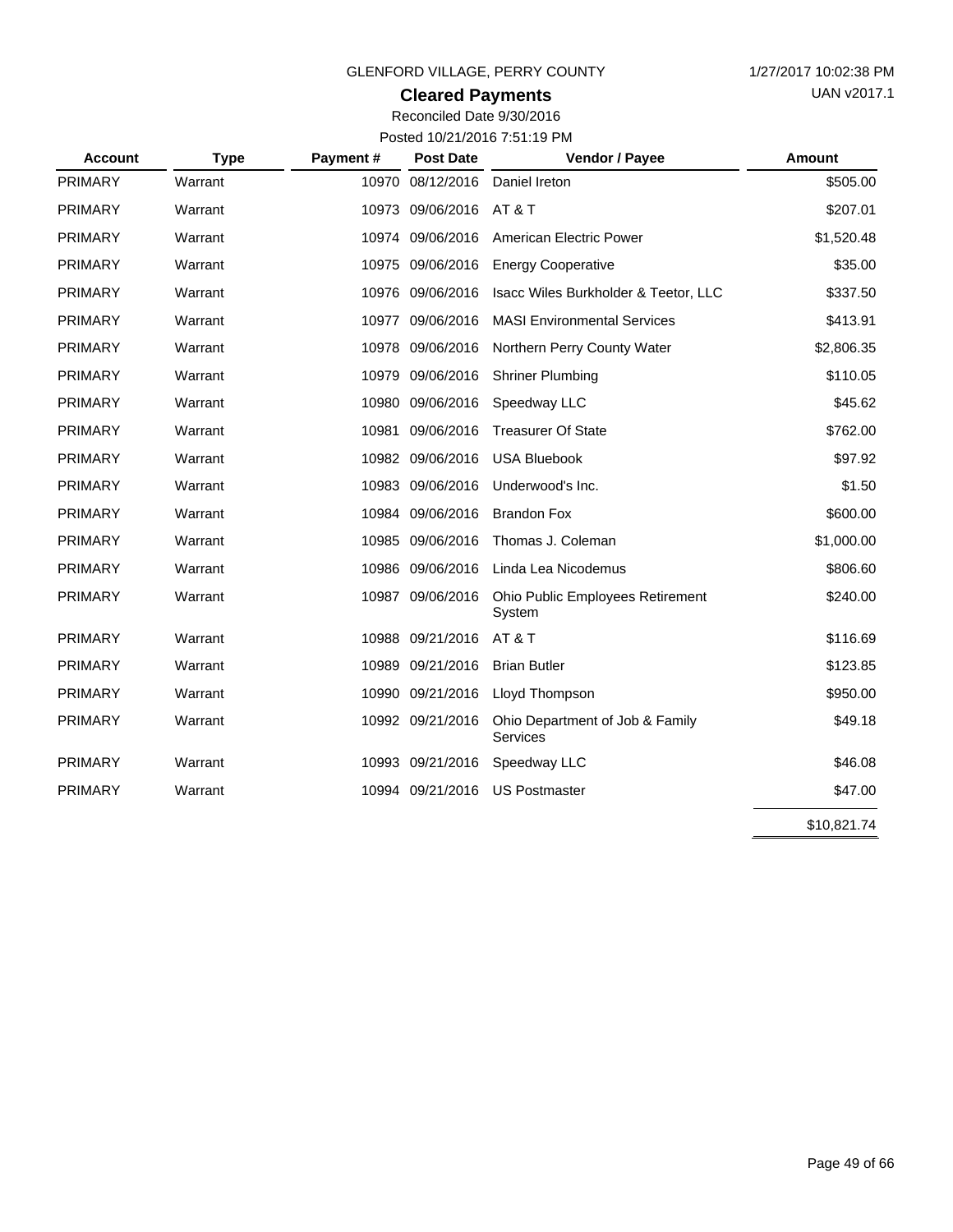UAN v2017.1

# **Outstanding Receipts**

| Account        | Type     | Ticket # | Receipt# | <b>Post Date</b> | Source                               | Amount   |
|----------------|----------|----------|----------|------------------|--------------------------------------|----------|
| <b>PRIMARY</b> | Standard |          |          |                  | 99-2016 09/30/2016 GLENFORD VILLAGE  | \$3.80   |
| PRIMARY        | Standard |          |          |                  | 100-2016 09/30/2016 GLENFORD VILLAGE | \$441.38 |
|                |          |          |          |                  |                                      | \$445.18 |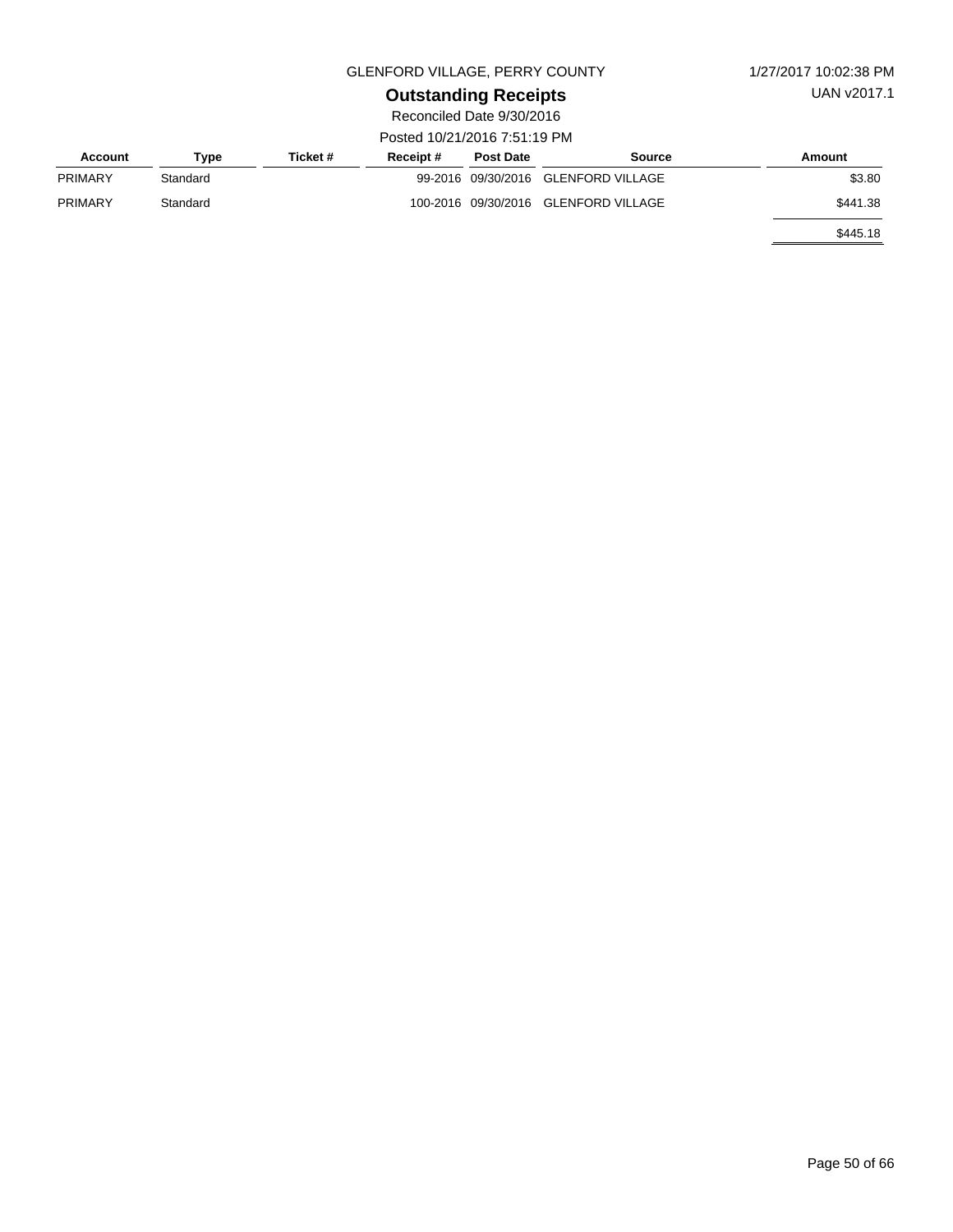### **Cleared Receipts**

UAN v2017.1

| Account        | <b>Type</b> | Ticket # | Receipt# | <b>Post Date</b>   | Source                              | Amount     |
|----------------|-------------|----------|----------|--------------------|-------------------------------------|------------|
| <b>PRIMARY</b> | Standard    |          |          | 90-2016 09/09/2016 | <b>GLENFORD VILLAGE</b>             | \$2,712.16 |
| <b>PRIMARY</b> | Standard    |          |          | 91-2016 09/21/2016 | <b>GLENFORD VILLAGE</b>             | \$1,654.38 |
| <b>PRIMARY</b> | Standard    |          |          | 92-2016 09/21/2016 | <b>GLENFORD VILLAGE</b>             | \$3,297.25 |
| <b>PRIMARY</b> | Standard    |          |          |                    | 93-2016 09/21/2016 GLENFORD VILLAGE | \$748.74   |
| <b>PRIMARY</b> | Standard    |          |          | 94-2016 09/21/2016 | <b>GLENFORD VILLAGE</b>             | \$2,072.00 |
| <b>PRIMARY</b> | Standard    |          |          | 95-2016 09/23/2016 | <b>GLENFORD VILLAGE</b>             | \$892.57   |
| <b>PRIMARY</b> | Standard    |          |          | 96-2016 09/27/2016 | <b>GLENFORD VILLAGE</b>             | \$40.00    |
| <b>PRIMARY</b> | Standard    |          |          | 97-2016 09/27/2016 | <b>GLENFORD VILLAGE</b>             | \$250.00   |
| <b>PRIMARY</b> | Standard    |          |          | 98-2016 09/27/2016 | <b>GLENFORD VILLAGE</b>             | \$1,385.52 |
|                |             |          |          |                    |                                     | 0120000    |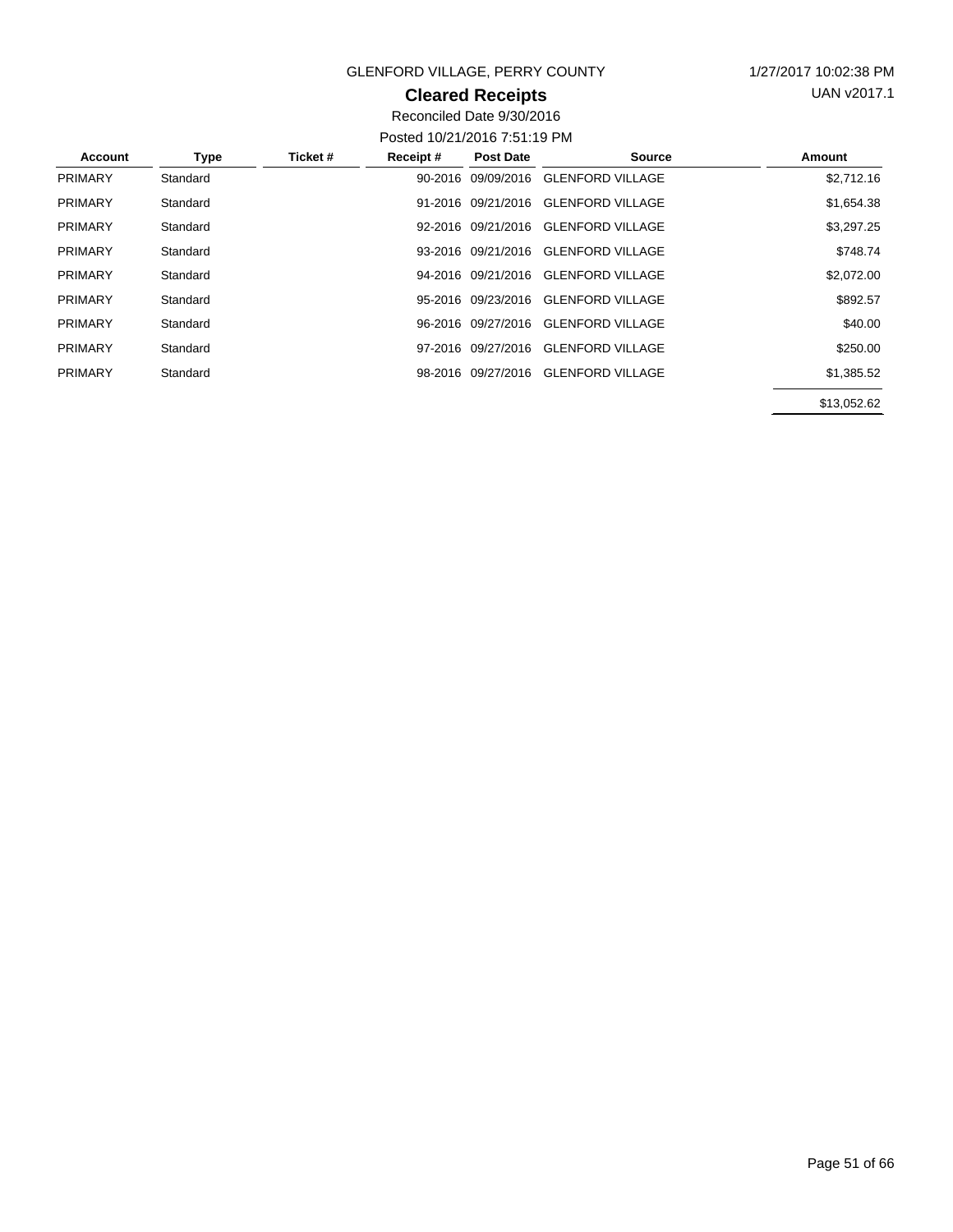### **Bank Reconciliation** GLENFORD VILLAGE, PERRY COUNTY 1/27/2017 10:02:38 PM Reconciled Date 10/31/2016 Posted 11/26/2016 8:34:47 PM \$114,555.53

| Prior UAN Balance:                       |           | \$114,555.53 |
|------------------------------------------|-----------|--------------|
| Receipts:                                | $\ddot{}$ | \$13,822.12  |
| Payments:                                |           | \$13,096.98  |
| Adjustments:                             | +         | \$0.00       |
| Current UAN Balance as of 10/31/2016:    |           | \$115,280.67 |
| <b>Other Adjusting Factors:</b>          | $\ddot{}$ | $-$32.51$    |
| Adjusted UAN Balance as of 10/31/2016:   |           | \$115,248.16 |
| Entered Bank Balances as of 10/31/2016:  |           | \$115,976.87 |
| Deposits in Transit:                     | $\ddot{}$ | \$0.00       |
| <b>Outstanding Payments:</b>             |           | \$728.71     |
| <b>Outstanding Adjustments:</b>          | $\ddot{}$ | \$0.00       |
| <b>Other Adjusting Factors:</b>          | +         | \$0.00       |
| Adjusted Bank Balances as of 10/31/2016: |           | \$115,248.16 |

#### Balances Reconciled

#### Reconciliation Notes

Payments Not In UAN: \$32.51

Bank error from 2015 found in 2016 for Utility billing

Governing Board Signatures

There are no outstanding receipts as of 10/31/2016.

There are no outstanding adjustments as of 10/31/2016.

UAN v2017.1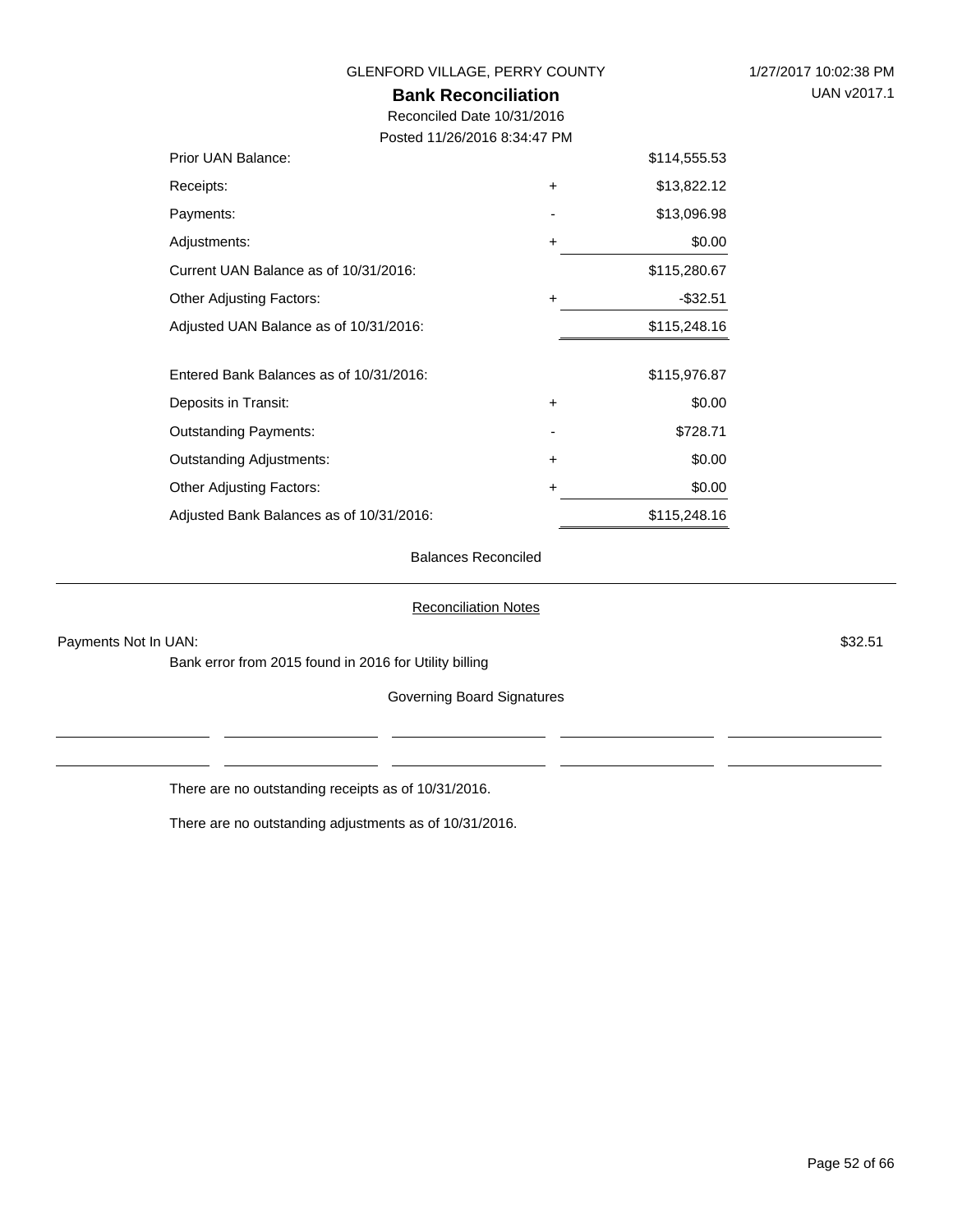UAN v2017.1

### **Bank Balances**

Reconciled Date 10/31/2016 Posted 11/26/2016 8:34:47 PM

| Type      | Name           | <b>Number</b> | <b>Prior Bank</b><br><b>Balance</b> | <b>Calculated</b><br><b>Bank Balance</b> | <b>Entered Bank</b><br><b>Balance</b> | <b>Difference</b> |
|-----------|----------------|---------------|-------------------------------------|------------------------------------------|---------------------------------------|-------------------|
| Primary   | <b>PRIMARY</b> | 000820130094  | \$114,129,96                        | \$115,899,88                             | \$115,976.87                          | \$76.99           |
| Secondary | Secondary      | 310005458     | \$0.00                              | \$0.00                                   | \$0.00                                | \$0.00            |
|           |                | Total:        | \$114,129,96                        | \$115,899.88                             | \$115,976.87                          | \$76.99           |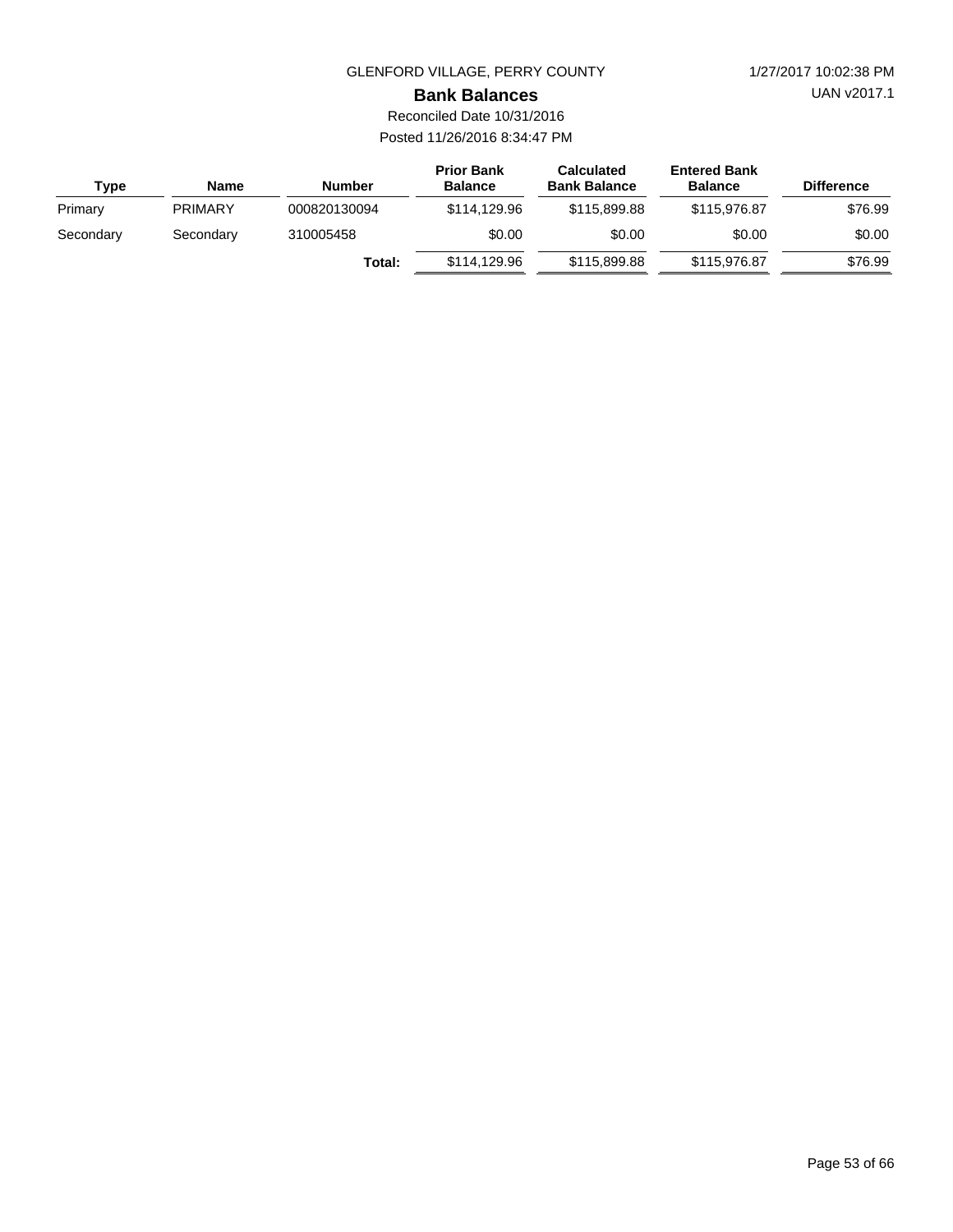# **Outstanding Payments**

Reconciled Date 10/31/2016 Posted 11/26/2016 8:34:47 PM

| <b>Account</b> | Type    | <b>Payment #</b> | <b>Post Date</b> | <b>Vendor / Payee</b>                        | Amount      |  |  |
|----------------|---------|------------------|------------------|----------------------------------------------|-------------|--|--|
| <b>PRIMARY</b> | Warrant |                  |                  | 10791 01/05/2016 Business Radio Licensing    | $$120.00$ * |  |  |
| <b>PRIMARY</b> | Warrant |                  | 10999 10/04/2016 | Daniel Ireton                                | \$581.82    |  |  |
| <b>PRIMARY</b> | Warrant |                  |                  | 11023 10/21/2016 Ohio Department of Taxation | \$26.89     |  |  |
|                |         |                  |                  |                                              | \$728.71    |  |  |

\* Asterisked items were outstanding as of this bank reconciliation but have been subsequently voided.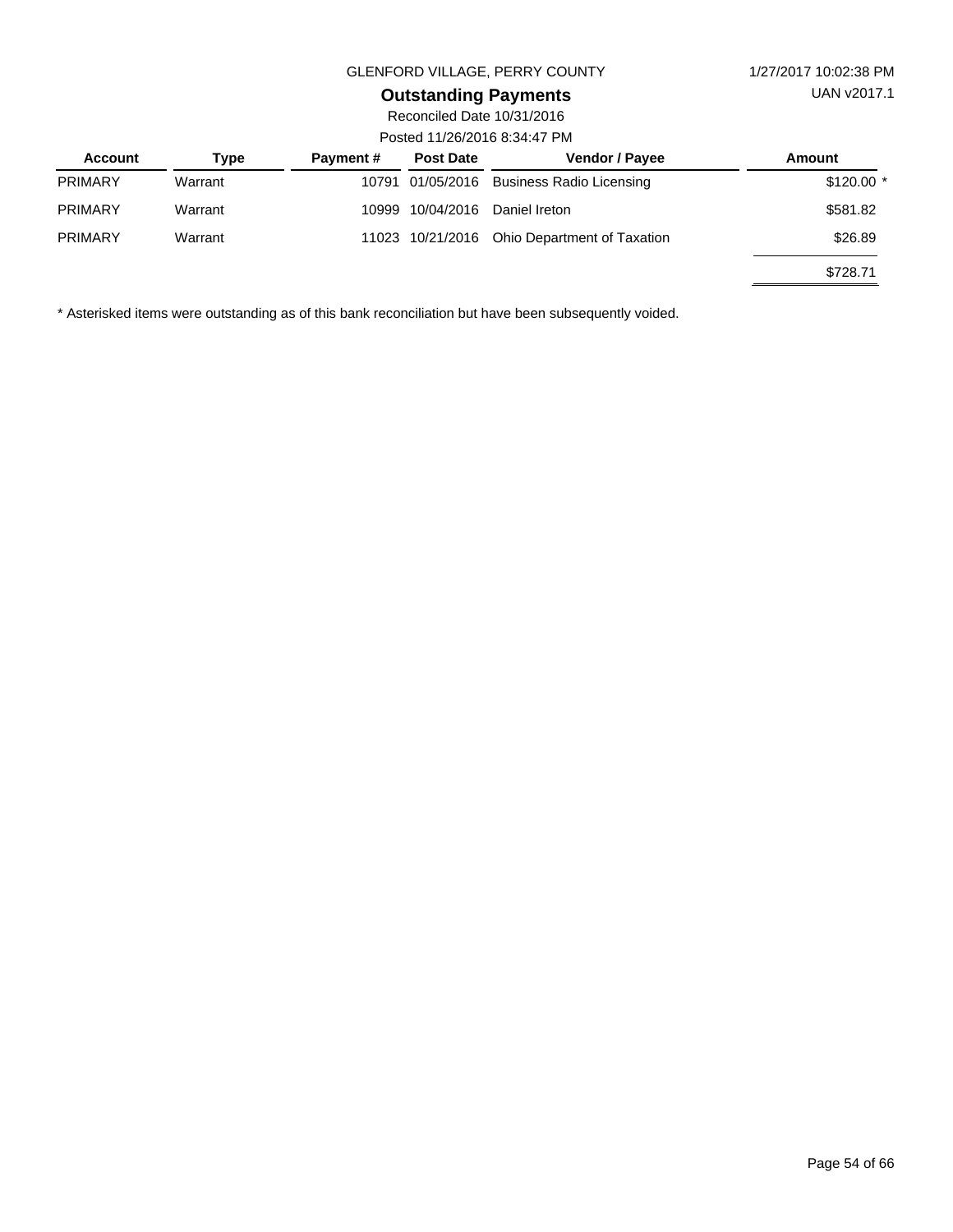## **Cleared Payments**

Reconciled Date 10/31/2016 Posted 11/26/2016 8:34:47 PM

| <b>Account</b> | <b>Type</b> | Payment# | <b>Post Date</b>           | Vendor / Payee                             | <b>Amount</b> |
|----------------|-------------|----------|----------------------------|--------------------------------------------|---------------|
| <b>PRIMARY</b> | Electronic  |          | 24-2016 10/14/2016 US Bank |                                            | \$77.00       |
| <b>PRIMARY</b> | Warrant     |          | 10991 09/21/2016           | <b>Tom Phillips</b>                        | \$9.11        |
| <b>PRIMARY</b> | Warrant     |          | 10995 10/04/2016           | American Electric Power                    | \$1,383.45    |
| <b>PRIMARY</b> | Warrant     |          | 10996 10/04/2016 AT&T      |                                            | \$226.00      |
| <b>PRIMARY</b> | Warrant     |          | 10997 10/04/2016           | <b>Energy Cooperative</b>                  | \$35.00       |
| <b>PRIMARY</b> | Warrant     |          | 10998 10/04/2016           | <b>Brandon Fox</b>                         | \$600.00      |
| <b>PRIMARY</b> | Warrant     |          | 11000 10/04/2016           | <b>Frank Correll</b>                       | \$360.00      |
| <b>PRIMARY</b> | Warrant     |          |                            | 11001 10/04/2016 HD Waterworks Supply      | \$1,352.46    |
| <b>PRIMARY</b> | Warrant     |          | 11002 10/04/2016           | <b>Internal Revenue Service</b>            | \$73.74       |
| <b>PRIMARY</b> | Warrant     |          | 11003 10/04/2016           | Isacc Wiles Burkholder & Teetor, LLC       | \$202.50      |
| <b>PRIMARY</b> | Warrant     |          | 11004 10/04/2016           | Jeff Ours                                  | \$117.00      |
| <b>PRIMARY</b> | Warrant     |          | 11005 10/04/2016           | <b>MASI Environmental Services</b>         | \$294.55      |
| <b>PRIMARY</b> | Warrant     |          | 11006 10/04/2016           | Northern Perry County Water                | \$2,278.66    |
| <b>PRIMARY</b> | Warrant     |          | 11007 10/04/2016           | Thomas J. Coleman                          | \$1,000.00    |
| <b>PRIMARY</b> | Warrant     |          | 11008 10/04/2016           | Tri-County Plumbing & Hardware             | \$34.48       |
| <b>PRIMARY</b> | Warrant     |          | 11009 10/04/2016           | Ultimate Enterprises Inc.                  | \$2,000.00    |
| <b>PRIMARY</b> | Warrant     |          | 11010 10/04/2016           | Linda Lea Nicodemus                        | \$806.60      |
| <b>PRIMARY</b> | Warrant     |          | 11011 10/04/2016           | Ohio Public Employees Retirement<br>System | \$240.00      |
| <b>PRIMARY</b> | Warrant     |          | 11012 10/04/2016           | <b>Brian T Butler</b>                      | \$88.66       |
| <b>PRIMARY</b> | Warrant     |          | 11013 10/04/2016           | Heidi N Carpenter                          | \$73.88       |
| <b>PRIMARY</b> | Warrant     |          | 11014 10/04/2016           | Paul G Currence Jr                         | \$88.13       |
| <b>PRIMARY</b> | Warrant     |          | 11015 10/04/2016           | Caleb Houston Garza                        | \$88.13       |
| <b>PRIMARY</b> | Warrant     |          | 11016 10/04/2016           | Jeffery E Ours                             | \$102.82      |
| <b>PRIMARY</b> | Warrant     |          |                            | 11017 10/04/2016 Sharon M Phillips         | \$73.44       |
| <b>PRIMARY</b> | Warrant     |          |                            | 11018 10/04/2016 Leonard L Sheppard        | \$129.29      |
| <b>PRIMARY</b> | Warrant     |          |                            | 11019 10/14/2016 American Electric Power   | \$184.66      |
| <b>PRIMARY</b> | Warrant     |          | 11020 10/14/2016 AT & T    |                                            | \$125.05      |
| <b>PRIMARY</b> | Warrant     |          | 11021 10/14/2016           | <b>Treasurer Of State</b>                  | \$65.00       |
| <b>PRIMARY</b> | Warrant     |          |                            | 11022 10/21/2016 Internal Revenue Service  | \$387.77      |
|                |             |          |                            |                                            | \$12,497.38   |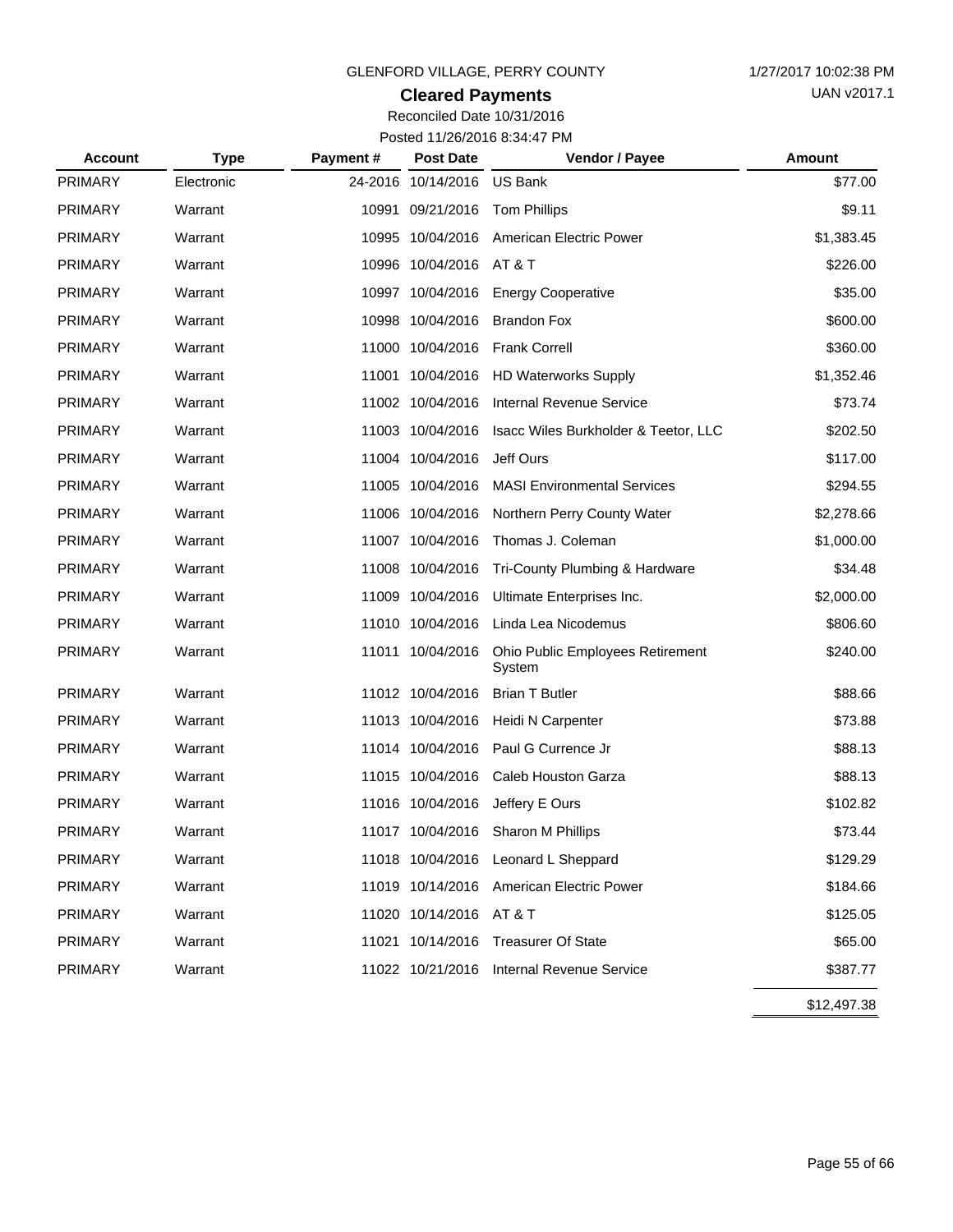## **Cleared Receipts**

UAN v2017.1

Reconciled Date 10/31/2016 Posted 11/26/2016 8:34:47 PM

| <b>Account</b> | Type     | Ticket # | Receipt# | <b>Post Date</b>    | <b>Source</b>                        | Amount      |
|----------------|----------|----------|----------|---------------------|--------------------------------------|-------------|
| <b>PRIMARY</b> | Standard |          |          | 99-2016 09/30/2016  | <b>GLENFORD VILLAGE</b>              | \$3.80      |
| <b>PRIMARY</b> | Standard |          |          | 100-2016 09/30/2016 | <b>GLENFORD VILLAGE</b>              | \$441.38    |
| <b>PRIMARY</b> | Standard |          |          | 101-2016 10/14/2016 | <b>GLENFORD VILLAGE</b>              | \$91.17     |
| <b>PRIMARY</b> | Standard |          |          |                     | 102-2016 10/14/2016 GLENFORD VILLAGE | \$1,191.71  |
| <b>PRIMARY</b> | Standard |          |          | 103-2016 10/14/2016 | <b>GLENFORD VILLAGE</b>              | \$2,937.43  |
| <b>PRIMARY</b> | Standard |          |          | 104-2016 10/14/2016 | <b>GLENFORD VILLAGE</b>              | \$1,566.67  |
| <b>PRIMARY</b> | Standard |          |          |                     | 105-2016 10/21/2016 GLENFORD VILLAGE | \$584.88    |
| <b>PRIMARY</b> | Standard |          |          | 106-2016 10/21/2016 | <b>GLENFORD VILLAGE</b>              | \$5,645.84  |
| <b>PRIMARY</b> | Standard |          |          | 107-2016 10/29/2016 | <b>GLENFORD VILLAGE</b>              | \$1,000.84  |
| <b>PRIMARY</b> | Standard |          |          | 108-2016 10/29/2016 | <b>GLENFORD VILLAGE</b>              | \$203.48    |
| <b>PRIMARY</b> | Standard |          |          | 109-2016 10/29/2016 | <b>GLENFORD VILLAGE</b>              | \$50.00     |
| <b>PRIMARY</b> | Standard |          |          | 110-2016 10/29/2016 | <b>GLENFORD VILLAGE</b>              | \$550.10    |
|                |          |          |          |                     |                                      | \$14,267.30 |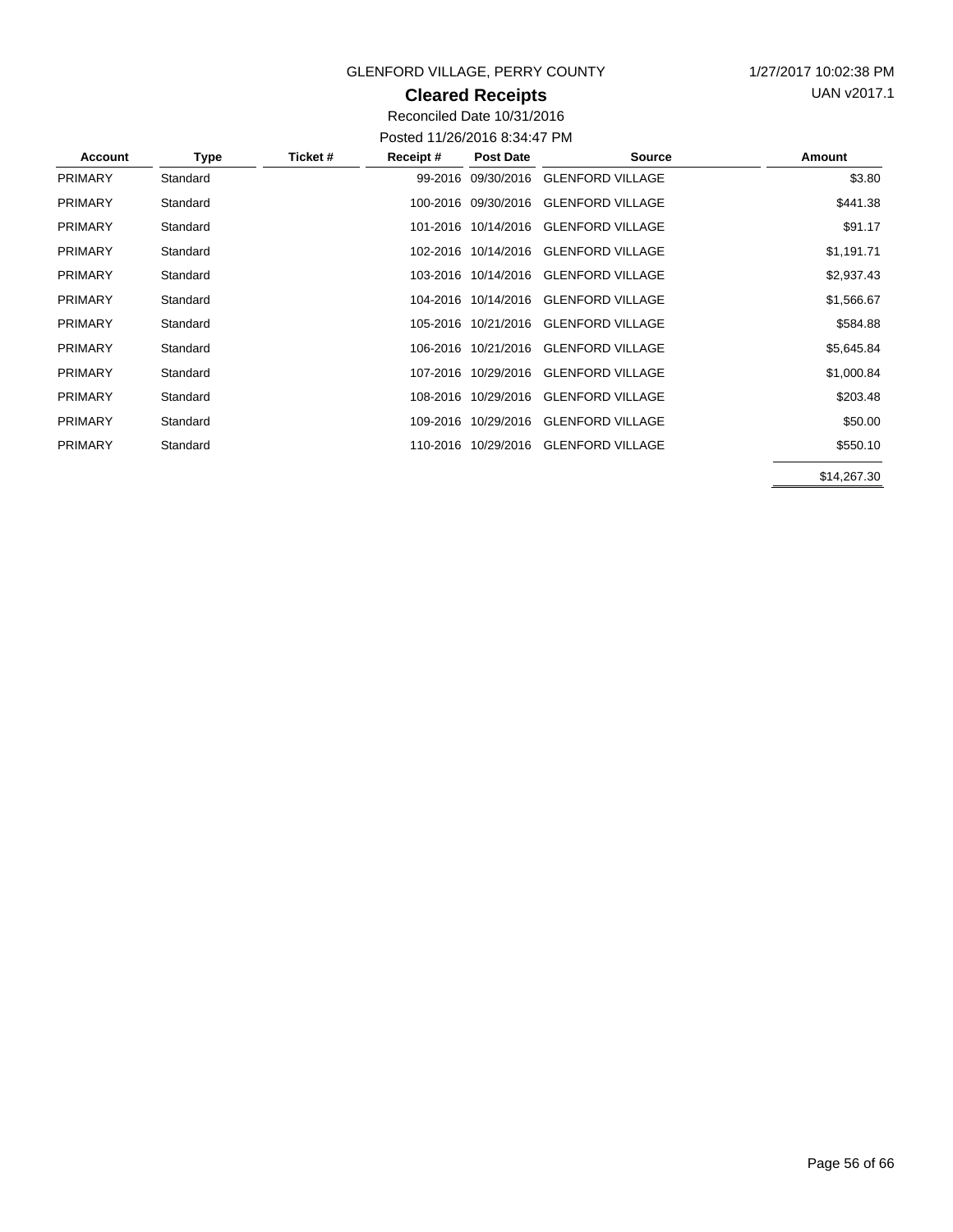| 1/27/2017 10:02:38 PM |  |
|-----------------------|--|
| UAN v2017.1           |  |

#### GLENFORD VILLAGE, PERRY COUNTY

# **Bank Reconciliation**

Reconciled Date 11/30/2016 Posted 12/16/2016 8:22:45 PM

| Prior UAN Balance:                       |           | \$115,280.67 |
|------------------------------------------|-----------|--------------|
| Receipts:                                | $\ddot{}$ | \$13,396.86  |
| Payments:                                |           | \$10,410.19  |
| Adjustments:                             | +         | \$0.00       |
| Current UAN Balance as of 11/30/2016:    |           | \$118,267.34 |
| <b>Other Adjusting Factors:</b>          | +         | $-$10.01$    |
| Adjusted UAN Balance as of 11/30/2016:   |           | \$118,257.33 |
| Entered Bank Balances as of 11/30/2016:  |           | \$119,421.64 |
| Deposits in Transit:                     | $\ddot{}$ | \$0.00       |
| <b>Outstanding Payments:</b>             |           | \$1,193.81   |
| <b>Outstanding Adjustments:</b>          | +         | \$0.00       |
| <b>Other Adjusting Factors:</b>          | +         | \$29.50      |
| Adjusted Bank Balances as of 11/30/2016: |           | \$118,257.33 |

#### Balances Reconciled

|                                | <b>Reconciliation Notes</b> |         |
|--------------------------------|-----------------------------|---------|
| Deflating Bank Errors:         |                             | \$29.50 |
| Revised deposit from July 2015 |                             |         |
| Payments Not In UAN:           |                             | \$10.01 |
| Bank fee charged               |                             |         |
|                                | Governing Board Signatures  |         |
|                                |                             |         |
|                                |                             |         |

There are no outstanding receipts as of 11/30/2016.

There are no outstanding adjustments as of 11/30/2016.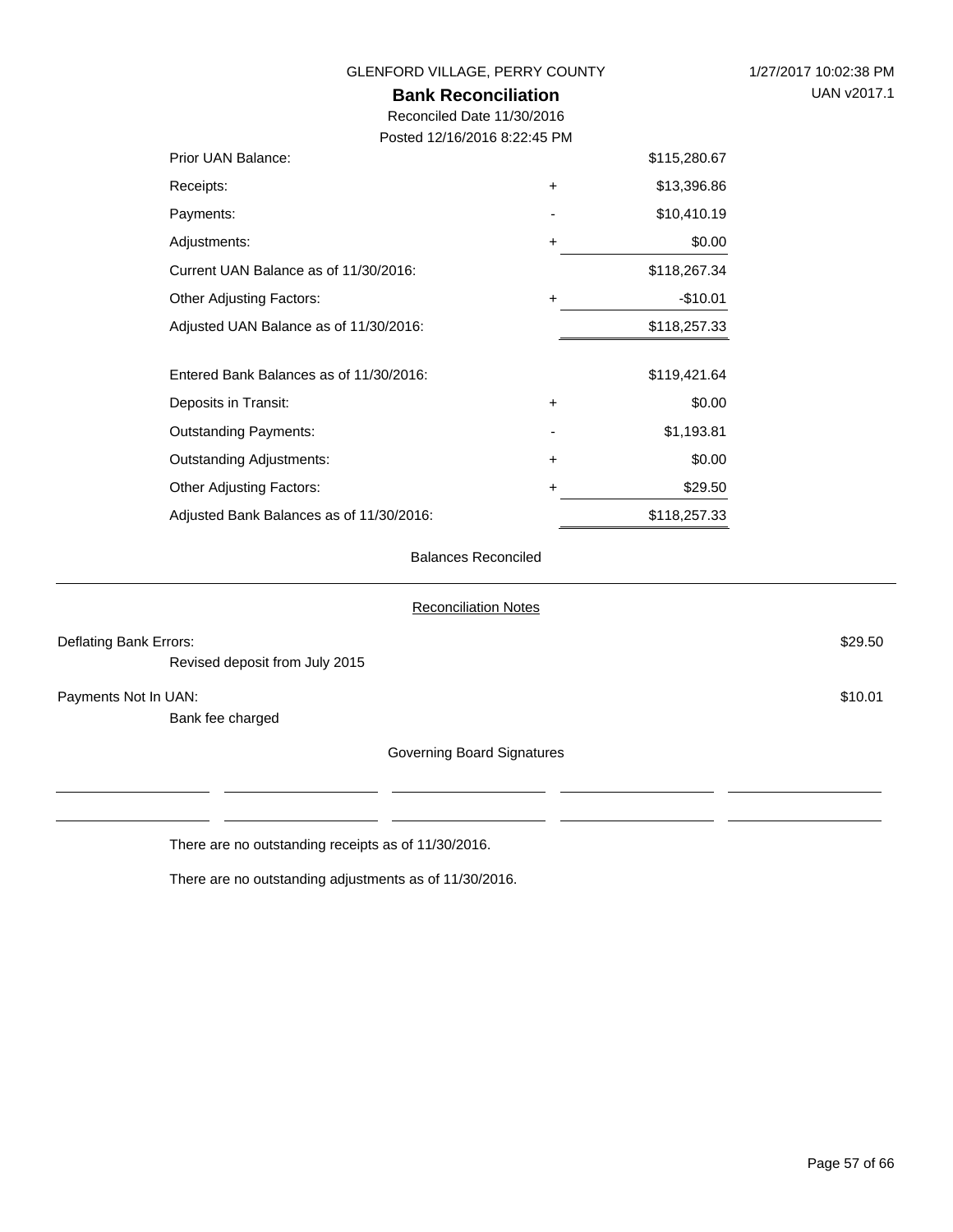UAN v2017.1

#### **Bank Balances**

| <b>Type</b> | Name           | <b>Number</b> | <b>Prior Bank</b><br><b>Balance</b> | <b>Calculated</b><br><b>Bank Balance</b> | <b>Entered Bank</b><br><b>Balance</b> | <b>Difference</b> |
|-------------|----------------|---------------|-------------------------------------|------------------------------------------|---------------------------------------|-------------------|
| Primary     | <b>PRIMARY</b> | 000820130094  | \$115,976.87                        | \$119,428,64                             | \$119,421,64                          | $-$7.00$          |
| Secondary   | Secondary      | 310005458     | \$0.00                              | \$0.00                                   | \$0.00                                | \$0.00            |
|             |                | Total:        | \$115,976.87                        | \$119,428.64                             | \$119,421,64                          | $-$7.00$          |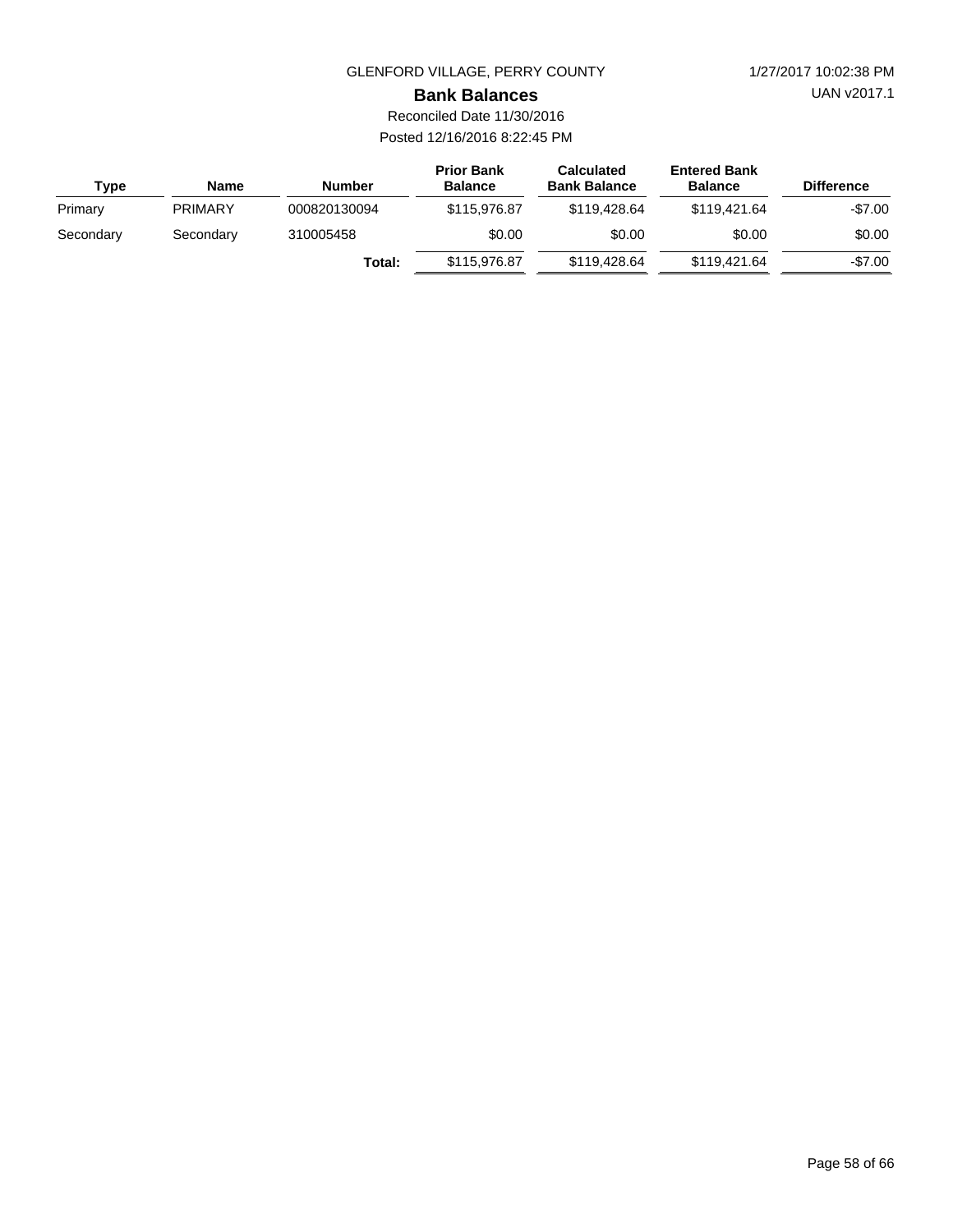UAN v2017.1

#### GLENFORD VILLAGE, PERRY COUNTY 1/27/2017 10:02:38 PM

# **Outstanding Payments**

| <b>Account</b> | Type    | <b>Payment #</b> | <b>Post Date</b>           | <b>Vendor / Payee</b>    | Amount     |
|----------------|---------|------------------|----------------------------|--------------------------|------------|
| <b>PRIMARY</b> | Warrant | 10999            |                            | 10/04/2016 Daniel Ireton | \$581.82   |
| <b>PRIMARY</b> | Warrant |                  | 11045 11/29/2016 Jeff Ours |                          | \$611.99   |
|                |         |                  |                            |                          | \$1,193.81 |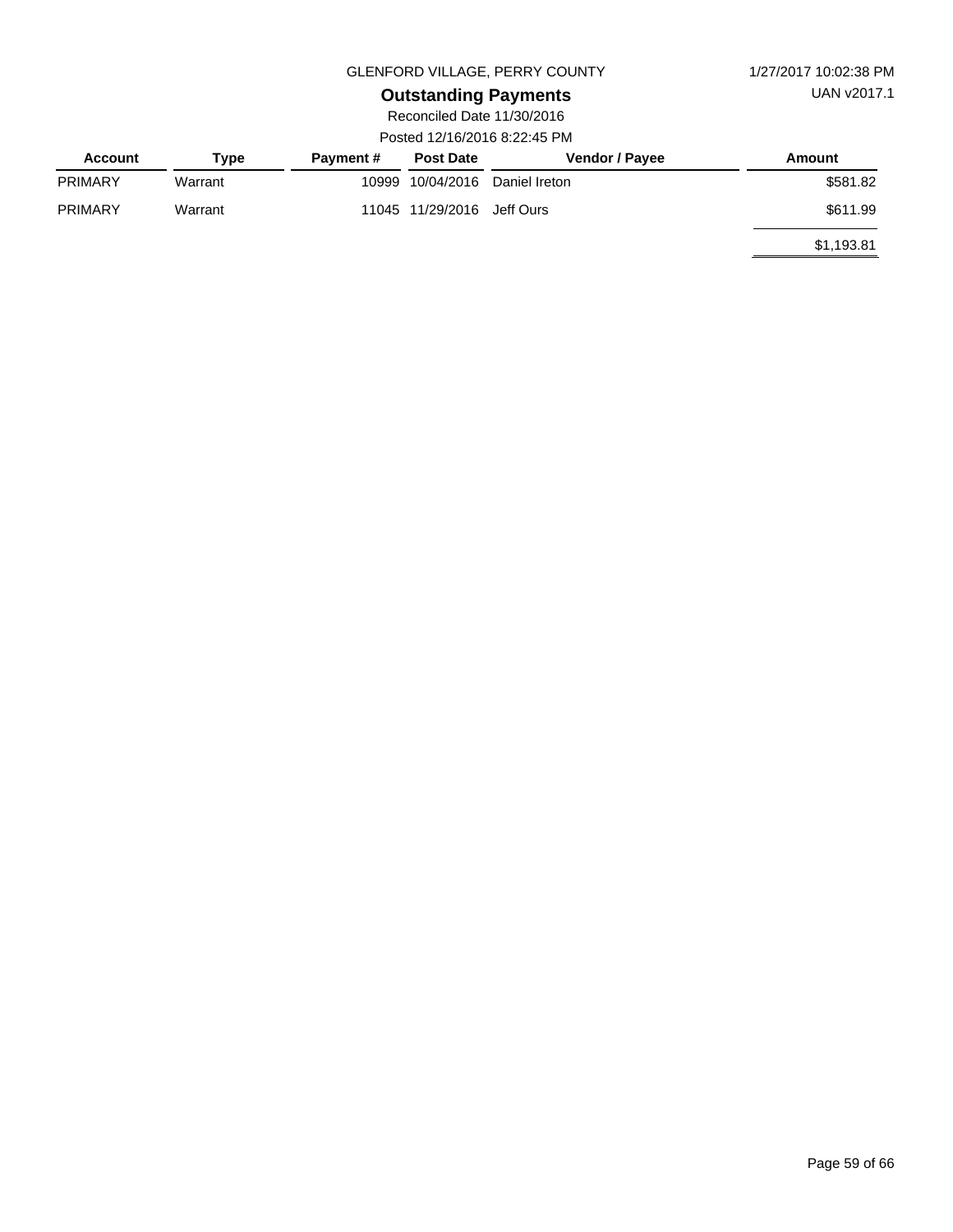## **Cleared Payments**

| <b>Account</b> | <b>Type</b> | Payment# | <b>Post Date</b> | Vendor / Payee                             | Amount     |
|----------------|-------------|----------|------------------|--------------------------------------------|------------|
| <b>PRIMARY</b> | Warrant     |          | 11023 10/21/2016 | Ohio Department of Taxation                | \$26.89    |
| <b>PRIMARY</b> | Warrant     |          |                  | 11024 11/01/2016 American Electric Power   | \$1,493.95 |
| <b>PRIMARY</b> | Warrant     |          | 11025 11/01/2016 | AT & T                                     | \$206.86   |
| <b>PRIMARY</b> | Warrant     |          | 11026 11/01/2016 | <b>American Business Supply</b>            | \$198.12   |
| <b>PRIMARY</b> | Warrant     |          | 11027 11/01/2016 | Thomas J. Coleman                          | \$1,000.00 |
| <b>PRIMARY</b> | Warrant     |          | 11028 11/01/2016 | <b>Brandon Fox</b>                         | \$600.00   |
| <b>PRIMARY</b> | Warrant     |          | 11029 11/01/2016 | <b>MASI Environmental Services</b>         | \$105.95   |
| <b>PRIMARY</b> | Warrant     |          | 11030 11/01/2016 | Niagara Scientific Products                | \$255.74   |
| <b>PRIMARY</b> | Warrant     |          | 11031 11/01/2016 | Northern Perry County Water                | \$2,291.04 |
| <b>PRIMARY</b> | Warrant     |          | 11032 11/01/2016 | Speedway LLC                               | \$94.22    |
| <b>PRIMARY</b> | Warrant     |          | 11033 11/01/2016 | Tokie's Like-Nu Cleaning                   | \$130.00   |
| <b>PRIMARY</b> | Warrant     |          | 11034 11/01/2016 | Linda Lea Nicodemus                        | \$806.60   |
| <b>PRIMARY</b> | Warrant     |          | 11035 11/01/2016 | Ohio Public Employees Retirement<br>System | \$240.00   |
| <b>PRIMARY</b> | Warrant     |          | 11036 11/01/2016 | Pittsburgh Tank & Tower Co. Inc.           | \$1,250.00 |
| <b>PRIMARY</b> | Warrant     |          | 11037 11/18/2016 | American Electric Power                    | \$195.39   |
| <b>PRIMARY</b> | Warrant     |          | 11038 11/18/2016 | APG Media of Ohio LLC                      | \$321.60   |
| <b>PRIMARY</b> | Warrant     |          | 11039 11/18/2016 | AT & T                                     | \$125.03   |
| <b>PRIMARY</b> | Warrant     |          | 11040 11/18/2016 | <b>Energy Cooperative</b>                  | \$60.00    |
| <b>PRIMARY</b> | Warrant     |          | 11041 11/18/2016 | <b>Fertilizer Dealer Supply</b>            | \$410.63   |
| <b>PRIMARY</b> | Warrant     |          | 11042 11/18/2016 | Niagara Scientific Products                | \$44.26    |
| <b>PRIMARY</b> | Warrant     |          | 11043 11/18/2016 | Speedway LLC                               | \$88.81    |
|                |             |          |                  |                                            | \$9,945.09 |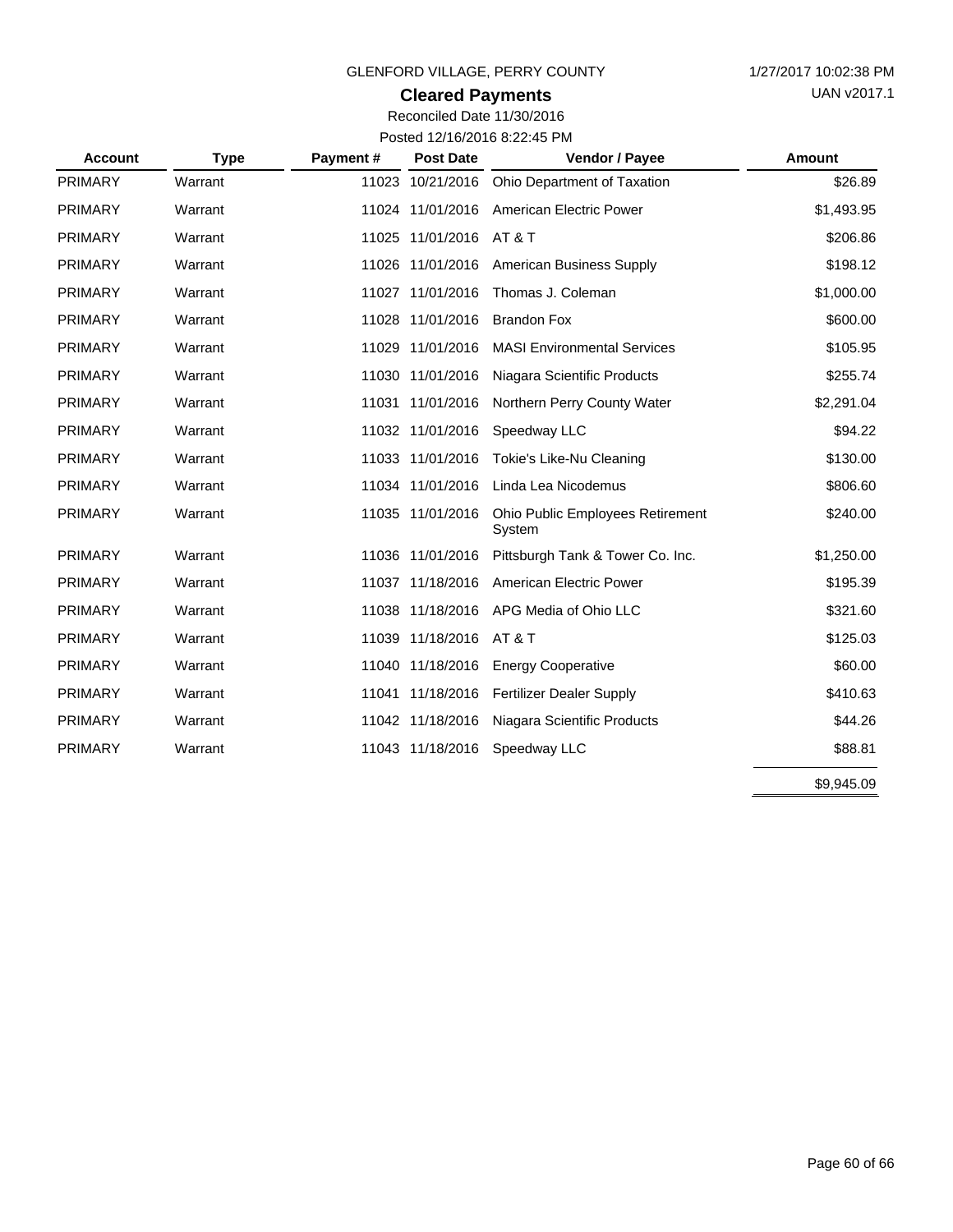## **Cleared Receipts**

UAN v2017.1

| Account        | Type     | Ticket # | Receipt# | <b>Post Date</b>    | <b>Source</b>                        | Amount      |
|----------------|----------|----------|----------|---------------------|--------------------------------------|-------------|
| <b>PRIMARY</b> | Standard |          | 111-2016 | 11/01/2016          | <b>GLENFORD VILLAGE</b>              | \$528.45    |
| <b>PRIMARY</b> | Standard |          |          | 112-2016 11/01/2016 | <b>GLENFORD VILLAGE</b>              | \$325.44    |
| <b>PRIMARY</b> | Standard |          |          |                     | 113-2016 11/11/2016 GLENFORD VILLAGE | \$2,652.59  |
| <b>PRIMARY</b> | Standard |          |          |                     | 114-2016 11/11/2016 GLENFORD VILLAGE | \$2,036.85  |
| <b>PRIMARY</b> | Standard |          |          |                     | 115-2016 11/18/2016 GLENFORD VILLAGE | \$3,706.25  |
| <b>PRIMARY</b> | Standard |          |          | 116-2016 11/18/2016 | <b>GLENFORD VILLAGE</b>              | \$75.23     |
| <b>PRIMARY</b> | Standard |          |          | 117-2016 11/26/2016 | <b>GLENFORD VILLAGE</b>              | \$673.47    |
| <b>PRIMARY</b> | Standard |          | 118-2016 | 11/26/2016          | <b>GLENFORD VILLAGE</b>              | \$2,283.21  |
| <b>PRIMARY</b> | Standard |          | 119-2016 | 11/26/2016          | <b>GLENFORD VILLAGE</b>              | \$378.98    |
| <b>PRIMARY</b> | Standard |          |          | 120-2016 11/29/2016 | <b>GLENFORD VILLAGE</b>              | \$182.00    |
| <b>PRIMARY</b> | Standard |          |          |                     | 121-2016 11/29/2016 GLENFORD VILLAGE | \$554.39    |
|                |          |          |          |                     |                                      | \$13,396.86 |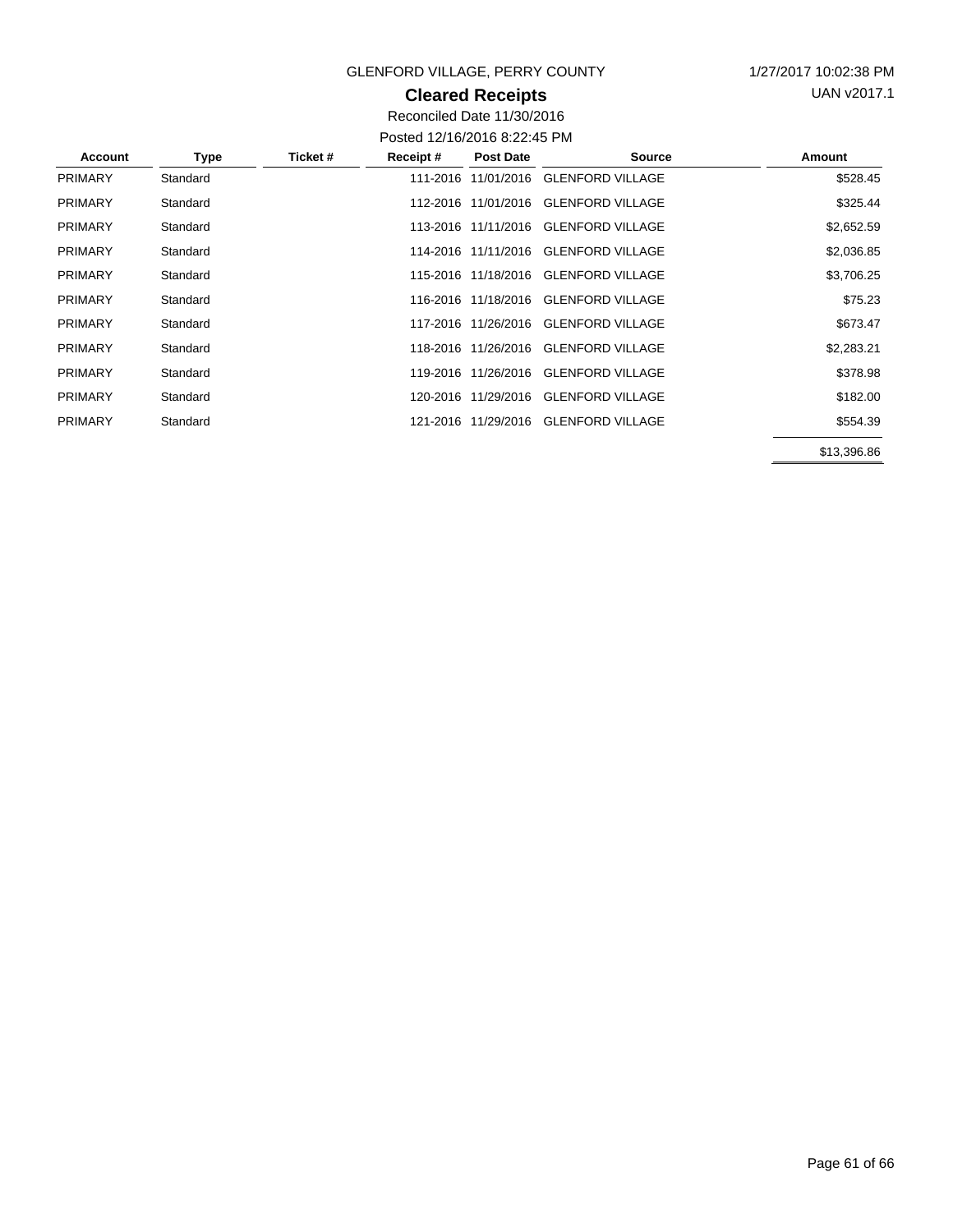| GLENFORD VILLAGE, PERRY COUNTY           | 1/27/2017 10:02:38 PM |              |             |
|------------------------------------------|-----------------------|--------------|-------------|
| <b>Bank Reconciliation</b>               |                       |              | UAN v2017.1 |
| Reconciled Date 12/31/2016               |                       |              |             |
| Posted 1/20/2017 9:14:46 PM              |                       |              |             |
| Prior UAN Balance:                       |                       | \$118,267.34 |             |
| Receipts:                                | +                     | \$13,953.23  |             |
| Payments:                                |                       | \$9,649.23   |             |
| Adjustments:                             | +                     | \$0.00       |             |
| Current UAN Balance as of 12/31/2016:    |                       | \$122,571.34 |             |
| <b>Other Adjusting Factors:</b>          | +                     | $-$16.00$    |             |
| Adjusted UAN Balance as of 12/31/2016:   |                       | \$122,555.34 |             |
| Entered Bank Balances as of 12/31/2016:  |                       | \$121,929.94 |             |
| Deposits in Transit:                     | +                     | \$625.40     |             |
| <b>Outstanding Payments:</b>             |                       | \$0.00       |             |
| <b>Outstanding Adjustments:</b>          | +                     | \$0.00       |             |
| <b>Other Adjusting Factors:</b>          | +                     | \$0.00       |             |
| Adjusted Bank Balances as of 12/31/2016: |                       | \$122,555.34 |             |

#### Balances Reconciled

#### Reconciliation Notes

Payments Not In UAN: \$16.00

Bank fees not in UAN

Governing Board Signatures

There are no outstanding payments as of 12/31/2016.

There are no outstanding adjustments as of 12/31/2016.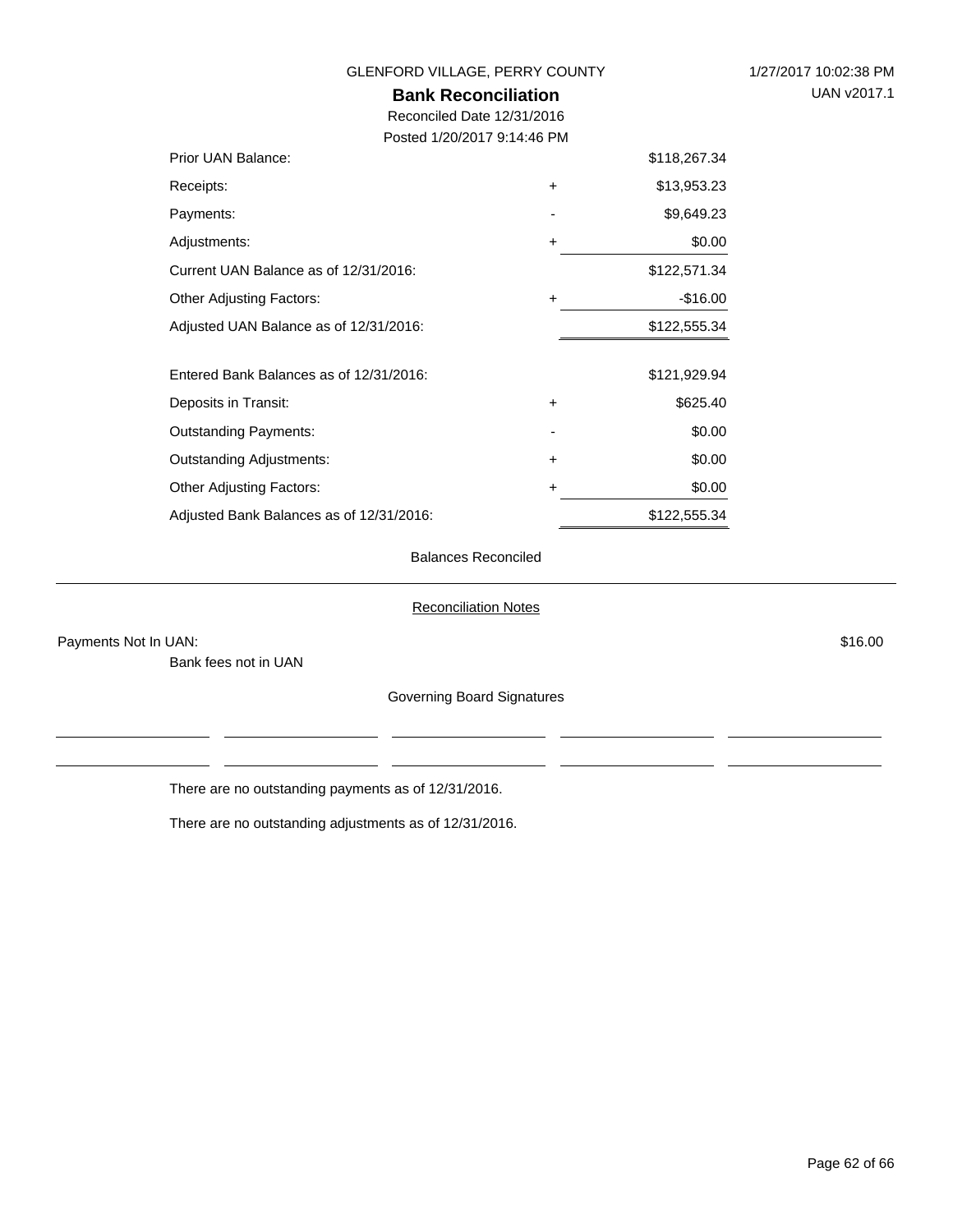UAN v2017.1

#### **Bank Balances**

Reconciled Date 12/31/2016 Posted 1/20/2017 9:14:46 PM

| Type      | Name           | <b>Number</b>       | <b>Prior Bank</b><br><b>Balance</b> | <b>Calculated</b><br><b>Bank Balance</b> | <b>Entered Bank</b><br><b>Balance</b> | <b>Difference</b> |
|-----------|----------------|---------------------|-------------------------------------|------------------------------------------|---------------------------------------|-------------------|
| Primary   | <b>PRIMARY</b> | 000820130094        | \$119,421,64                        | \$121,906.43                             | \$121.929.94                          | \$23.51           |
| Secondary | Secondary      | \$0.00<br>310005458 |                                     | \$0.00                                   | \$0.00                                | \$0.00            |
|           |                | Total:              | \$119,421,64                        | \$121,906.43                             | \$121,929.94                          | \$23.51           |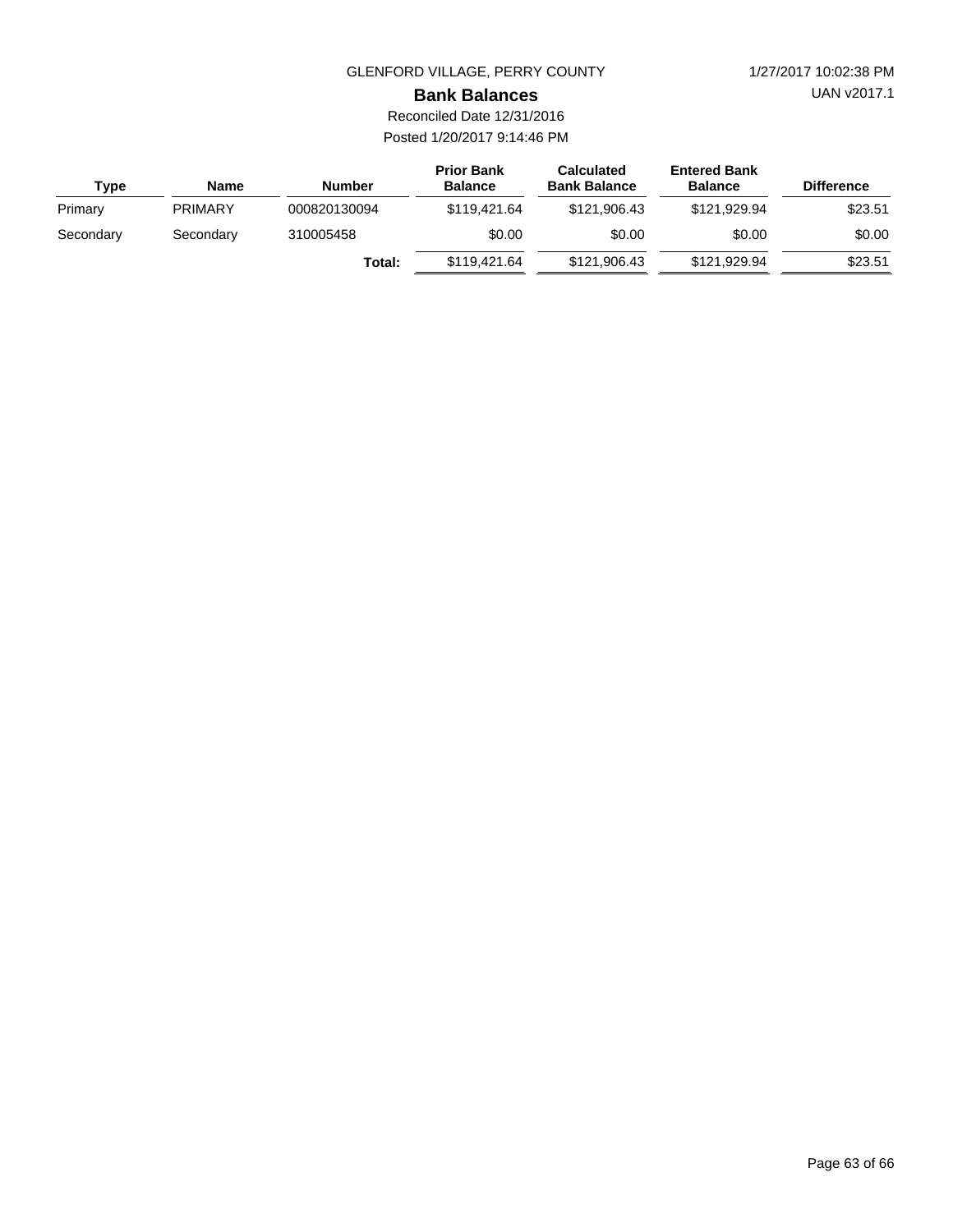## **Cleared Payments**

Reconciled Date 12/31/2016 Posted 1/20/2017 9:14:46 PM

| <b>Account</b> | <b>Type</b> | Payment# | <b>Post Date</b>   | <b>Vendor / Payee</b>                      | Amount      |
|----------------|-------------|----------|--------------------|--------------------------------------------|-------------|
| <b>PRIMARY</b> | Electronic  |          | 27-2016 12/27/2016 | <b>US Bank</b>                             | \$10.01     |
| <b>PRIMARY</b> | Electronic  |          | 28-2016 12/31/2016 | <b>Treasurer Of State</b>                  | \$16.50     |
| <b>PRIMARY</b> | Warrant     |          | 10999 10/04/2016   | Daniel Ireton                              | \$581.82    |
| <b>PRIMARY</b> | Warrant     |          | 11045 11/29/2016   | Jeff Ours                                  | \$611.99    |
| <b>PRIMARY</b> | Warrant     |          | 11046 12/06/2016   | American Electric Power                    | \$1,367.79  |
| <b>PRIMARY</b> | Warrant     |          | 11047 12/06/2016   | APG Media of Ohio LLC                      | \$318.60    |
| <b>PRIMARY</b> | Warrant     |          | 11048 12/06/2016   | <b>AT &amp; T</b>                          | \$206.86    |
| <b>PRIMARY</b> | Warrant     |          | 11049 12/06/2016   | <b>Energy Cooperative</b>                  | \$161.99    |
| <b>PRIMARY</b> | Warrant     |          | 11050 12/06/2016   | <b>Brandon Fox</b>                         | \$600.00    |
| <b>PRIMARY</b> | Warrant     |          | 11051 12/06/2016   | Thomas J. Coleman                          | \$1,000.00  |
| <b>PRIMARY</b> | Warrant     |          | 11052 12/06/2016   | Isacc Wiles Burkholder & Teetor, LLC       | \$108.00    |
| <b>PRIMARY</b> | Warrant     |          | 11053 12/06/2016   | Linda Nicodemus                            | \$33.90     |
| <b>PRIMARY</b> | Warrant     |          | 11054 12/06/2016   | <b>MASI Environmental Services</b>         | \$302.75    |
| <b>PRIMARY</b> | Warrant     |          | 11055 12/06/2016   | <b>Ohio Water Development Authority</b>    | \$830.12    |
| <b>PRIMARY</b> | Warrant     |          | 11056 12/06/2016   | Northern Perry County Water                | \$2,371.54  |
| <b>PRIMARY</b> | Warrant     |          | 11057 12/06/2016   | <b>Treasurer Of State</b>                  | \$318.72    |
| <b>PRIMARY</b> | Warrant     |          | 11058 12/06/2016   | <b>Treasurer Of State</b>                  | \$762.00    |
| <b>PRIMARY</b> | Warrant     |          | 11059 12/06/2016   | Tri-County Plumbing & Hardware             | \$37.72     |
| <b>PRIMARY</b> | Warrant     |          | 11060 12/06/2016   | <b>Sharon Phillips</b>                     | \$31.10     |
| <b>PRIMARY</b> | Warrant     |          | 11061 12/06/2016   | Linda Lea Nicodemus                        | \$806.60    |
| <b>PRIMARY</b> | Warrant     |          | 11062 12/06/2016   | Ohio Public Employees Retirement<br>System | \$240.00    |
| <b>PRIMARY</b> | Warrant     |          | 11063 12/16/2016   | <b>AT &amp; T</b>                          | \$125.03    |
|                |             |          |                    |                                            | \$10,843.04 |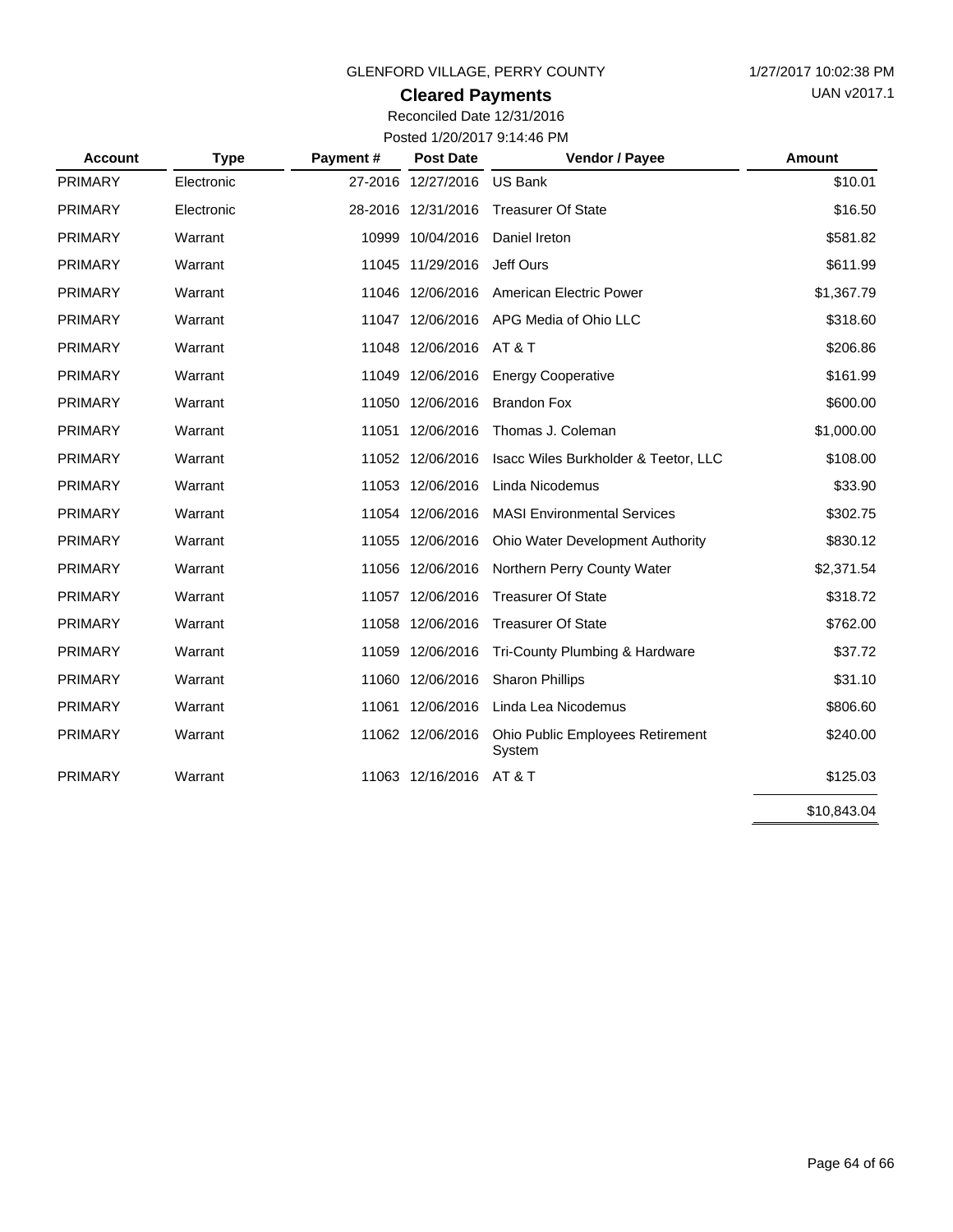|                            |             | 1/27/2017 10:02:39 PM |                             |                  |                                      |          |  |
|----------------------------|-------------|-----------------------|-----------------------------|------------------|--------------------------------------|----------|--|
|                            | UAN v2017.1 |                       |                             |                  |                                      |          |  |
| Reconciled Date 12/31/2016 |             |                       |                             |                  |                                      |          |  |
|                            |             |                       | Posted 1/20/2017 9:14:46 PM |                  |                                      |          |  |
| Account                    | Type        | Ticket #              | Receipt#                    | <b>Post Date</b> | <b>Source</b>                        | Amount   |  |
| <b>PRIMARY</b>             | Standard    |                       |                             |                  | 131-2016 12/30/2016 GLENFORD VILLAGE | \$625.40 |  |

\$625.40